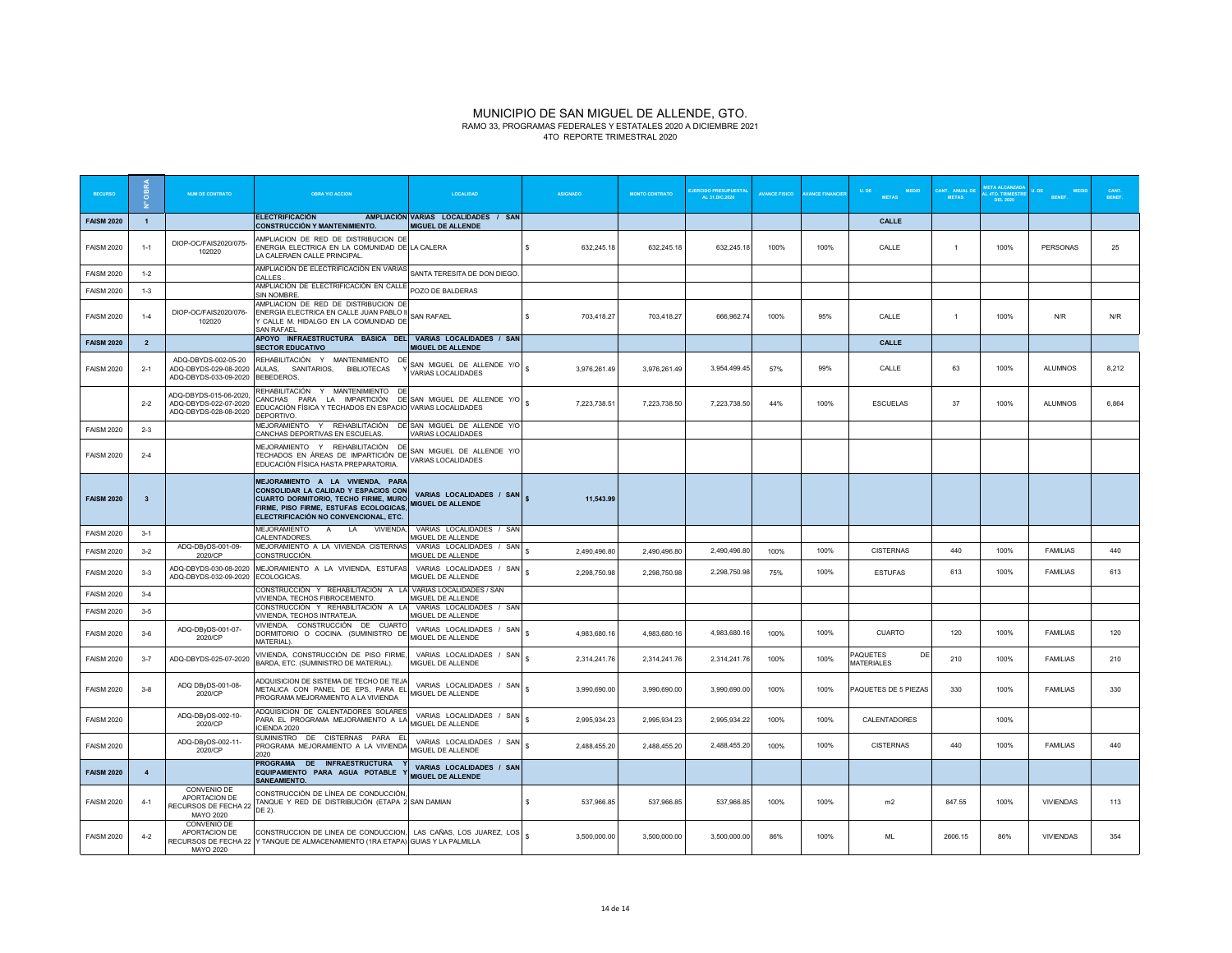|                                        | ÷              | <b>NUM DE CONTRATO</b>                                                               | <b>OBRA Y/O ACCION</b>                                                                                                                                                                                                                                                                                                                                                                                                                              |                                                               |                    |              | <b>MONTO CONTRATO</b> | CIDO PRESUPUESTA<br>AL 31.DIC.2020 | <b>VANCE FISICC</b> | <b>INCE FINANCIE</b> | <b>METAS</b>      | <b>. ANUAL</b><br>METAS | 4TO. TRIMES<br>DEL 2020 |                      |       |
|----------------------------------------|----------------|--------------------------------------------------------------------------------------|-----------------------------------------------------------------------------------------------------------------------------------------------------------------------------------------------------------------------------------------------------------------------------------------------------------------------------------------------------------------------------------------------------------------------------------------------------|---------------------------------------------------------------|--------------------|--------------|-----------------------|------------------------------------|---------------------|----------------------|-------------------|-------------------------|-------------------------|----------------------|-------|
| <b>FAISM 2020</b>                      | $4 - 3$        | CONVENIO DE<br>APORTACION DE<br>RECURSOS DE FECHA 22<br>MAYO 2020                    | CONSTRUCCIÓN DE TANOUE. LÍNEA DE<br>CONDUCCIÓN Y AMPLIACIÓN DE RED DE DON FRANCISCO<br>DISTRIBUCIÓN DE AGUA POTABLE (ETAPA3)                                                                                                                                                                                                                                                                                                                        |                                                               | \$.                | 1,700,000.00 | 1,350,000.00          | 1.700.000.00                       | 33%                 | 100%                 | $\mathsf{ML}$     | 3099.96                 | 97%                     | <b>VIVIENDAS</b>     | 192   |
| <b>FAISM 2020</b>                      | $4 - 4$        | CONVENIO DE<br>APORTACION DE<br>RECURSOS DE FECHA 22<br>MAYO 2020                    | AMPLIACIÓN DE RED DE DISTRIBUCIÓN DE<br>AGUA POTABLE PARA LAS LOCALIDADES DE PANTOJA Y FLORES DE BEGOÑA<br>PANTOJA Y FLORES DE BEGOÑA, 3A. ETAPA.                                                                                                                                                                                                                                                                                                   |                                                               | s                  | 900,053.74   | 800,000.00            | 900,053.74                         | 100%                | 100%                 | ML                | 1474.85                 | 100%                    | <b>BENEFICIARIOS</b> | 310   |
| <b>FAISM 2020</b>                      | $4 - 5$        | CONVENIO DE<br>APORTACION DE<br>RECURSOS DE FECHA 22 PARA AGUA POTABLE.<br>MAYO 2020 | EQUIPAMIENTO Y ELECTRIFICACIÓN DE POZO EL COLORADO                                                                                                                                                                                                                                                                                                                                                                                                  |                                                               | s.                 | 1.769 486 74 | 1.500.000.00          | 1,769,486.74                       | 83%                 | 100%                 | M                 | 159.5                   | 83%                     | <b>BENEFICIARIOS</b> | 67    |
| <b>FAISM 2020</b>                      | $4-6$          | CONVENIO DE<br>APORTACION DE<br>RECURSOS DE FECHA 22 PARA AGUA POTABLE<br>MAYO 2020  | EQUIPAMIENTO Y ELECTIFICACION DE POZO JUAN GONZÁLEZ                                                                                                                                                                                                                                                                                                                                                                                                 |                                                               | s.                 | 1,442,492.67 | 1,500,000.00          | 1.442.492.67                       | 87%                 | 100%                 | MI                | 81                      | 87%                     | <b>BENEFICIARIOS</b> | 310   |
| <b>FAISM 2020</b>                      | $4 - 7$        | CONVENIO DE<br>APORTACION DE<br>RECURSOS DE FECHA 22<br>MAYO 2020                    | REAHABILITACIÓN DE REDES DE AGUA<br>POTABLE Y DENAJE SANITARIO EN VARIAS SAN MIGUEL DE ALLENDE<br>CALLES                                                                                                                                                                                                                                                                                                                                            |                                                               | s                  | 5.000.000.00 | 5,000,000.00          | 5.000.000.00                       | 90%                 | 100%                 | ML                | 1036.88                 | 90%                     | <b>BENEFICIARIOS</b> | 1,287 |
| <b>FAISM 2020</b>                      | 5              |                                                                                      | PROGRAMA DE URBANIZACIÓN CON<br>AMPLIACIÓN.<br><b>EQUIPAMIENTO,</b><br><b>MANTENIMIENTO</b><br>REHABILITACIÓN DE CAMINOS RURALES.                                                                                                                                                                                                                                                                                                                   | CONSTRUCCIÓN, VARIAS LOCALIDADES / SAN<br>Y MIGUEL DE ALLENDE |                    |              |                       |                                    |                     |                      |                   |                         |                         |                      |       |
| <b>FAISM 2020</b>                      | $-5-1$         |                                                                                      | MANTENIMIENTO Y REHABILITACIÓN DE<br>CAMINO RURAL EN PIEDRA AHOGADA EN FAJARDO DE BOCAS<br>MORTERO EN LA LOCALIDAD DE FAJARDO DE<br><b>BOCAS PRIMERA ETAPA</b><br>MANTENIMIENTO Y REHABILITACIÓN DE                                                                                                                                                                                                                                                 |                                                               | s.                 | 2.359.681.28 | 2.359.681.28          | 2.243.045.60                       | N/R                 | 95%                  |                   |                         |                         |                      |       |
| <b>FAISM 2020</b>                      | $5 - 2$        | ADQ-DBYDS-037-09-2020                                                                | CAMINO RURAL PIEDRA AHOGADA EN RANCHO VIEJO<br>MORTERO EN LA LOCALIDAD DE RANCHO<br>VIFJO                                                                                                                                                                                                                                                                                                                                                           |                                                               | $\hat{\mathbf{x}}$ | 998,085.81   | 998.085.81            | 998.085.80                         | N/R                 | 100%                 |                   |                         |                         |                      |       |
| <b>FAISM 2020</b>                      | $5-3$          | DByDS-051/10/2020                                                                    | MANTENIMIENTO Y REHABILITACIÓN DE<br>CAMINO RURAL PIEDRA AHOGADA EN PANTOJA<br>MORTERO EN LA LOCALIDAD DE PANTOJA<br>PROGRAMA MI CASA CON VALORES                                                                                                                                                                                                                                                                                                   |                                                               | $\hat{\mathbf{x}}$ | 999.899.40   | 999.899.40            | 999,899.40                         | N/R                 | 100%                 |                   |                         |                         |                      |       |
| <b>FAISM 2020</b>                      | 6              |                                                                                      | CONSTRUCCIÓN DE CUARTO DORMITORIO,<br>COCINA O BAÑO (DIF MUNICIPAL).<br>DE INFRAESTRUCTURA<br><b>PROGRAMA</b>                                                                                                                                                                                                                                                                                                                                       | SAN MIGUEL DE ALLENDE Y/O<br><b>VARIAS LOCALIDADES</b>        | $\mathbf{s}$       | 3.000.000.00 | 3.000.000.00          | 3,000,000.00                       | 100%                | 100%                 | <b>RECAMARAS</b>  | 74                      | 100%                    | <b>PERSONAS</b>      | 295   |
| <b>FAISM 2020</b>                      | $\overline{7}$ |                                                                                      | AGRÍCOLA: MAQUINARIA E IMPLEMENTOS VARIAS LOCALIDADES<br><b>COMUNITARIOS</b>                                                                                                                                                                                                                                                                                                                                                                        |                                                               |                    |              |                       |                                    |                     |                      |                   |                         |                         |                      |       |
|                                        |                |                                                                                      |                                                                                                                                                                                                                                                                                                                                                                                                                                                     |                                                               |                    |              |                       |                                    |                     |                      |                   |                         |                         |                      |       |
| <b>FAISM 2020</b>                      | $\mathbf{a}$   |                                                                                      | PROGRAMA DE BORDERIA                                                                                                                                                                                                                                                                                                                                                                                                                                | <b>VARIAS LOCALIDADES</b>                                     |                    |              |                       |                                    |                     |                      |                   |                         |                         |                      |       |
| <b>FAISM 2020</b>                      | 9              | ADQ-DBYDS-018-06-2020                                                                | PROGRAMA VIVE MEJOR TECHO FIRME CON VARIAS LOCALIDADES / SAN<br>FIBROCEMENTO.                                                                                                                                                                                                                                                                                                                                                                       | <b>MIGUEL DE ALLENDE</b>                                      |                    | 2,216,171.52 | 2,216,171.52          | 2.216.171.50                       | 89%                 | 100%                 | N/R               | N/R                     | N/R                     | N/R                  | N/R   |
| <b>FAISM 2020</b><br><b>FAISM 2020</b> | 10<br>$10-1$   |                                                                                      | PROGRAMA SERVICIOS BÁSICOS GTO.<br>AMPLIACION DE RED DE DISTRIBUCION<br>ELECTRICA EN LAS CALLES 5 DE MAYO<br>EMILIANO ZAPATA, VENUSTIANO CARRANZA<br>MADERO, GUADALUPE VICTORIA, ORQUIDEA, LOS RODRIGUEZ<br>PRIVADA DE ZARAGOZA Y SOLIDARIDAD EN<br>LA LOCALIDAD DE LOS RODRIGUEZ (PRIMERA<br>ETAPA).                                                                                                                                               | <b>VARIAS LOCALIDADES</b>                                     |                    |              |                       |                                    |                     |                      |                   |                         |                         |                      |       |
| <b>FAISM 2020</b>                      | $10 - 2$       | DIOP-<br>OC/SEDESHU/GTO/PSBG<br>T0/FAISM2020/067/08<br>/2020                         | AMPLIACION DE RED DE DISTRIBUCION DE<br>ENERGIA ELECTRICA EN CALLES HERCULANO,<br>ALAMO, AZUCENA, LUIS FERRO, CLAVEL,<br>AGUASCALIENTES EN LA COLONIA NUEVO<br>PANTOJA                                                                                                                                                                                                                                                                              | SAN MIGUEL DE ALLENDE                                         | s.                 | 1,477,821.24 | 1,377,821.24          | 1,324,522.64                       | 90%                 | 90%                  | ELECTRIFICACIONES | 20%                     | 100%                    | <b>FAMILIAS</b>      | 25    |
| <b>FAISM 2020</b>                      | $10-3$         | DIOP-<br>OC/SEDESHU/GTO/FAISM<br>2020/049/07/2020                                    | AMPLIACION DE RED DE DISTRIBUCION DE<br>ENERGIA ELECTRICA EN PRIVADA MORELOS<br>CALLE MORELOS, CALLE ARBOLITOS, CALLE<br>MORFLOS IL CALLE RAMIREZ PUFRTECITO<br>CALLE PRINCIPAL, CALLE GONZALEZ, CALLE<br>BARRIO DE SAN JUAN, CALLE GUADALUPE, DON FRANCISCO<br>CALLE LAS FLORES, CALLE MANANTIAL<br>CALLE 20 DE MAYO, PRIVADA GUERRERO,<br>GONZALEZ, CALLE NOGALITOS Y PRIVADA<br>ANTONIO MACHADO EN LA LOCALIDAD DON<br>FRANCISCO (PRIMERA ETAPA) |                                                               | $\hat{\mathbf{x}}$ | 2,649,162.91 | 2,649,162.91          | 2,386,558.71                       | 40%                 | 90%                  | POSTES            | 73                      | 40%                     | PERSONAS             | 235   |
| <b>FAISM 2020</b>                      | $10 - 4$       |                                                                                      | AMPLIACION DE RED DE DISTRIBUCION DE<br>ENERGIA ELECTRICA EN CALLEJON DE LOS<br>ENERGIA ELECTRICA EN CALLEJON DE LOS<br>CONFIDENTIAL EN L'INTERNATION LA SAN MIGUEL DE ALLENDE<br>JUAREZ Y CERRADA DE LIBERTAD EN LA<br>COLONIA NUEVO PANTOJA (PRIMERA ETAPA)                                                                                                                                                                                       |                                                               |                    |              |                       |                                    |                     |                      |                   |                         |                         |                      |       |
| <b>FAISM 2020</b>                      | 11             | DTOP-                                                                                | PROGRAMA SERVICIOS BÁSICOS EN MI<br><b>COMUNIDAD.</b><br><b>ELECTRIFICACION</b><br><b>CON</b><br><b>AMPLIACION.</b><br><b>CONSTRUCCION</b><br><b>MANTENIMIENTO DE REDES ELECTRICAS</b>                                                                                                                                                                                                                                                              | <b>VARIAS LOCALIDADES</b>                                     |                    |              |                       |                                    |                     |                      |                   |                         |                         |                      |       |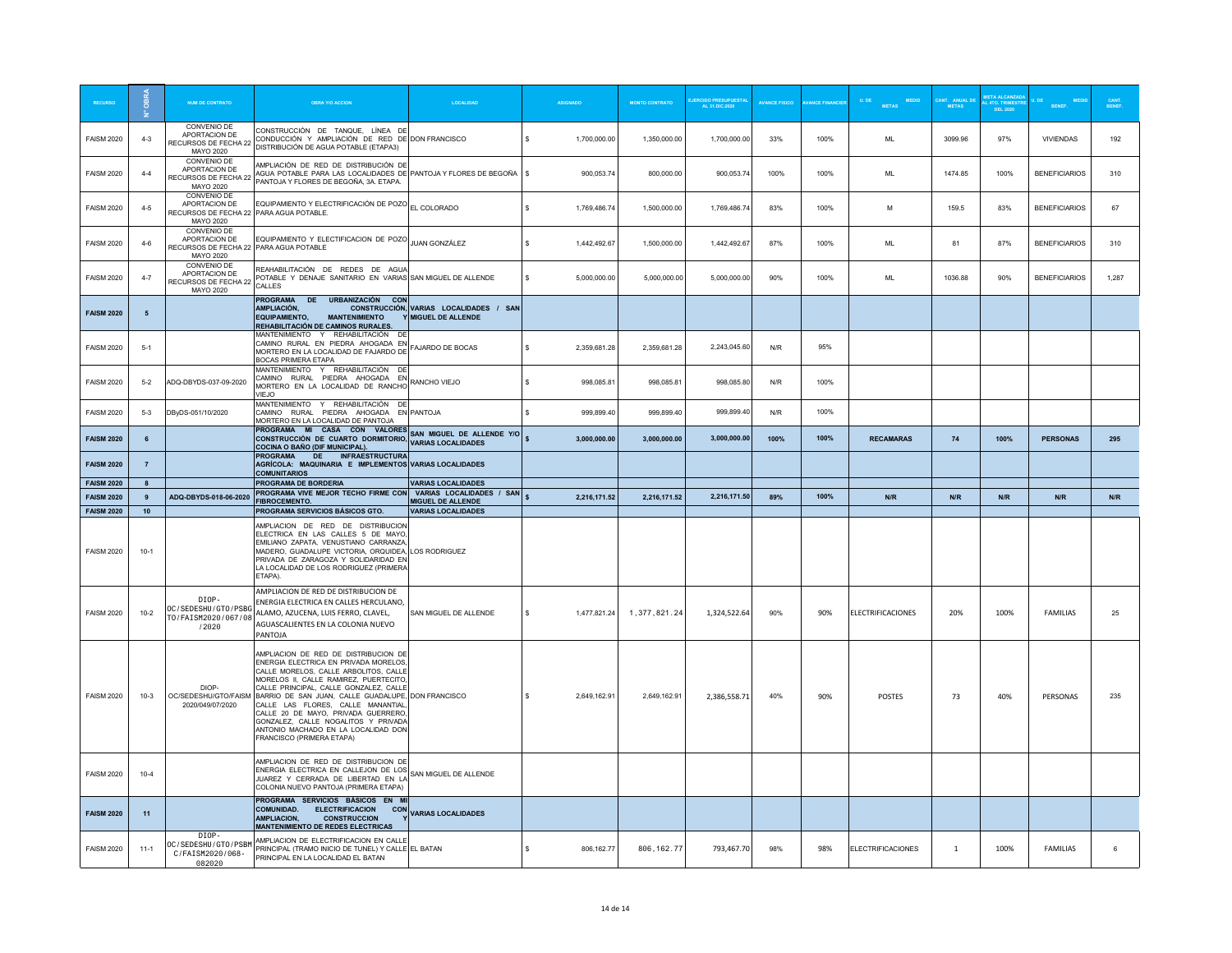|                   | ÷         | <b>NUM DE CONTRATO</b>                                     | <b>OBRA Y/O ACCION</b>                                                                                                                                                                                                                                                                                                                                                                               |                                               |                    |              | <b>MONTO CONTRATO</b> | <b>ERCIDO PRESUPUESTA</b><br>AL 31.DIC.2020 | <b>AVANCE FISICO</b> | <b>ANCE FINANCIE</b> | METAS MEDID   | <b>F. ANUAL D</b><br>METAS | 4TO. TRIMEST.<br>DEL 2020 |                   | CANT.<br>BENEF. |
|-------------------|-----------|------------------------------------------------------------|------------------------------------------------------------------------------------------------------------------------------------------------------------------------------------------------------------------------------------------------------------------------------------------------------------------------------------------------------------------------------------------------------|-----------------------------------------------|--------------------|--------------|-----------------------|---------------------------------------------|----------------------|----------------------|---------------|----------------------------|---------------------------|-------------------|-----------------|
| <b>FAISM 2020</b> | $11-2$    | DIOP-<br>OC/SEDESHU/GTO/PSBM<br>C/FAISM2020/048-<br>072020 | AMPLIACION DE ELECTRIFICACION EN CALLE<br>SAN ISIDRO Y 3 DE MAYO EN LA LOCALIDAD ANDRES)<br>LOMA DE COCINAS (SAN ANDRES)                                                                                                                                                                                                                                                                             | LOMA DE COCINAS (SAN                          | \$.                | 434,785.31   | 432, 978.27           | 434,785.31                                  | 70%                  | 100%                 | POSTES        | 18                         | 100%                      | PERSONAS          | 90              |
| <b>FAISM 2020</b> | $11-3$    | DIOP-<br>OC/SEDESHU/GTO/PSBM<br>C/FAISM2020/047-<br>072020 | AMPLIACION DE LINEA ELECTRICA Y RED DE<br>DISTRIBUCION EN LAS CALLES PRINCIPAL<br>CALLE POTRERO Y CALLE PINO EN LA<br>LOCALIDAD DE LOS TORILES                                                                                                                                                                                                                                                       | <b>LOS TORILES</b>                            | $\hat{\mathbf{x}}$ | 335,786.72   | 335,786.72            | 335,786.72                                  | 60%                  | 100%                 | POSTES        | 6                          | 100%                      | PERSONAS          | 35              |
| <b>FAISM 2020</b> | $11-4$    | DIOP-<br>OC/SEDESHU/GTO/PSBM<br>C/FAISM2020/046-<br>072020 | AMPLIACION DE LINEA ELECTRICA Y RED DE<br>DISTRIBUCION EN LA PRIVADA CABALLOS<br>JOSE ALFREDO JIMENEZ, CALLE DEL POZO<br>CALLE JAVIER SOLIS, PRIVIVADA JAVIER<br>SOLIS, CALLE SAN FRANCISCO, CALLE DAVIID<br>SAIZAR CALLE AGUSTIN LARA PRIV<br>AGUSTIN LARA, , CALLE PEDRO ARMENDARIZ,<br>CALLE SOR JUANA INES DE LA CRUZ, LUIS<br>PEREZ MEZA, PRIVADA LUIS PEREZ MEZA, EN<br>LA LOCALIDAD LAS CAÑAS | LAS CAÑAS                                     | s                  | 1,353,367.84 | 1,353,367.84          | 1,352,241.81                                | 60%                  | 100%                 | POSTES        | 43                         | 100%                      | PERSONAS          | 210             |
| <b>FAISM 2020</b> | $11-5$    | DIOP-<br>OC/SEDESHU/GTO/PSBM<br>C/056-082020               | AMPLIACION DE RED DE DISTRIBUCION DE<br>ENERGIA ELECTRICA EN CALLES, SOR JUANA,<br>INES DE LA CRUZ. SAN FRANCISCO. Y LAGUNA ESCONDIDA<br>CALLEJON SIN NOMBRE EN LA COMUNIDAD<br>LAGUNA ESCONDIDA                                                                                                                                                                                                     |                                               | $\mathbf{s}$       |              |                       |                                             |                      |                      |               |                            |                           |                   |                 |
| <b>FAISM 2020</b> | $11 - 6$  | DIOP-<br>C/FAISM2020/055-<br>082020                        | AMPLIACION DE RED DE DISTRIBUCION DE<br>0C/SEDESHU/GT0/PSBM ELECTRICA EN LAS CALLES HIDALGO Y<br>PARAISO EN LA COMUNIDAD FLORES DE<br><b>BEGOÑA</b>                                                                                                                                                                                                                                                  | FLORES DE BEGOÑA                              | $\hat{\mathbf{x}}$ | 596.464.31   | 596, 464.31           | 577.692.18                                  | 97%                  | 97%                  | <b>POSTES</b> | 10                         |                           | PERSONAS          | 185             |
| <b>FAISM 2020</b> | $11 - 7$  | DIOP-<br>OC/SEDESHU/GTO/PSBM<br>C/FAISM2020/051-072020     | AMPLIACION DE RED DE DISTRIBUCION DE<br>ENERGIA ELECTRICA EN AVENIDA PRINCIPAL<br>Y CALLE SANTA CECILIA EN LA COMUNIDAD<br>SAN I UCAS<br><b>EINDELLECIENDO MI COLONI</b>                                                                                                                                                                                                                             | <b>SAN LUCAS</b>                              | $\mathbf{s}$       | 313.334.07   | 313,334.07            | 293,656.80                                  | 35%                  | 94%                  | <b>POSTES</b> | 11                         | 100%                      | PERSONAS          | 6               |
| <b>FAISM 2020</b> | 12        |                                                            | <b>URBANIZACIÓN</b><br>CON<br>AMPLIACIÓN,<br><b>EQUIPAMIENTO,</b><br><b>CONSTRUCCIÓN.</b><br>MATENIMIENTO Y REHABILITACIÓN DE                                                                                                                                                                                                                                                                        | VARIAS LOCALIDADES / SAN<br>MIGUEL DE ALLENDE |                    |              |                       |                                             |                      |                      |               |                            |                           |                   |                 |
| <b>FAISM 2020</b> | $12-1$    | DIOP-<br>OC/SEDESHU/GTO/PEMC/<br>FAISM2020/031-062020      | PAVIMENTO DE PIEDRA AHOGADA EN<br>MORTERO DE CALLE PRINCIPAL EN SANTA SANTA TERESITA DE DON DIEGO. \$<br>TERESITA DE DON DIEGO                                                                                                                                                                                                                                                                       |                                               |                    | 4,638,684.11 | 4,638,684.11          | 4,638,684.11                                | 45%                  | 100%                 | CALLE         | <sup>1</sup>               | 100%                      | PERSONAS          | 244             |
| <b>FAISM 2020</b> | $12 - 2$  | DIOP-<br>OC/SEDESHU/GTO/PEMC/<br>FAISM2020/022-062020      | PAVIMENTO DE CONCRETO EN LA CALLE<br>GATILLAL, COLONIA PALMITA DE LANDETA                                                                                                                                                                                                                                                                                                                            | SAN MIGUEL DE ALLENDE                         | $\mathbf{s}$       | 916,414.30   | 853,439.02            | 916,414.30                                  | 85%                  | 100%                 | CALLE         | $\mathbf{1}$               | 100%                      | POBLADO           | 1               |
| <b>FAISM 2020</b> | $12-3$    |                                                            | CONSTRUCCION DE PAVIMENTO DE<br>CONCRETO HIDRAULICO EN LA CALLE<br>FRAY JOSE SANCHEZ PRIMO FRACC<br><b>INSURGENTES</b>                                                                                                                                                                                                                                                                               | SAN MIGUEL DE ALLENDE                         | \$                 |              |                       |                                             |                      |                      |               |                            |                           |                   |                 |
| <b>FAISM 2020</b> | $12-4$    | DIOP-<br>OC/SEDESHU/GTO/PEMC/<br>FAISM2020/026-062020      | PAVIMENTO DE ADOQUIN TIPO SAN LUIS<br>DE LA CALLE JOSE MERCADILLO EN LA<br>COLONIA SAN RAFAEL                                                                                                                                                                                                                                                                                                        | SAN MIGUEL DE ALLENDE                         | s.                 | 1,691,200.41 | 1.688.546.76          | 1,688,546.76                                | 48%                  | 100%                 | CALLE         | -1                         | 100%                      | PERSONAS          | 200             |
| <b>FAISM 2020</b> | $12 - 5$  | DIOP-<br>FAISM2020/027-062020                              | REHABILITACIÓN EN ADOQUÍN TIPO SAN<br>OC/SEDESHU/GTO/PEMC/ LUIS DE LA CALLE JOSEFA ORTÍZ DE<br>DOMINGUEZ EN LA COLONIA SAN RAFAEL                                                                                                                                                                                                                                                                    | SAN MIGUEL DE ALLENDE                         | $\mathbf{s}$       | 116,857.96   | 116,857.96            | 116,857.96                                  | 100%                 | 100%                 | CALLE         | $\mathbf{1}$               | 100%                      | PERSONAS          | 211             |
| <b>FAISM 2020</b> | $12 - 5$  | DIOP-<br>OC/SEDESHU/GTO/PEMC/<br>FAISM2020/036-062020      | CONSTRUCCION DE CONCRETO<br>ESTAMPADO DE CALLE GLADIOAL EN LA<br>COLONIA LINDA VISTA                                                                                                                                                                                                                                                                                                                 | SAN MIGUEL DE ALLENDE                         | s.                 | 50,159.07    | 50,159.07             | 50,159.07                                   | 100%                 | 100%                 | CALLE         | 1                          | 100%                      | PERSONAS          | 45              |
| <b>FAISM 2020</b> | $12-6$    | DIOP-<br>OC/SEDESHU/GTO/PEMC/<br>FAISM2020/030-062020      | REHABILITACIÓN DE ADOQUÍN TIPO SAN<br>LUIS DE LA CALLE RAFAEL ACOSTA EN LA<br>COLONIA SAN RAFAEL                                                                                                                                                                                                                                                                                                     | SAN MIGUEL DE ALLENDE                         | s.                 | 127,119.03   | 127,119.03            | 127,119.03                                  | 100%                 | 100%                 | CALLE         | $\mathbf{1}$               | 100%                      | <b>HABITANTES</b> | 125             |
| <b>FAISM 2020</b> | $12 - 7$  | DIOP-<br>OC/SEDESHU/GTO/PEMC/<br>FAISM2020/023-062020      | PAVIMENTO DE ADOQUIN TIPO SAN LUIS<br>DEL ANDADOR ALMENAS EN EL INFONAVIT SAN MIGUEL DE ALLENDE<br><b>MALANQUIN</b>                                                                                                                                                                                                                                                                                  |                                               | $\mathbf{s}$       | 1,100,000.00 |                       | 1,100,000.00                                | 19%                  | 100%                 | CALLE         | <sup>1</sup>               | 92%                       | PERSONAS          | 252             |
| <b>FAISM 2020</b> | $12 - 8$  | DIOP-<br>FAISM2020/032-062020                              | PAVIMENTO EN CONCRETO HIDRAULICO<br>OC/SEDESHU/GTO/PEMC/ EN LA AVENIDA SANTA ROSA, COLONIA<br><b>PROVIDENCIA</b>                                                                                                                                                                                                                                                                                     | SAN MIGUEL DE ALLENDE                         | s.                 | 3,496,782.60 | 3,220,603.88          | 3,496,782.60                                | 30%                  | 100%                 | CALLE         | $\overline{1}$             | 100%                      | PERSONAS          | 78              |
| <b>FAISM 2020</b> | $12-9$    | DIOP-<br>OC/SEDESHU/GTO/PEMC/<br>FAISM2020/035-062020      | PAVIMENTACION EN PIEDRA BOLA EN<br>MORTERO EN LA CALLE DEL CERRITO,<br>COLONIA SAN LUIS REY                                                                                                                                                                                                                                                                                                          | SAN MIGUEL DE ALLENDE                         | s.                 | 835,972.14   | 703,508.79            | 835,972.14                                  | 95%                  | 100%                 | CALLE         | 1                          | 100%                      | PERSONAS          | 100             |
| <b>FAISM 2020</b> | $12 - 10$ | DIOP-<br>OC/SEDESHU/GTO/PEMC/<br>FAISM2020/028-062020      | PAVIMENTACION EN CONCRETO<br>HIDRAULICO EN LA CALLE DEL FRAY JUAN<br>DE SAN MIGUEL, COLONIA<br>INDEPENDENCIA.                                                                                                                                                                                                                                                                                        | SAN MIGUEL DE ALLENDE                         | s.                 | 3.073.635.40 | 3.073.635.40          | 3,073,635.40                                | 44%                  | 100%                 | CALLE         | -1                         | 100%                      | LOCALIDAD         | 1               |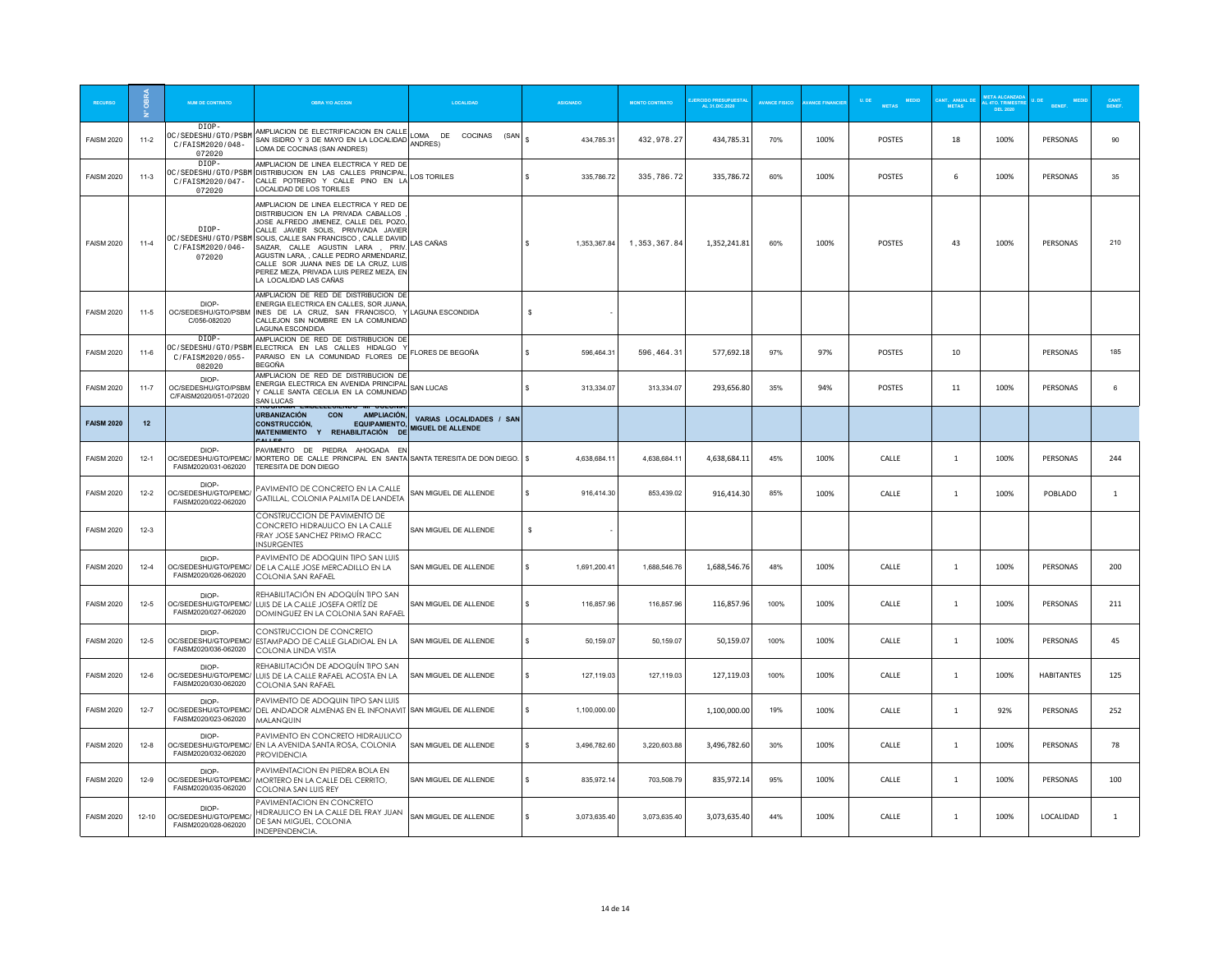| <b>RECURSC</b>    |           | <b>NUM DE CONTRATO</b>                                | <b>OBRA Y/O ACCION</b>                                                                                                                                               | <b>LOCALIDAD</b>            |          | <b>ASIGNADO</b> | <b>MONTO CONTRATO</b> | ERCIDO PRESUPUESTA<br>AL 31.DIC.2020 | <b>AVANCE FISICO</b> | <b>ANCE FINANCIE</b> | MEDID<br>U, DE<br><b>METAS</b> | METAS          | L 4TO. TRIMES<br>DEL 2020 |           | CANT.<br>RENEE |
|-------------------|-----------|-------------------------------------------------------|----------------------------------------------------------------------------------------------------------------------------------------------------------------------|-----------------------------|----------|-----------------|-----------------------|--------------------------------------|----------------------|----------------------|--------------------------------|----------------|---------------------------|-----------|----------------|
| <b>FAISM 2020</b> | $12 - 11$ | DIOP-<br>OC/SEDESHU/GTO/PEMC<br>FAISM2020/033-062020  | PAVIMENTO DE CONCRETO EN CALLE<br>ZAMORA RIOS COLONIA ALLENDE                                                                                                        | SAN MIGUEL DE ALLENDE       | s.       | 3,387,482.80    | 2,435,754.20          | 3,387,482.80                         | 90%                  | 100%                 | CALLE                          | $\overline{1}$ | 100%                      | PERSONAS  | 320            |
| <b>FAISM 2020</b> | $12 - 12$ | DIOP-<br>OC/SEDESHU/GTO/PEMC/<br>FAISM2020/029-062020 | PAVIMENTO DE PIEDRA AHOGADA EN<br>MORTERO DE CALLE OLIMPO COLONIA<br>OIIMPO                                                                                          | SAN MIGUEL DE ALLENDE       | s.       | 1,440,351.29    | 1,440,351.29          | 1,440,351.29                         | 36%                  | 100%                 | CALLE                          | $\mathbf{1}$   | 100%                      | LOCALIDAD | $\mathbf{1}$   |
| <b>FAISM 2020</b> | $12 - 13$ | DIOP-<br>OC/SEDESHU/GTO/PEMC/<br>FAISM2020/024-062020 | PAVIMENTACION CON CONCRETO<br>HIDRAULICO ESTAMPADO EN LAS CALLES<br>VENUSTIANO CARRANZA Y APATZINGAN<br>EN LA COLONIA SAN LUIS, EN SAN MIGUEL<br>DE ALLENDE.         | SAN MIGUEL DE ALLENDE       | s        | 515,191.30      | 14,946.43             | 515,191.30                           | 60%                  | 100%                 | CALLE                          | 1              | 100%                      | PERSONAS  | 3261           |
| <b>FAISM 2020</b> | $12 - 14$ | DIOP-<br>OC/SEDESHU/GTO/PEMC/<br>FAISM2020/025-062020 | PAVIMENTACION DE PIEDRA BOLA<br>AHOGADA EN MORTERO EN LA CALLE DEL<br>TESORO, EN LA COLONIA SAN ANTONIO,<br>EN SAN MIGUEL DE ALLENDE.                                | SAN MIGUEL DE ALLENDE       |          |                 |                       |                                      |                      |                      |                                |                |                           |           |                |
| <b>FAISM 2020</b> | $12 - 15$ | DIOP-<br>OC/SEDESHU/GTO/PEMC/<br>FAISM2020/034-062020 | PAVIMENTACION DE PIEDRA BOLA<br>ASENTADA EN MORTERO EN LA CALLE<br>VICENTE GUERRERO DE LA LOCALIDAD<br>CORRAL DE PIEDRAS DE ARRIBA                                   | CORRAL DE PIEDRAS DE ARRIBA | <b>S</b> | 4,201,373.01    | 3, 157, 442. 42       | 4,201,373.01                         | 65%                  | 100%                 | CALLE                          | $\mathbf{1}$   | 100%                      | PERSONAS  | 102            |
| <b>FAISM 2020</b> | $12 - 16$ |                                                       | PAVIMENTO DE CONCRETO ESTAMPADO<br>EN AVENIDA PRINCIPAL DE LA LUZ,<br>FRACCIONAMIENTO INSURGENTES                                                                    | SAN MIGUEL DE ALLENDE       | s        |                 |                       |                                      |                      |                      |                                |                |                           |           |                |
| <b>FAISM 2020</b> |           |                                                       | <b>CAMINOS RURALES</b>                                                                                                                                               |                             |          |                 |                       |                                      |                      |                      |                                |                |                           |           |                |
| <b>FAISM 2020</b> | 12-17     | DIOP-<br>OC/SAERNASR/DGDAA/05<br>4-082020             | REHABILITACION DEL CAMINO CON<br>CARPETA ASFALTICA A LAS CAÑAS EN EL<br>MUNICIPIO DE SAN MIGUEL DE ALLENDE,<br>GTO                                                   | VARIAS LOCALIDADES          | s.       | 7,382,650.65    | 7.382.650.65          | 7,382,650.65                         | 100%                 | 100%                 | CAMINO                         | 1              | 100%                      | PERSONAS  | 779            |
| <b>FAISM 2020</b> | 13        |                                                       | <b>AMPLIACION.</b><br><b>CONSTRUCCION</b><br>EQUIPAMIENTO,<br><b>MANTENIMIENTO</b><br><b>REHABILITACION DE CALLES</b>                                                |                             |          |                 |                       |                                      |                      |                      |                                |                |                           |           |                |
| <b>FAISM 2020</b> | $13 - 2$  |                                                       | PAVIMENTO DE CONCRETO ESTAMPADO<br>EN CALLE GUADALUPE COL ALLENDE                                                                                                    | SAN MIGUEL DE ALLENDE       | s.       | 1,418,314.02    | 1,402,824.92          | 1,402,824.92                         | 99%                  | 99%                  | CALLE                          | 1              | 99%                       | PERSONAS  | 102            |
| <b>FAISM 2020</b> | $13-4$    | OBRA POR<br><b>ADMINISTRACION</b>                     | PAVIMENTO DE PIEDRA AHOGADA EN<br>MORTERO DE CALLE PROLONGACION<br>SAN JOSE COL PROVIDENCIA 3314                                                                     | SAN MIGUEL DE ALLENDE       | s        | 119,555.55      | 119,427.89            | 119,427.89                           | 100%                 | 100%                 | CAMINO                         | $\mathbf{1}$   | 100%                      | PERSONAS  | 779            |
| <b>FAISM 2020</b> |           |                                                       | PAVIMENTO DE PIEDRA AHOGADA EN<br>MORTERO DE CALLE PROLONGACION<br>SAN JOSE COL PROVIDENCIA 2411                                                                     |                             | s        | 110,461.58      | 110,461.58            | 110,461.58                           | 100%                 | 100%                 | CALLE                          | 1              | 99%                       | PERSONAS  | 422            |
| <b>FAISM 2020</b> |           |                                                       | PAVIMENTO DE PIEDRA AHOGADA EN<br>MORTERO DE CALLE PROLONGACION<br>SAN JOSE COL PROVIDENCIA 2421                                                                     |                             | s        | 113,308.80      | 113,308.80            | 113,308.80                           | 100%                 | 100%                 | CALLE                          | $\mathbf{1}$   | 100%                      | PERSONAS  | 242            |
| <b>FAISM 2020</b> | $13 - 5$  | DIOP-OC/FAISM2020/071-<br>092020                      | PAVIMENTO DE PIEDRA BOLA EN<br>MORTERO EN CALLE CAMINO ANTIGUO A SAN MIGUEL DE ALLENDE<br>XICHU, SAN MIGUEL DE ALLENDE, GTO                                          |                             | s.       | 2,451,088.35    | 2,451,088.35          | 2,451,088.35                         | 100%                 | 100%                 | CALLE                          | $\mathbf{1}$   | 100%                      | PERSONAS  | 152            |
| <b>FAISM 2020</b> | $13-5$    | OBRA POR<br><b>ADMINISTRACION</b>                     | PAVIMENTO DE PIEDRA BOLA EN<br>MORTERO DE CALLE COLINAS DE LA CRUZ, SAN MIGUEL DE ALLENDE<br>COL PEÑA DE LA CRUZ 3314                                                |                             | s        | 632,298.77      | 632,298.77            | 632,298.77                           | 100%                 | 100%                 | CALLE                          | $\overline{1}$ | 98%                       | PERSONAS  | 65             |
| <b>FAISM 2020</b> |           |                                                       | PAVIMENTO DE PIEDRA BOLA EN<br>MORTERO DE CALLE COLINAS DE LA CRUZ, SAN MIGUEL DE ALLENDE<br>COL PEÑA DE LA CRUZ 2411                                                |                             | s.       | 453,645.68      | 453,632.27            | 453,632.27                           | 100%                 | 100%                 | CALLE                          | $\mathbf{1}$   | 100%                      | N/R       | N/R            |
| <b>FAISM 2020</b> |           |                                                       | PAVIMENTO DE PIEDRA BOLA EN<br>MORTERO DE CALLE COLINAS DE LA CRUZ, SAN MIGUEL DE ALLENDE<br>COL PEÑA DE LA CRUZ 2421                                                |                             | s        | 453,645.68      | 453,235.20            | 453,235.20                           | 100%                 | 100%                 | CALLE                          | $\mathbf{1}$   | 100%                      | N/R       | N/R            |
| <b>FAISM 2020</b> |           | REQUISICION 9887                                      | PAVIMENTO DE PIEDRA BOI A EN<br>MORTERO DE CALLE COLINAS DE LA CRUZ, SAN MIGUEL DE ALLENDE<br>COL PEÑA DE LA CRUZ 2471                                               |                             | s.       | 41,156.80       | 41,156.80             | 34,568.00                            | 84%                  | 84%                  | CALLE                          | $\mathbf{1}$   | 100%                      | N/R       | N/R            |
| <b>FAISM 2020</b> | $13-6$    | OBRA POR<br><b>ADMINISTRACION</b>                     | PAVIMENTO DE PIEDRA BOLA EN<br>MORTERO EN LA CALLE CORONEL,<br>NARCISO MARIA LORETO, EN EL<br>FRACCIONAMIENTO INSURGENTES, SAN<br>MIGUEL DE ALLENDE, GTO 3314        | SAN MIGUEL DE ALLENDE       | s        | 548,818.95      | 548,800.83            | 548,800.25                           | 100%                 | 100%                 | CALLE                          | $\mathbf{1}$   | 100%                      | N/R       | N/R            |
| <b>FAISM 2020</b> |           |                                                       | PAVIMENTO DE PIEDRA BOLA EN<br><b>MORTERO EN LA CALLE CORONEL,</b><br>NARCISO MARIA LORETO, EN EL<br>FRACCIONAMIENTO INSURGENTES, SAN<br>MIGUEL DE ALLENDE, GTO 2411 | SAN MIGUEL DE ALLENDE       | s.       | 293,521.76      | 293,521.76            | 293,521.76                           | 100%                 | 100%                 | CALLE                          | $\mathbf{1}$   | 100%                      | N/R       | N/R            |
| <b>FAISM 2020</b> |           |                                                       | PAVIMENTO DE PIEDRA BOLA EN<br>MORTERO EN LA CALLE CORONEL,<br>NARCISO MARIA LORETO. EN EL<br>FRACCIONAMIENTO INSURGENTES, SAN<br>MIGUEL DE ALLENDE, GTO 2421        | SAN MIGUEL DE ALLENDE       | s.       | 189,288.80      | 189.288.80            | 189,288.80                           | 100%                 | 100%                 | CALLE                          | $\overline{1}$ | CALLE                     | N/R       | N/R            |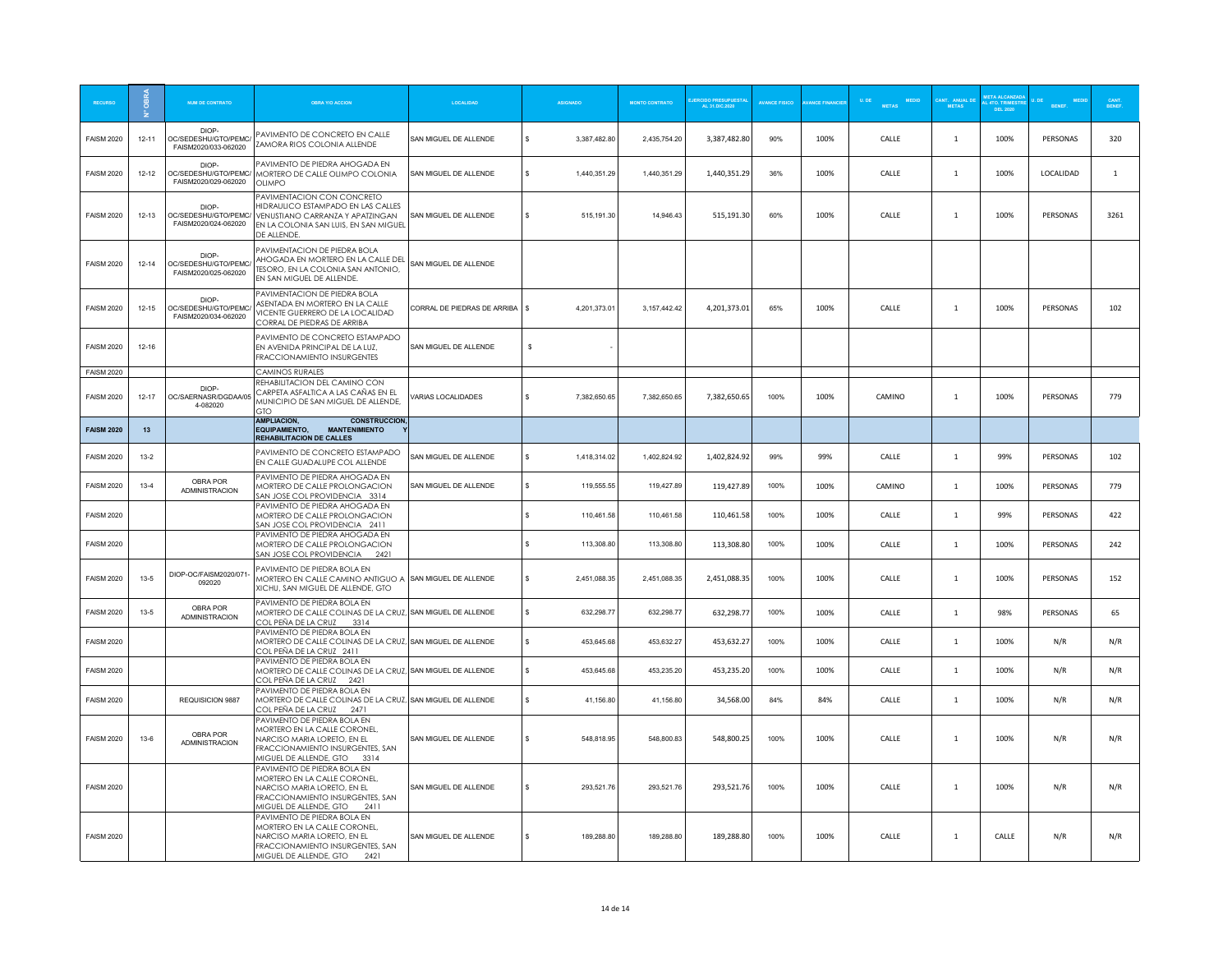|                   |          | <b>NUM DE CONTRATO</b>                                 | <b>OBRA Y/O ACCION</b>                                                                                                                                                                                                                                                                                                                      | LOCALIDAD                                                                                                      | <b>ASIGNADO</b>              | <b>MONTO CONTRATO</b> | <b>JERCIDO PRESUPUESTA</b><br>AL 31.DIC.2020 | <b>AVANCE FISICO</b> | <b>ANCE FINANCIE</b> | MEDID<br>U. DE<br><b>METAS</b>               | <b>METAS</b>   | L 4TO. TRIMES<br>DEL 2020 | <b>RENEE</b>    | <b>CANT.</b><br>BENEF |
|-------------------|----------|--------------------------------------------------------|---------------------------------------------------------------------------------------------------------------------------------------------------------------------------------------------------------------------------------------------------------------------------------------------------------------------------------------------|----------------------------------------------------------------------------------------------------------------|------------------------------|-----------------------|----------------------------------------------|----------------------|----------------------|----------------------------------------------|----------------|---------------------------|-----------------|-----------------------|
| <b>FAISM 2020</b> |          | REQUISICION 9885 Y 9886                                | PAVIMENTO DE PIEDRA BOLA EN<br>MORTERO EN LA CALLE CORONEL,<br>NARCISO MARIA LORETO, EN EL<br>FRACCIONAMIENTO INSURGENTES, SAN<br>MIGUEL DE ALLENDE, GTO 2471                                                                                                                                                                               | SAN MIGUEL DE ALLENDE                                                                                          | s<br>47.038.00               | 47,038.00             | 47,038.00                                    | 100%                 | 100%                 | CALLE                                        | -1             | CALLE                     | N/R             | N/R                   |
| <b>FAISM 2020</b> | $13-6$   | ADQ-DBYDS-047-10-2020<br>ADQ-DBYDS-048-10-2020         | MANTENIMIENTO Y REHABILITACION DE<br>CALLES (ADOQUIN, EMPEDRADO,<br>CONCRETO Y ASFALTO)                                                                                                                                                                                                                                                     | SAN MIGUEL DE ALLENDE Y<br>VARIAS LOCALIDADES                                                                  | $\mathbf{s}$<br>3,573,298.50 | 3,573,177.59          | 3,573,177.58                                 | 100%                 | 100%                 | CONCRETO                                     | $\mathbf{1}$   | CALLE                     | N/R             | N/R                   |
| <b>FAISM 2020</b> | 14       |                                                        | PROGRAMA DE SERVICIOS BÁSICOS ZONAS<br><b>INDÍGENAS.</b>                                                                                                                                                                                                                                                                                    | <b>VARIAS LOCALIDADES</b>                                                                                      |                              |                       |                                              |                      |                      |                                              |                |                           |                 |                       |
| <b>FAISM 2020</b> | $14-1$   |                                                        | AMPLIACIÓN DE ELECTRIFICACIÓN EN<br>CALLE DE LAS PRESITAS                                                                                                                                                                                                                                                                                   | CRUZ DEL PALMAR                                                                                                | 0.00                         | 0.00                  | 0.00                                         | $0\%$                | 0%                   |                                              |                |                           |                 |                       |
| <b>FAISM 2020</b> | $14-2$   |                                                        | AMPLIACION DE RED DE DISTRIBUCION DE<br>LAS CALLES LA MORA, LA CRUZ, LA<br>PANORAMICA, EL ZAPOTE, ROMERILLO Y<br>PEÑA ALTA EN LA LA LOCALIDAD DE PEÑA<br>BLANCA.                                                                                                                                                                            | PEÑA BLANCA                                                                                                    | 0.00                         | 0.00                  | 0.00                                         | 0%                   | 0%                   |                                              |                |                           |                 |                       |
| <b>FAISM 2020</b> | $14-3$   |                                                        | AMPLIACION DE RED ELECTRICA EN<br>CALLEJON DE GARAMBUYO EN LA<br>LOCALIDAD PRESITA DE SANTA ROSA                                                                                                                                                                                                                                            | PRESITA DE SANTA ROSA                                                                                          | 0.00                         | 0.00                  | 0.00                                         | $0\%$                | 0%                   |                                              |                |                           |                 |                       |
| <b>FAISM 2020</b> | $14-4$   |                                                        | AMPLIACION DE RED ELECTRICA EN<br>PRIVADA GARCIA EN LA LOCALIDAD<br><b>BANDA</b>                                                                                                                                                                                                                                                            | <b>BANDA</b>                                                                                                   | 0.00                         | 0.00                  | 0.00                                         | 0%                   | 0%                   |                                              |                |                           |                 |                       |
| <b>FAISM 2020</b> | $14-5$   |                                                        | AMPLIACION DE RED ELECTRICA EN<br>CALLEJON DEL PILAR Y SIN NOMBRE<br>LOCALIDAD SAN ISIDRO DE BANDITA                                                                                                                                                                                                                                        | SAN ISIDRO DE BANDITA                                                                                          | 0.00                         | 0.00                  | 0.00                                         | 0%                   | 0%                   |                                              |                |                           |                 |                       |
| <b>FAISM 2020</b> | $14-6$   |                                                        | CONSTRUCCION DE BAÑOS CON SISTEMA<br>DE BIODIGESTOR EN LA LOCALIDAD<br>CIENEGA DE JUANA RUIZ                                                                                                                                                                                                                                                | CIENEGA DE JUANA RUIZ                                                                                          | 0.00                         | 0.00                  | 0.00                                         | 0%                   | 0%                   |                                              |                |                           |                 |                       |
| <b>FAISM 2020</b> | $14 - 7$ |                                                        | CONSTRUCCION DE BAÑOS CON SISTEMA<br>DE BIODIGESROR EN LA LOCALIDAD<br>ALONSO YAÑEZ                                                                                                                                                                                                                                                         | ALONSO YAÑEZ                                                                                                   | 0.00                         | 0.00                  | 0.00                                         | 0%                   | 0%                   |                                              |                |                           |                 |                       |
| <b>FAISM 2020</b> | 15       |                                                        | PROGRAMA SERVICIOS BASICOS ZONAS<br>Y LETRINAS,<br><b>INDIGENAS.</b><br><b>DRENAJE</b><br><b>AMPLIACION</b><br><b>CONSTRUCCION</b><br>MANTENIMIENTO Y REHABILITACION DE<br>OBRAS DE DRENAJE PLUVIAL. DRENAJE<br>SANITARIO Y DESAZOLVE, LINEAS DE<br>CONDUCCION POZOS DE ABSORCION Y<br>PLANTAS DE TRATAMIENTO DE AGUAS<br><b>RESIDUALES</b> |                                                                                                                |                              |                       |                                              |                      |                      |                                              |                |                           |                 |                       |
| <b>FAISM 2020</b> | $15-1$   | DIOP-<br>OC/SEDESHU/GTO/PSBZI/<br>FAISM2019/038-102019 | CONSTRUCCION DE SISTEMA DE<br>ALCANTARILLADO SANITARIO 2DA ETAPA<br>(PLANTA DE TRATAMIENTO DE AGUAS<br>RESIDUALES) PARA BENEFICIAR A LAS<br>LOCALIDADES LA CUADRILLA, LOS<br>GUERRERO, EL SALTO, CAPILLA BLANCA.<br>LOS BARRONES Y BORDO COLORADO EN<br>EL MUNICIPIO DE SAN MIGUEL DE<br>AI I FNDF                                          | LA CUADRILLA LOS GUERRERO<br>EL SALTO, CAPILLA BLANCA, LOS<br><b>BARRONES</b><br>Y<br><b>BORDO</b><br>COLORADO | 2.193.156.99<br>-S           | 2,193,156.99          | 2,193,156.99                                 | 100%                 | 100%                 | CONSTRUCCION Y<br>EQUIPO                     | $\overline{1}$ | 100%                      | LOCALIDADES     | 6                     |
| <b>FAISM 2020</b> | 16       |                                                        | REHABILITACION DE CANCHAS Y ESPACIOS<br><b>MULTIDEPORTIVOS</b>                                                                                                                                                                                                                                                                              |                                                                                                                |                              |                       |                                              |                      |                      |                                              |                |                           |                 |                       |
| <b>FAISM 2020</b> | $16-1$   | ADQ-DBYDS-035-09-2020                                  | REHABILITACION DE CANCHAS Y<br>ADQ-DBYDS-045-10-2020 ESPACIOS MULTIDEPORTIVOS                                                                                                                                                                                                                                                               | SAN MIGUEL DE ALLENDE Y<br>VARIAS LOCALIDADES                                                                  | $\mathbf{s}$<br>2,800,682.93 | 2,800,682.93          | 2,604,545.37                                 | 93%                  | 93%                  | CANCHAS Y ESPACIOS<br><b>MULTIDEPORTIVOS</b> | N/R            | 93%                       | PERSONAS        | N/R                   |
| <b>FAISM 2020</b> | 17       |                                                        | CONSTRUCCION, MANTENIMIENTO<br>REHABILITACION DE PARQUES PUBLICOS<br><b>Y/O PLAZAS</b>                                                                                                                                                                                                                                                      |                                                                                                                |                              |                       |                                              |                      |                      |                                              |                |                           |                 |                       |
| <b>FAISM 2020</b> | $17-1$   | ADQ-DBYDS-048-10-2020<br>ADQ-DBYDS-052-10-2020         | MANTENIMIENTO Y REHABILITACION DE<br>PARQUES PUBLICOS Y/O PLAZAS                                                                                                                                                                                                                                                                            | SAN MIGUEL DE ALLENDE Y<br>VARIAS LOCALIDADES                                                                  | $\mathbf{s}$<br>2,763,464.45 | 2,754,423.90          | 1,499,030.22                                 | 55%                  | 54%                  | PLAZAS                                       | 1              | 55%                       | PERSONAS        | 501                   |
| <b>FAISM 2020</b> | $17 - 2$ |                                                        | CONSTRUCCION DE PLAZA PUBLICA EN<br>NUEVO PANTOJA (PRIMERA ETAPA)                                                                                                                                                                                                                                                                           | SAN MIGUEL DE ALLENDE<br>VARIAS LOCALIDADES                                                                    | \$                           |                       |                                              |                      |                      |                                              |                |                           |                 |                       |
| <b>FAISM 2020</b> |          |                                                        | URBANIZACION DE ALUMBRADO<br>(ESPACIOS PUBLICOS) EN SAN MIGUEL DE SAN MIGUEL DE ALLENDE<br>ALLENDE                                                                                                                                                                                                                                          |                                                                                                                | \$<br>1,206,390.27           | 1,206,390.27          | 1,206,390.27                                 | 100%                 | 100%                 | ALUMBRADO                                    | 1              | 100%                      | PERSONAS        | N/R                   |
| <b>FAISM 2020</b> | 18       |                                                        | <b>INDIRECTOS.</b>                                                                                                                                                                                                                                                                                                                          |                                                                                                                |                              |                       |                                              |                      |                      |                                              |                |                           |                 |                       |
| <b>FAISM 2020</b> | $18-1$   |                                                        | ARRENDAMIENTO DE EQUIPO DE<br>TRANSPORTE PARA VERIFICACIÓN Y<br>SEGUIMIENTO DE LAS OBRAS Y ACCIONES<br>(ARRENDAMIENTO DE VEHICULOS).<br>BIENESTAR Y DESARROLLO SOCIAL                                                                                                                                                                       | VARIAS LOCALIDADES / SAN<br>MIGUEL DE ALLENDE                                                                  | $\mathbf{s}$                 |                       |                                              |                      |                      |                                              |                |                           |                 |                       |
| <b>FAISM 2020</b> | $18-2$   |                                                        | REPARACIÓN Y MANTENIMIENTO DE<br>EQUIPO DE TRANSPORTE BIENESTAR Y<br>DESARROLLO SOCIAL                                                                                                                                                                                                                                                      | VARIAS LOCALIDADES / SAN<br>MIGUEL DE ALLENDE                                                                  | 300,000.00                   | 299,890.53            | 299,890.53                                   | 79%                  | 100%                 | MANTENIMIENTO DE<br><b>VEHICULOS</b>         | 24             | 100%                      | <b>USUARIOS</b> | 24                    |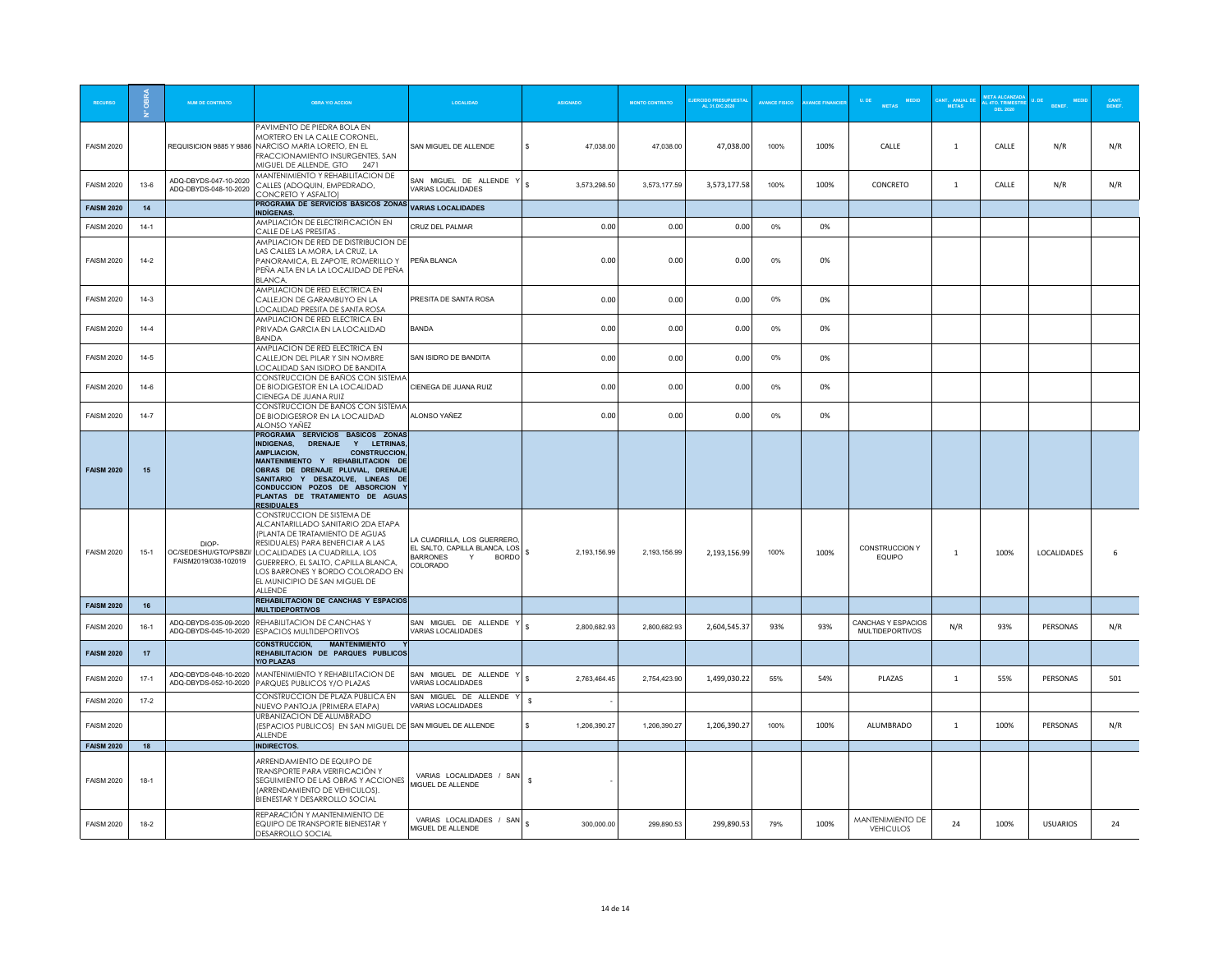| <b>RECURSO</b>    |           | <b>NUM DE CONTRATO</b>      | <b>OBRA Y/O ACCION</b>                                                                                                                                                                                  | LOCALIDAD                                       | <b>ASIGNADO</b>              | <b>MONTO CONTRATO</b> | <b>JERCIDO PRESUPUESTA</b><br>AL 31.DIC.2020 | <b>AVANCE FISICO</b> | <b>VANCE FINANCIER</b> | <b>MEDID</b><br>U.DE<br><b>METAS</b>                                         | <b>CANT. ANUAL DE</b><br><b>METAS</b> | <b>META ALCANZADA</b><br><b>L 4TO. TRIMESTRE</b><br><b>DEL 2020</b> | <b>MEDIC</b><br><b>BENEF.</b> | CANT.<br>BENEF. |
|-------------------|-----------|-----------------------------|---------------------------------------------------------------------------------------------------------------------------------------------------------------------------------------------------------|-------------------------------------------------|------------------------------|-----------------------|----------------------------------------------|----------------------|------------------------|------------------------------------------------------------------------------|---------------------------------------|---------------------------------------------------------------------|-------------------------------|-----------------|
| <b>FAISM 2020</b> | $18-3$    |                             | SERVICIOS DE CONSULTORÍA<br>ADMINISTRATIVA, PROCESOS, TÉCNICA Y<br>EN TECNOLOGÍAS DE LA INFORMACIÓN Y<br>SERVICIOS PROFESIONALES, CIENTÍFICOS<br>Y TÉCNICOS INTEGRALES BIENESTAR Y<br>DESARROLLO SOCIAL | VARIAS LOCALIDADES / SAN<br>MIGUEL DE ALLENDE   |                              |                       |                                              |                      |                        |                                                                              |                                       |                                                                     |                               |                 |
| <b>FAISM 2020</b> | $18-4$    |                             | MATERIALES Y SUMINISTRO DE MATERIAL<br>ESTADÍSTICO Y GEOGRÁFICO BIENESTAR<br>Y DESARROLLO SOCIAL                                                                                                        | VARIAS LOCALIDADES / SAN &<br>MIGUEL DE ALLENDE | 39.400.00                    | 32.319.97             | 32,319.97                                    | 55%                  | 82%                    | GPS                                                                          | $\overline{ }$                        | 100%                                                                | PERSONAS                      | $7^{\circ}$     |
| <b>FAISM 2020</b> |           |                             | EQUIPOS MENORES DE TECNOLOGIAS DE<br>LA INFORMACION Y COMUNICACIONES                                                                                                                                    | VARIAS LOCALIDADES / SAN<br>MIGUEL DE ALLENDE   | 30.600.00                    | 30.600.00             | 30,600.00                                    | 100%                 | 100%                   | <b>CAMARAS</b><br>FOTOGRAFICAS.<br><b>REFACCIONES Y</b><br><b>ACCESORIOS</b> | -5.                                   | 100%                                                                | <b>USUARIOS</b>               | -5              |
| <b>FAISM 2020</b> | $18-5$    |                             | <b>GASTOS INDIRECTOS INFRAESTRUCTURA Y</b><br>OBRAS PUBLICAS                                                                                                                                            | VARIAS LOCALIDADES / SAN<br>MIGUEL DE ALLENDE   |                              |                       |                                              |                      |                        |                                                                              |                                       |                                                                     |                               |                 |
| <b>FAISM 2020</b> | $18-6$    |                             | <b>GASTOS INDIRECTOS INFRAESTRUCTURA Y</b><br>OBRAS PUBLICAS                                                                                                                                            | VARIAS LOCALIDADES / SAN<br>MIGUEL DE ALLENDE   |                              |                       |                                              |                      |                        |                                                                              |                                       |                                                                     |                               |                 |
| <b>FAISM 2020</b> |           |                             | <b>OTROS EQUIPOS</b>                                                                                                                                                                                    |                                                 | 134.999.87<br>s              | 134.999.87            | 134,999.87                                   | 100%                 | 100%                   | <b>CONCEPTOS</b>                                                             | $\mathbf{1}$                          | 100%                                                                | <b>IDEPARTAMENTO</b>          | 1               |
| <b>FAISM 2020</b> |           |                             | EQUIPOS MENORES DE TECNOLOGIAS DE<br>LA INFORMACION Y COMUNICACIONES                                                                                                                                    |                                                 | 41.797.93                    | 41.797.93             | 41,797.93                                    | 100%                 | 100%                   | <b>CONCEPTOS</b>                                                             | $\mathbf{1}$                          | 100%                                                                | <b>DEPARTAMENTO</b>           |                 |
| <b>FAISM 2020</b> | $18-7$    |                             | <b>SCANER</b>                                                                                                                                                                                           |                                                 | 338,348.42                   | 338,348.42            | 338,348.42                                   | 100%                 | 100%                   | CONCEPTOS                                                                    | $\mathbf{1}$                          | 100%                                                                | <b>DEPARTAMENTO</b>           | 1               |
| <b>FAISM 2020</b> | $18-8$    |                             | <b>ESTACION TOTAL</b>                                                                                                                                                                                   | VARIAS LOCALIDADES / SAN<br>MIGUEL DE ALLENDE   | 241,667.44                   | 241,667.44            | 241,667.44                                   | 100%                 | 100%                   | CONCEPTOS                                                                    | $\mathbf{1}$                          | 100%                                                                | <b>DEPARTAMENTO</b>           | $\mathbf{1}$    |
| <b>FAISM 2020</b> | 18-9      |                             | ACCESORIOS DE ESTACION TOTAL                                                                                                                                                                            | VARIAS LOCALIDADES / SAN<br>MIGUEL DE ALLENDE   |                              |                       |                                              |                      |                        |                                                                              |                                       |                                                                     |                               |                 |
| <b>FAISM 2020</b> | 18-10     |                             | ADQUISICION DE SPRINTER                                                                                                                                                                                 | VARIAS LOCALIDADES / SAN<br>MIGUEL DE ALLENDE   | 38,507.36                    | 38,507.36             | 38,507.36                                    | 100%                 | 100%                   | CONCEPTOS                                                                    | $\mathbf{1}$                          | 100%                                                                | <b>DEPARTAMENTO</b>           | $\mathbf{1}$    |
| <b>FAISM 2020</b> | $18 - 11$ |                             | ADQUISICION DE GPS                                                                                                                                                                                      | VARIAS LOCALIDADES / SAN &<br>MIGUEL DE ALLENDE | 293.663.28                   | 293.663.28            | 293,663.28                                   | 100%                 | 100%                   | CONCEPTOS                                                                    | $\overline{1}$                        | 100%                                                                | <b>DEPARTAMENTO</b>           | $\mathbf{1}$    |
| <b>FAISM 2020</b> | 20        | <b>INTERESES FAISM 2020</b> | REHABILITACION DE CANCHAS Y ESPACIOS<br><b>MULTIDEPORTIVOS</b>                                                                                                                                          | <b>SAN MIGUEL DE ALLENDE</b>                    | $\mathbf{s}$<br>1.530.031.19 | 1.530.031.19          | 1,530,031.19                                 | 100%                 | 100%                   | <b>CANCHAS Y ESPACIOS</b><br><b>MULTIDEPORTIVOS</b>                          | $\overline{2}$                        | 100%                                                                | <b>PERSONAS</b>               | 2850            |
|                   |           |                             | MANTENIMIENTO Y REHABILITACION DE<br>PARQUES PUBLICOS Y/O PLAZAS                                                                                                                                        | SAN MIGUEL DE ALLENDE                           | 148.805.59<br>s.             | 148.805.59            | 0.00                                         | 0%                   | 0%                     | N/R                                                                          | N/R                                   | N/R                                                                 | N/R                           | N/R             |
|                   |           | <b>TOTAL FAISM 2020</b>     |                                                                                                                                                                                                         |                                                 | 120.342.174.00               | 116,126,238.17        | 119,724,450.59                               | 98%                  | 98%                    | <b>VARIOS</b>                                                                | 11.873                                | 98%                                                                 | <b>VARIOS</b>                 | \$31,855.00     |

#### MUNICIPIO DE SAN MIGUEL DE ALLENDE, GTO. RAMO 33 2020 A SEPTIEMBRE 2020 4TO REPORTE TRIMESTRAL 2020

#### **FONDO DE APORTACIONES PARA EL FORTALECIMIENTO DE LOS MUNICIPIOS 2020**

| <b>RECURSO</b>          | N' ORRA  | CONTRATO                    | <b>OBRA Y/O ACCION</b>                                                                                                                                          | <b>LOCALIDAD</b>             | <b>ASIGNADO FORTAMUN</b> | <b>MONTO CONTRATADO</b> | <b>EJERCIDO PRESUPUESTAI</b><br><b>ACUMULADO 31.12.2020</b> | <b>AVANCE FISICO</b> | <b>AVANCE</b><br><b>FINANCIERO</b> | U. DE<br><b>MEDID</b><br><b>METAS</b> | CANT. ANUAL DE<br><b>METAS</b> | <b>META ALCANZADA</b><br><b>IL ATO TRIMESTR</b><br><b>DEL 2020</b> | <b>MEDID</b><br>BENEF. | CANT.<br>BENEF. |
|-------------------------|----------|-----------------------------|-----------------------------------------------------------------------------------------------------------------------------------------------------------------|------------------------------|--------------------------|-------------------------|-------------------------------------------------------------|----------------------|------------------------------------|---------------------------------------|--------------------------------|--------------------------------------------------------------------|------------------------|-----------------|
| <b>FORTAMUN</b><br>2020 |          |                             | <b>SEGURIDAD PUBLICA</b>                                                                                                                                        | <b>SAN MIGUEL DE ALLENDE</b> |                          |                         |                                                             |                      |                                    |                                       |                                |                                                                    |                        |                 |
| <b>FORTAMUN</b><br>2020 | $1 - 1$  |                             | <b>SUELDOS BASE</b>                                                                                                                                             | SAN MIGUEL DE ALLENDE        | 69,825,273.18            | 69,825,273.18           | 68,825,983.94                                               | 99%                  | 99%                                | PAGO                                  | 12                             | 90%                                                                | POBLADO                |                 |
| <b>FORTAMUN</b><br>2020 | $1 - 2$  |                             | PRIMA VACACIONAL                                                                                                                                                | SAN MIGUEL DE ALLENDE        | 1,080,920.47             | 1,080,920.47            | 1,080,920.47                                                | 100%                 | 100%                               | PAGO                                  | 12                             | 90%                                                                | POBLADO                |                 |
| <b>FORTAMUN</b><br>2020 | $1 - 3$  |                             | GRATIFICACION DE FIN DE AÑO                                                                                                                                     | SAN MIGUEL DE ALLENDE        | 7,523,124.78             | 7,523,124.78            | 7,217,753.04                                                | 96%                  | 96%                                | PAGO                                  | 12                             | 90%                                                                | POBLADO                |                 |
| <b>FORTAMUN</b><br>2020 | $1 - 4$  |                             | PRESTACIONES CGT                                                                                                                                                | SAN MIGUEL DE ALLENDE        | 1,680,000.00             | 1,680,000.00            | 1,635,983.75                                                | 97%                  | 97%                                | PAGO                                  | 12                             | 90%                                                                | POBLADO                |                 |
| <b>FORTAMUN</b><br>2020 | $1 - 6$  | ADO-SSP-ADM-062-05-<br>2020 | ADQUISICION DE CAMARAS PARA SEGURIDAD<br>PUBLICA Material eléctrico y electrónico                                                                               | SAN MIGUEL DE ALLENDE        | 68,741.47                | 68,741.47               | 68,571.08                                                   | 100%                 | 100%                               | <b>METROS</b>                         | 50                             | 100%                                                               | CELDAS                 | 60              |
| <b>FORTAMUN</b><br>2020 | $1 - 8$  | ADQ-SSP-ADM-062-05-<br>2020 | ADQUISICION DE CAMARAS PARA SEGURIDAD<br>PUBLICA Refacciones y accesorios menores de SAN MIGUEL DE ALLENDE<br>equipo de cómputo y tecnologías de la información |                              | 11,934.08                | 11.934.08               | 11,934.08                                                   | 100%                 | 100%                               | PIEZAS                                | 102                            | 100%                                                               | CELDAS                 | 60              |
| <b>FORTAMUN</b><br>2020 | $1 - 9$  | ADQ-SSP-ADM-062-05-<br>2020 | ADQUISICION DE CAMARAS PARA SEGURIDAD SAN MIGUEL DE ALLENDE<br>PUBLICA Computadoras y equipo periférico                                                         |                              | 56,434.00                | 56,434.00               | 56.434.00                                                   | 100%                 | 100%                               | PIF7AS                                | 158                            | 100%                                                               | CELDAS                 | 60              |
| <b>FORTAMUN</b><br>2020 | $1 - 10$ | ADQ-SSP-ADM-062-05-<br>2020 | ADQUISICION DE CAMARAS PARA SEGURIDAD<br>PUBLICA Otros mobiliarios y equipos de SAN MIGUEL DE ALLENDE<br>administración                                         |                              |                          |                         |                                                             |                      |                                    |                                       |                                |                                                                    |                        |                 |
| <b>FORTAMUN</b><br>2020 | $1 - 11$ | ADQ-SSP-ADM-062-05-<br>2020 | ADQUISICION DE CAMARAS PARA SEGURIDAD<br>PUBLICA Camaras fotograficas y de video                                                                                | SAN MIGUEL DE ALLENDE        | 110,432.00               | 110,432.00              | 110,432.00                                                  | 100%                 | 100%                               | PIEZAS                                | 14                             | 100%                                                               | CELDAS                 | 60              |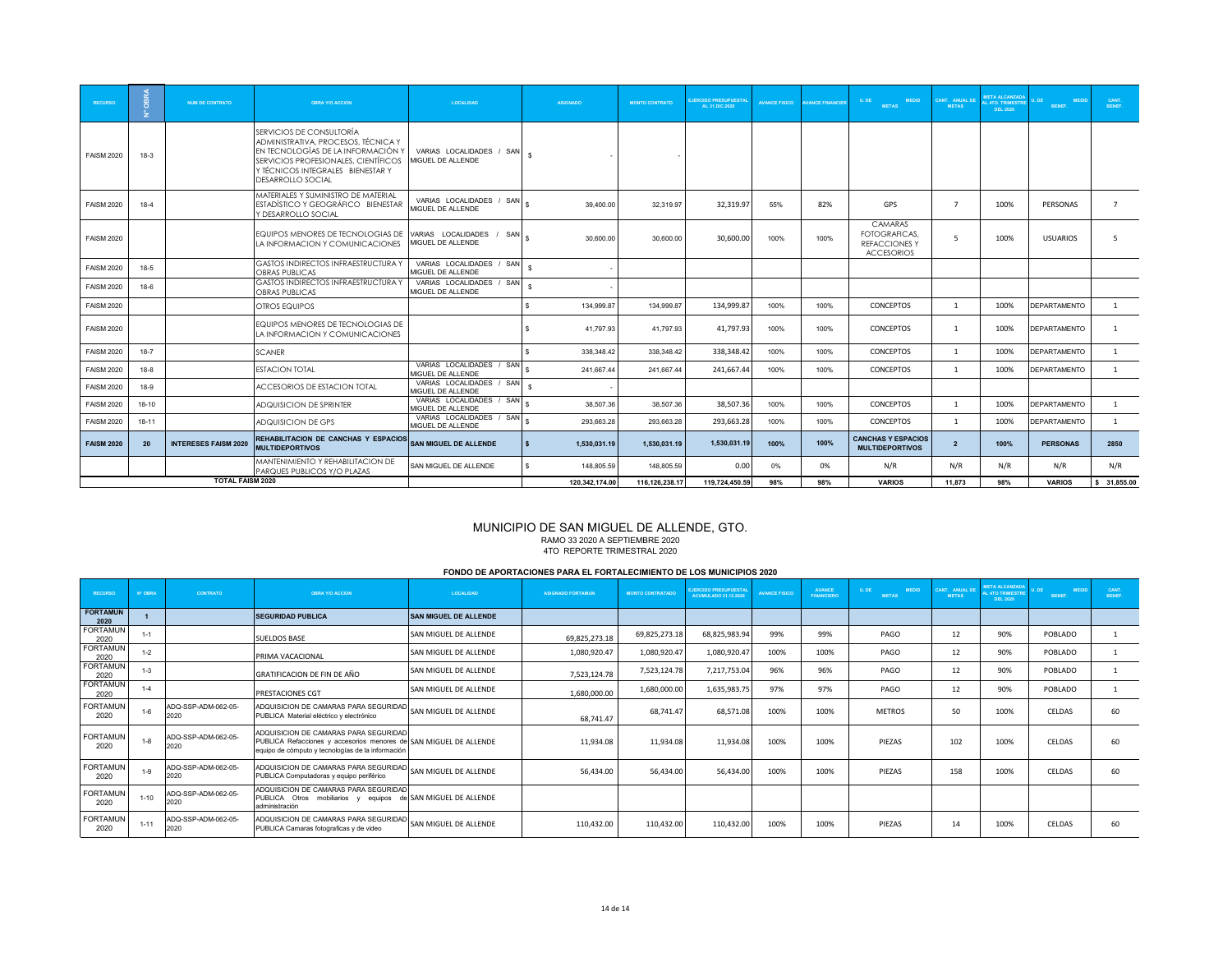| <b>RECURSO</b>          | 离                       | <b>NUM DE CONTRATO</b>      | <b>OBRA Y/O ACCION</b>                                                                                                                                     | <b>LOCALIDAD</b>             | <b>ASIGNADO</b> | <b>MONTO CONTRATO</b> | <b>JERCIDO PRESUPUESTA</b><br>AL 31.DIC.2020 | <b>AVANCE FISICO</b> | <b>AVANCE FINANCIER</b> | <b>MEDID</b><br>U. DE<br><b>METAS</b> | CANT. ANUAL DE<br><b>METAS</b> | <b>META ALCANZADA</b><br><b>L 4TO. TRIMESTRE</b><br><b>DEL 2020</b> | <b>MEDID</b><br><b>BENEF.</b> | CANT.<br>BENEF. |
|-------------------------|-------------------------|-----------------------------|------------------------------------------------------------------------------------------------------------------------------------------------------------|------------------------------|-----------------|-----------------------|----------------------------------------------|----------------------|-------------------------|---------------------------------------|--------------------------------|---------------------------------------------------------------------|-------------------------------|-----------------|
| <b>FORTAMUN</b><br>2020 | $1 - 13$                | ADQ-SSP-ADM-062-05-<br>2020 | ADQUISICION DE CAMARAS PARA SEGURIDAD<br>PUBLICA Instalación, reparación y mantenimiento SAN MIGUEL DE ALLENDE<br>de mobiliario y equipo de administración |                              | 29,356.60       | 29.356.60             | 29,356.60                                    | 100%                 | 100%                    | <b>SERVICIO</b>                       | $\mathbf{1}$                   | 100%                                                                | CELDAS                        | 60              |
| <b>FORTAMUN</b><br>2020 | $1 - 14$                | ADQ-SSP-ADM-062-05-<br>2020 | ADQUISICION DE CAMARAS PARA SEGURIDAD<br>PUBLICA Materiales, accesorios y suministros de SAN MIGUEL DE ALLENDE<br>laboratorio                              |                              | 36.602.64       | 36.602.64             | 36,602.64                                    | 100%                 | 100%                    | N/A                                   | N/R                            | 0%                                                                  | CELDAS                        | 60              |
| <b>FORTAMUN</b><br>2020 |                         | ADQ-SSP-ADM-062-05-<br>2020 | ADQUISICION DE CAMARAS PARA SEGURIDAD<br>PUBLICA Fibras sintéticas, hules, plásticos y SAN MIGUEL DE ALLENDE<br>derivados                                  |                              | 10,272.96       | 10,272.96             | 10,272.96                                    | 100%                 | 100%                    | N/A                                   | N/R                            | 100%                                                                | CELDAS                        | 60              |
| <b>FORTAMUN</b><br>2020 | $\overline{2}$          |                             | <b>FORTASEG COPARTICIPACION</b>                                                                                                                            | <b>SAN MIGUEL DE ALLENDE</b> | 47.500.00       | 47,500.00             | 20,772.18                                    | 44%                  | 44%                     | <b>VIATICOS</b>                       | $\mathbf{1}$                   | 18%                                                                 | <b>ELEMENTOS</b>              | 161             |
| <b>FORTAMUN</b><br>2020 | $2 - 1$                 |                             | FORTASEG COPARTICIPACION                                                                                                                                   | SAN MIGUEL DE ALLENDE        | 1,899,025.59    | 1,899,025.59          | 1,899,025.59                                 | 100%                 | 100%                    | <b>DESPENSA</b>                       | $\mathbf{1}$                   | 100%                                                                | <b>ELEMENTOS</b>              | 161             |
| <b>FORTAMUN</b><br>2020 | $2 - 3$                 |                             | FORTASEG COPARTICIPACION                                                                                                                                   | SAN MIGUEL DE ALLENDE        | 5.000.00        | 5,000.00              | 2,221.21                                     | 44%                  | 44%                     | PAGO                                  | N/R                            | N/R                                                                 | N/R                           | N/R             |
| <b>FORTAMUN</b><br>2020 | $\overline{\mathbf{3}}$ |                             | <b>FORTASEG ESTATAL</b>                                                                                                                                    | <b>SAN MIGUEL DE ALLENDE</b> |                 |                       |                                              |                      |                         |                                       |                                |                                                                     |                               |                 |
| <b>FORTAMUN</b><br>2020 |                         |                             | <b>FORTASEG ESTATAL</b>                                                                                                                                    | SAN MIGUEL DE ALLENDE        | 1,208,397.25    | 1,208,397.25          | 999,289.24                                   | 83%                  | 83%                     | PAGO                                  | 12                             | 90%                                                                 | POBLADO                       | 1               |
| <b>FORTAMUN</b><br>2020 | $\boldsymbol{\Lambda}$  |                             | <b>TESORERIA MUNICIPAL</b>                                                                                                                                 | <b>SAN MIGUEL DE ALLENDE</b> |                 |                       |                                              |                      |                         |                                       |                                |                                                                     |                               |                 |
| <b>FORTAMUN</b><br>2020 | $4 - 1$                 |                             | AMORTIZACION DE LA DEUDA                                                                                                                                   | <b>SAN MIGUEL DE ALLENDE</b> | 10,549,111.08   | 10,549,111.08         | 10,549,111.08                                | 100%                 | 100%                    | PAGO                                  | 12                             | 90%                                                                 | POBLADO                       | 1               |
| <b>FORTAMUN</b><br>2020 | $4 - 2$                 |                             | <b>INTERESES DEUDA INTERNA</b>                                                                                                                             | SAN MIGUEL DE ALLENDE        | 6,557,626.27    | 6,557,626.27          | 6,557,626.27                                 | 100%                 | 100%                    | PAGO                                  | N/R                            | N/R                                                                 | N/R                           | N/R             |
| <b>FORTAMUN</b><br>2020 | 5                       |                             | <b>OFICIALIA MAYOR</b>                                                                                                                                     | <b>SAN MIGUEL DE ALLENDE</b> |                 |                       |                                              |                      |                         |                                       |                                |                                                                     |                               |                 |
| <b>FORTAMUN</b><br>2020 | $5 - 1$                 |                             | LIQUIDACIONES POR INDEMNIZACION                                                                                                                            | SAN MIGUEL DE ALLENDE        | 3.023.785.13    | 3.023.785.13          | 2,031,472.47                                 | 67%                  | 67%                     | PAGO                                  | 12                             | 67%                                                                 | POBLADO                       | 1               |
| <b>FORTAMUN</b><br>2020 | 6                       |                             | <b>TRANSITO MUNICIPAL</b>                                                                                                                                  | <b>SAN MIGUEL DE ALLENDE</b> |                 |                       |                                              |                      |                         |                                       |                                |                                                                     |                               |                 |
| <b>FORTAMUN</b><br>2020 | $6 - 1$                 |                             | <b>SUELDOS BASE</b>                                                                                                                                        | SAN MIGUEL DE ALLENDE        | 14,268,404.58   | 14,268,404.58         | 14,268,404.58                                | 100%                 | 100%                    | PAGO                                  | 12                             | 100%                                                                | POBLADO                       | $\mathbf{1}$    |
|                         | $6 - 2$                 |                             | PRIMA VACACIONAL                                                                                                                                           | SAN MIGUEL DE ALLENDE        | 226,047.96      | 226,047.96            | 226,047.96                                   | 100%                 | 100%                    | PAGO                                  | 12                             | 100%                                                                | POBLADO                       | 1               |
| <b>FORTAMUN</b><br>2020 | $6 - 3$                 |                             | <b>GRATIFICACION DE FIN DE AÑO</b>                                                                                                                         | SAN MIGUEL DE ALLENDE        | 1,176,875.22    | 1,176,875.22          | 1,464,534.43                                 | 124%                 | 124%                    | PAGO                                  | 12                             | 124%                                                                | POBLADO                       | 1               |
| <b>FORTAMUN</b><br>2020 | $6 - 4$                 |                             | PRESTACIONES CGT                                                                                                                                           | SAN MIGUEL DE ALLENDE        | 533.324.75      | 533,324.75            | 533,324.75                                   | 100%                 | 100%                    | PAGO                                  | 12                             | 100%                                                                | POBLADO                       | $\mathbf{1}$    |
| <b>INT F220</b>         |                         |                             | INTERESES FORTAMUN 2020 A DICIEMBRE<br>2020                                                                                                                | <b>SAN MIGUEL DE ALLENDE</b> | 309,878.25      |                       |                                              |                      |                         |                                       | 459                            |                                                                     |                               |                 |
|                         |                         | <b>TOTAL FORTAMUN 2020</b>  |                                                                                                                                                            | <b>SAN MIGUEL DE ALLENDE</b> | 120.238.068.26  | 119.934.777.25        | 119.934.777.25                               | 100%                 | 100%                    | <b>VARIOS</b>                         | 918                            | 40%                                                                 | <b>VARIOS</b>                 | 449             |

### MUNICIPIO DE SAN MIGUEL DE ALLENDE, GTO. RAMO 33 2020 4TO REPORTE TRIMESTRAL 2020

### **FONDO DE APORTACIONES PARA EL FORTALECIMIENTO DE LOS MUNICIPIOS 2016**

| <b>RECURSO</b>          |          | <b>CONTRATO</b> | OBRA Y/O ACCION                    | LOCALIDAD                    | <b>ASIGNADO</b> | RAMO <sub>33</sub> | <b>MONTO CONTRATADO</b> | <b>EJERCIDO PRESUPUESTAI</b><br><b>CUMULADO AL 30 SEP 202</b> | <b>AVANCE FISICO</b> | <b>AVANCE</b><br><b>FINANCIERO</b> | U. DE<br><b>MEDID</b><br><b>METAS</b> | CANT. ANUAL DE<br><b>METAS</b> | <b>META ALCANZADA</b><br>AL 4TO TRIMESTR<br><b>DEL 2020</b> | <b>MFDI</b><br>BENEF. | CANT.<br>BENEF. |
|-------------------------|----------|-----------------|------------------------------------|------------------------------|-----------------|--------------------|-------------------------|---------------------------------------------------------------|----------------------|------------------------------------|---------------------------------------|--------------------------------|-------------------------------------------------------------|-----------------------|-----------------|
| <b>FORTAMUN</b><br>2016 |          |                 | <b>SEGURIDAD PUBLICA</b>           | <b>SAN MIGUEL DE ALLENDE</b> |                 |                    |                         |                                                               |                      |                                    |                                       |                                |                                                             |                       |                 |
| <b>FORTAMUN</b><br>2016 | $1 - 1$  |                 | SUELDOS BASE                       | SAN MIGUEL DE ALLENDE        |                 | 32,808,253.83      |                         | 32,808,253.83                                                 | 100%                 | 100%                               | PAGO                                  | 12                             | 100%                                                        | POBLADO               |                 |
| <b>FORTAMUN</b><br>2016 | $1 - 2$  |                 | PRIMA VACACIONAL                   | <b>SAN MIGUEL DE ALLENDE</b> |                 | 546,212.84         |                         | 546,212.84                                                    | 100%                 | 100%                               | PAGO                                  | 12                             | 100%                                                        | POBLADO               |                 |
| <b>FORTAMUN</b><br>2016 | $1 - 3$  |                 | GRATIFICACION DE FIN DE AÑO        | SAN MIGUEL DE ALLENDE        |                 | 3,611,788.70       |                         | 3,611,788.70                                                  | 100%                 | 100%                               | PAGO                                  | 12                             | 100%                                                        | POBLADO               |                 |
| <b>FORTAMUN</b><br>2016 | $1 - 4$  |                 | REMUNERACIONES HORAS EXTRAS        | SAN MIGUEL DE ALLENDE        |                 | 300,000.00         |                         | 300,000.00                                                    | 100%                 | 100%                               | PAGO                                  | 12                             | 100%                                                        | POBLADO               |                 |
| <b>FORTAMUN</b><br>2016 | $1 - 5$  |                 | PRESTACIONES CGT                   | <b>SAN MIGUEL DE ALLENDE</b> |                 | 932,286.79         |                         | 932,286.79                                                    | 100%                 | 100%                               | PAGO                                  | 12                             | 100%                                                        | POBLADO               |                 |
| <b>FORTAMUN</b><br>2016 | $1 - 6$  |                 | <b>PRODUCTOS ALIMENTACIOS</b>      | SAN MIGUEL DE ALLENDE        |                 | 186,473.90         |                         | 186,473.90                                                    | 100%                 | 100%                               | PAGO                                  | 12                             | 100%                                                        | POBLADO               |                 |
| <b>FORTAMUN</b><br>2016 | $1 - 7$  |                 | COMBUSTIBLE PARA SEGURIDAD PUBLICA | SAN MIGUEL DE ALLENDE        |                 | 4,090,373.25       |                         | 4,090,373.25                                                  | 100%                 | 100%                               | PAGO                                  | 12                             | 100%                                                        | POBLADO               |                 |
| <b>FORTAMUN</b><br>2016 | $1 - 8$  |                 | MANTENIMIENTO DE VEHICULOS         | SAN MIGUEL DE ALLENDE        |                 | 2,081,469.45       |                         | 2,081,469.45                                                  | 100%                 | 100%                               | PAGO                                  | 12                             | 100%                                                        | POBLADO               |                 |
| <b>FORTAMUN</b><br>2016 | $1 - 9$  |                 | EQUIPO DE COMUNICACIÓN             | SAN MIGUEL DE ALLENDE        |                 | 3,532,535.40       |                         | 3,532,535.40                                                  | 100%                 | 100%                               | PAGO                                  | 12                             | 100%                                                        | POBLADO               |                 |
| <b>FORTAMUN</b><br>2016 | $1 - 10$ |                 | OTROS EQUIPOS                      | SAN MIGUEL DE ALLENDE        |                 | 367,413.76         |                         | 367,413.76                                                    | 100%                 | 100%                               | N/R                                   | N/R                            | 100%                                                        | N/R                   | N/R             |
| <b>FORTAMUN</b><br>2016 | $1 - 11$ |                 | <b>VESTUARIO Y UNIFORMES</b>       | SAN MIGUEL DE ALLENDE        |                 | 10,053.40          |                         | 10,053.39                                                     | 100%                 | 100%                               | PAGO                                  | 12                             | 100%                                                        | POBLADO               |                 |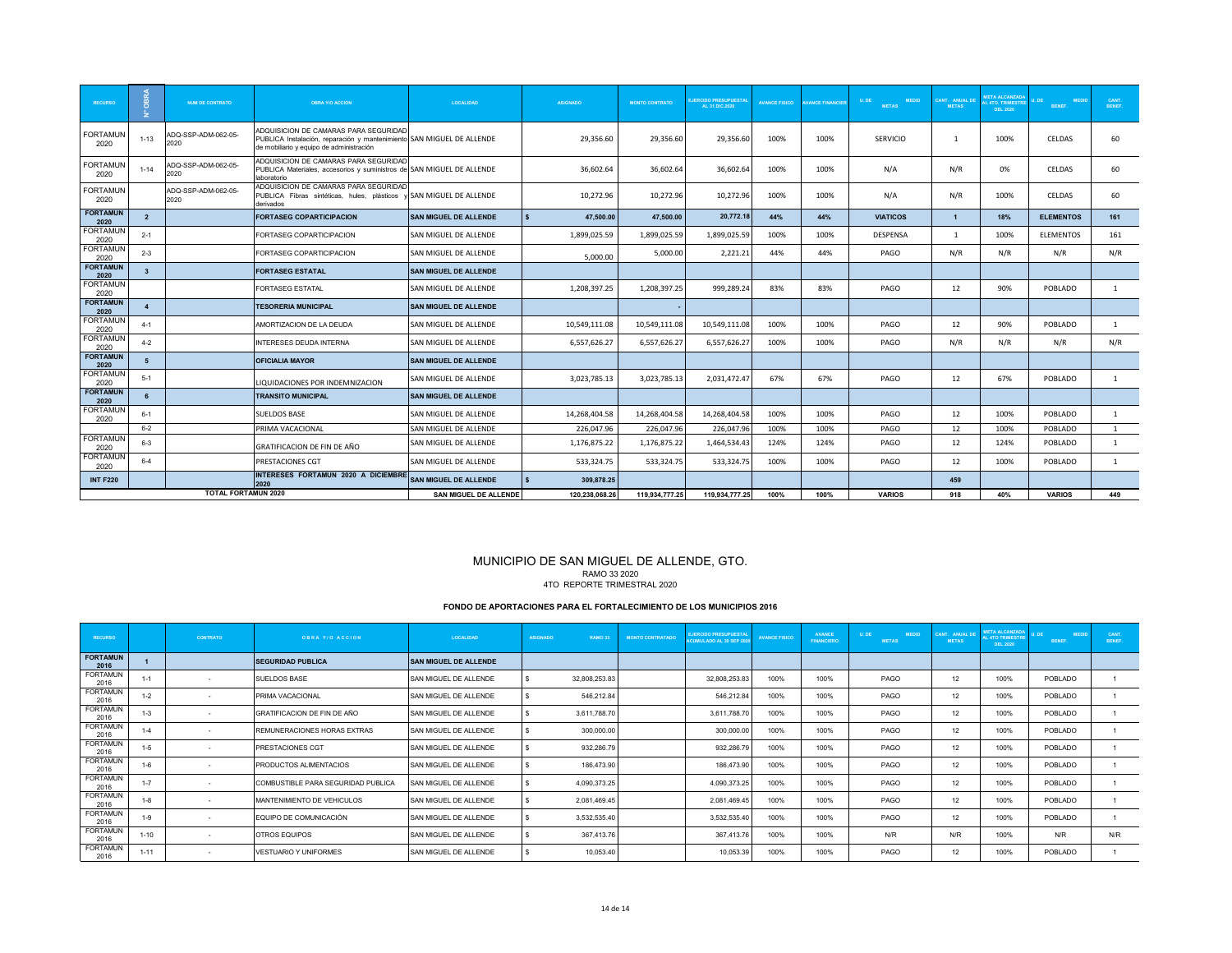|                         |                         | NUM DE CONTRATO | ORRA Y/O ACCION                                                                                                                                     | <b>LOCALIDAD</b>             |                    | <b>ASIGNADO</b> | <b>MONTO CONTRATO</b> | DO PRESUPUESTA<br>\L 31.DIC.2020 | <b>AVANCE FISICO</b> | <b>ANCE FINANCIE</b> | $\ensuremath{\mathsf{U}}\xspace.$ DE<br><b>MEDID</b><br><b>METAS</b> | <b>METAS</b>     | 4TO. TRIMES<br>DEL 2020 | <b>BENEF</b>     | CANT.<br>BENEF |
|-------------------------|-------------------------|-----------------|-----------------------------------------------------------------------------------------------------------------------------------------------------|------------------------------|--------------------|-----------------|-----------------------|----------------------------------|----------------------|----------------------|----------------------------------------------------------------------|------------------|-------------------------|------------------|----------------|
| <b>FORTAMUN</b><br>2016 | $\overline{2}$          |                 | <b>FORTASEG Prestaciones CGT</b>                                                                                                                    | SAN MIGUEL DE ALLENDE        | $\mathbf{s}$       | 1,835,415.40    |                       | 1,835,415.40                     | 100%                 | 100%                 | <b>ELEMENTOS</b>                                                     | 155              | 100%                    | <b>MUNICIPIO</b> | $\overline{1}$ |
| <b>FORTAMUN</b><br>2016 | $2 - 1$                 |                 | <b>FORTASEG Servicios Profesionales</b>                                                                                                             | SAN MIGUEL DE ALLENDE        |                    | 941,999.76      |                       | 941,999.76                       | 100%                 | 100%                 | <b>ELEMENTOS</b>                                                     | 155              | 100%                    | <b>MUNICIPIO</b> | $\mathbf{1}$   |
| FORTAMUN<br>2016        | $2 - 2$                 |                 | <b>FORTASEG Becas</b>                                                                                                                               | SAN MIGUEL DE ALLENDE        | $\mathbf{s}$       | 923,955.99      |                       | 923,955.99                       | 100%                 | 100%                 | <b>ELEMENTOS</b>                                                     | 157              | 100%                    | <b>MUNICIPIO</b> | $\mathbf{1}$   |
| <b>FORTAMUN</b><br>2016 | $\overline{\mathbf{3}}$ |                 | <b>TRANSITO</b>                                                                                                                                     | <b>SAN MIGUEL DE ALLENDE</b> |                    |                 |                       |                                  |                      |                      |                                                                      |                  |                         |                  |                |
| <b>FORTAMUN</b><br>2016 | $3 - 1$                 |                 | <b>SUELDOS BASE</b>                                                                                                                                 | SAN MIGUEL DE ALLENDE        | s.                 | 7.640.431.83    |                       | 7.640.431.83                     | 100%                 | 100%                 | PAGO                                                                 | 12               | 100%                    | POBLADO          | $\overline{1}$ |
| <b>FORTAMUN</b><br>2016 | $3 - 2$                 |                 | PRIMA VACACIONAL                                                                                                                                    | SAN MIGUEL DE ALLENDE        | s.                 | 130,186.48      |                       | 130,186.48                       | 100%                 | 100%                 | PAGO                                                                 | 12               | 100%                    | POBLADO          | $\overline{1}$ |
| <b>FORTAMUN</b><br>2016 | $3 - 3$                 |                 | GRATIFICACION DE FIN DE AÑO                                                                                                                         | SAN MIGUEL DE ALLENDE        |                    | 881,661.78      |                       | 881,661.78                       | 100%                 | 100%                 | PAGO                                                                 | 12               | 100%                    | POBLADO          | $\overline{1}$ |
| <b>FORTAMUN</b><br>2016 | $3-4$                   | $\sim$          | PRESTACIONES CGT                                                                                                                                    | SAN MIGUEL DE ALLENDE        | s.                 | 338.202.16      |                       | 338.202.16                       | 100%                 | 100%                 | PAGO                                                                 | 12               | 100%                    | POBLADO          | $\overline{1}$ |
| FORTAMUN<br>2016        | $3 - 5$                 |                 | COMBUSTIBLE PARA SEGURIDAD PUBLICA                                                                                                                  | SAN MIGUEL DE ALLENDE        | s.                 | 612.000.00      |                       | 612,000.00                       | 100%                 | 100%                 | PAGO                                                                 | 12               | 100%                    | POBLADO          | $\overline{1}$ |
| <b>FORTAMUN</b><br>2016 | $3-6$                   |                 | SEÑALIZACION PARA CIERRE DE VIALIDADES<br>(Materiales Diversos)                                                                                     | SAN MIGUEL DE ALLENDE        |                    | 175,266.74      |                       | 175,266.74                       | 100%                 | 100%                 | PAGO                                                                 | 12               | 100%                    | POBLADO          | $\overline{1}$ |
| FORTAMUN<br>2016        | $3 - 7$                 |                 | SEÑALIZACION PARA CIERRE DE VIALIDADES<br>(Otros equipos)                                                                                           | SAN MIGUEL DE ALLENDE        | $\mathbf{s}$       | 58,371.20       |                       | 58,371.20                        | 100%                 | 100%                 | PAGO                                                                 | 12               | 100%                    | POBLADO          | $\mathbf{1}$   |
| <b>FORTAMUN</b><br>2016 | $\boldsymbol{A}$        |                 | <b>OFICIALIA MAYOR</b>                                                                                                                              | <b>SAN MIGUEL DE ALLENDE</b> |                    |                 |                       |                                  |                      |                      |                                                                      |                  |                         |                  |                |
| <b>FORTAMUN</b><br>2016 | $4 - 1$                 |                 | LIQUIDACIONES POR INDEMNIZACION                                                                                                                     | SAN MIGUEL DE ALLENDE        |                    | 3.526.776.65    |                       | 3.526.776.65                     | 100%                 | 100%                 | PAGO                                                                 | 12               | 1200%                   | POBLADO          | $\overline{1}$ |
| <b>FORTAMUN</b><br>2016 | $4 - 2$                 |                 | PAGO POR DERECHO DE ALUMBRADO<br>PUBLICO                                                                                                            | SAN MIGUEL DE ALLENDE        | s.                 | 2,240,865.00    |                       | 2,240,865.00                     | 100%                 | 100%                 | PAGO                                                                 | 12               | 1200%                   | POBLADO          | $\overline{1}$ |
| <b>FORTAMUN</b><br>2016 | 5                       |                 | <b>DEUDA PUBLICA</b>                                                                                                                                | SAN MIGUEL DE ALLENDE        |                    |                 |                       |                                  |                      |                      |                                                                      |                  |                         |                  |                |
| <b>FORTAMUN</b>         | $5 - 1$                 |                 | AMORTIZACION DE LA DEUDA                                                                                                                            | SAN MIGUEL DE ALLENDE        | $\mathbf{s}$       | 6,427,356.00    |                       | 6 427 356 00                     | 100%                 | 100%                 | PAGO                                                                 | 12               | 100%                    | POBLADO          | $\mathbf{1}$   |
| 2016                    | $5 - 2$                 |                 | <b>INTERESES DEUDA INTERNA</b><br><b>CONTRATACION</b><br>DE.<br><b>UN</b><br><b>SERVICK</b>                                                         | SAN MIGUEL DE ALLENDE        | s                  | 2,546,598.40    |                       | 2,546,598.40                     | 100%                 | 100%                 | PAGO                                                                 | 12               | 100%                    | POBLADO          | $\mathbf{1}$   |
| <b>FORTAMUN</b><br>2016 | 6                       |                 | PROFESIONAL PARA INTERVENCION EN<br><b>FSCUFLAS</b><br><b>SECUNDARIAS</b><br>(ADEUDO SUBSEMUN 2015, PENDIENTE EL<br>70% DEL MONTO TOTAL CONTRATADO) | PUBLICAS CABECERA MUNICIPAL  | s.                 | 612,500.00      |                       | 612,500.00                       | 100%                 | 100%                 | PAGO                                                                 | $\mathbf{1}$     | 100%                    | POBLADO          | 1              |
| <b>FORTAMUN</b><br>2016 | $\overline{7}$          |                 | ESCUESTAS DE MEDICION DEL IMPACTO<br>(ADEUDO SUBSEMUN 2015, PENDIENTE EL CABECERA MUNICIPAL<br>100% DE LAS ENCUESTAS)                               |                              |                    | 104,565.13      |                       | 104,565.13                       | 100%                 | 100%                 | N/R                                                                  | N/R              | N/R                     | N/R              | N/R            |
| <b>FORTAMUN</b><br>2016 | 8                       |                 | HERRAMIENTA DE SEGUIMIENTO Y CONTROL<br>DEL SERVICIO PROFESIONAL DE CARRERA<br>POLICIAL (ADEUDO SUBSEMUN 2015.<br>PENDIENTE EL 100% DEL CONTRATO)   | <b>CABECERA MUNICIPAL</b>    |                    | 48,000.00       |                       | 48,000.00                        | 100%                 | 100%                 | N/R                                                                  | N/R              | N/R                     | N/R              | N/R            |
| <b>FORTAMUN</b><br>2016 | 9                       |                 | REPARACION DE SISTEMA DE CONTROL DE<br>ACCESOS A ZONA CENTRO DE SAN MIGUEL CABECERA MUNICIPAL<br><b>DE ALLENDE</b>                                  |                              |                    | 332,874.53      | 332,873.60            | 332.873.60                       | 100%                 | 100%                 | <b>PIEZAS</b>                                                        | $\overline{4}$   | 100%                    | <b>FAMILIAS</b>  | 200            |
| <b>FORTAMUN</b><br>2016 | 10                      |                 | FORTAMUN-001-07-2016 CAMARA DE DIGITALIZACION INTEGRADA                                                                                             | <b>CABECERA MUNICIPAL</b>    |                    | 139,384.44      | 139,384.44            | 139,384.43                       | 100%                 | 100%                 | <b>PIEZAS</b>                                                        | $\overline{1}$   | 100%                    | <b>FAMILIAS</b>  | 50             |
| <b>FORTAMUN</b><br>2016 | $10 - 1$                |                 | <b>EMPLEO TEMPORAL</b>                                                                                                                              | SAN MIGUEL DE ALLENDE        | s.                 | 2,000,000.00    |                       | 1,888,388.37                     | 94%                  | 94%                  | <b>JORNALES</b>                                                      | 16.666           | 94%                     | PERSONAS         | 200            |
| <b>FORTAMUN</b><br>2016 | $10 - 2$                |                 | PINTA TU ENTORNO                                                                                                                                    | SAN MIGUEL DE ALLENDE        | $\epsilon$         | 144,000.00      |                       | 144,000.00                       | 100%                 | 100%                 | <b>ACCIONES</b>                                                      | 1200             | 100%                    | <b>PFRSONAS</b>  | 6000           |
| <b>FORTAMUN</b><br>2016 | 11                      |                 | APOYO PAQUETE DE MATERIALES                                                                                                                         | <b>SAN MIGUEL DE ALLENDE</b> | $\mathbf{s}$       | 995.765.37      | $\sim$                | 995,765.37                       | 100%                 | 100%                 | <b>APOYOS</b>                                                        | 18               | 100%                    | <b>PERSONAS</b>  | 6000           |
| <b>FORTAMUN</b><br>2016 | 12                      |                 | AFECTACION DE PREDIO POR OBRA DE<br>PUENTE EN COMUNIDAD DE TIERRA BLANCA SAN MIGUEL DE ALLENDE<br><b>DE ABAJO</b>                                   |                              | $\mathbf{s}$       | 92,755.88       |                       | 0.00                             | $0\%$                | 0%                   | N/R                                                                  | N/R              | N/R                     | N/R              | N/R            |
| <b>FORTAMUN</b><br>2016 | $11-1$                  |                 | TRABAJOS DIVERSOS URGENTES                                                                                                                          | SAN MIGUEL DE ALLENDE        | $\mathbf{s}$       | 429.364.65      | $\sim$                | 428,959.00                       | 100%                 | 100%                 | <b>OBRAS</b>                                                         | $\boldsymbol{8}$ | 100%                    | PERSONAS         | 11781          |
| <b>FORTAMUN</b><br>2016 | $11-2$                  |                 | REINTEGRO AUDITORIA SUPERIOR DE LA<br>FEDERACION AL FAISM 2015 (INTERESES)                                                                          | SAN MIGUEL DE ALLENDE        | s                  | 2,828.50        | $\sim$                | 2.828.50                         | 100%                 | 100%                 | N/R                                                                  | N/R              | N/R                     | N/R              | N/R            |
| <b>FORTAMUN</b><br>2016 | $11-3$                  |                 | REINTEGRO AUDITORIA SUPERIOR DE LA<br>FEDERACION AL FAISM 2015 (Equipamiento<br>modificado o Infraestructura urbana del parque<br>recreativo)       | SAN MIGUEL DE ALLENDE        | s                  | 2,132,428.22    |                       | 2,132,428.22                     | 100%                 | 100%                 | N/R                                                                  | N/R              | N/R                     | N/R              | N/R            |
| <b>FORTAMUN</b><br>2016 | $11-4$                  |                 | REINTEGRO AUDITORIA SUPERIOR DE LA<br>FEDERACION AL FAISM 2015 (Parque San<br>Martín primera etapa)                                                 | SAN MIGUEL DE ALLENDE        | s                  | 555,386.53      |                       | 555,386.53                       | 100%                 | 100%                 | N/R                                                                  | N/R              | N/R                     | N/R              | N/R            |
| <b>FORTAMUN</b><br>2016 | $11-5$                  |                 | BACHEO VARIAS CALLES (Materiales de<br>construcción minerales no metálicos)                                                                         | SAN MIGUEL DE ALLENDE        | s.                 | 104 457 42      | <b>1999</b>           | 104,457.42                       | 100%                 | 100%                 | N/R                                                                  | N/R              | N/R                     | N/R              | N/R            |
| <b>FORTAMUN</b><br>2016 | $11-6$                  |                 | BACHEO VARIAS CALLES (Materiales de<br>construcción de concreto)                                                                                    | SAN MIGUEL DE ALLENDE        | s                  | 35,910.06       |                       | 35,910.06                        | 100%                 | 100%                 | N/R                                                                  | N/R              | N/R                     | N/R              | N/R            |
| <b>FORTAMUN</b><br>2016 | $11 - 7$                |                 | BACHEO VARIAS CALLES (Otros servicios<br>relacionados)                                                                                              | SAN MIGUEL DE ALLENDE        | s                  | 288,966.93      | $\sim$                | 288,966.93                       | 100%                 | 100%                 | <b>OBRAS</b>                                                         | 8                | 800%                    | PERSONAS         | 16242          |
| FORTAMUN<br>2016        | $11-8$                  |                 | OBRAS POR ADMINISTRACION (Materiales de<br>construcción minerales no metálicos)                                                                     | SAN MIGUEL DE ALLENDE        | s.                 | 31.836.20       | $\sim$                | 31.836.20                        | 100%                 | 100%                 | N/R                                                                  | N/R              | N/R                     | N/R              | N/R            |
| <b>FORTAMUN</b><br>2016 | $11-9$                  |                 | OBRAS POR ADMINISTRACION (Materiales de<br>construcción de concreto)                                                                                | SAN MIGUEL DE ALLENDE        | $\hat{\mathbf{s}}$ | 25 488 63       | $\sim$                | 25 488 63                        | 100%                 | 100%                 | N/R                                                                  | N/R              | N/R                     | N/R              | N/R            |
| <b>FORTAMUN</b><br>2016 | $11-10$                 |                 | OBRAS POR ADMINISTRACION (Estructuras<br>manufacturas)                                                                                              | SAN MIGUEL DE ALLENDE        |                    | 8.624.17        |                       | 8.624.1                          | 100%                 | 100%                 | N/R                                                                  | N/R              | N/R                     | N/R              | N/R            |
| <b>FORTAMUN</b><br>2016 | $11 - 11$               |                 | OBRAS POR ADMINISTRACION (Otros servicios<br>relacionados)                                                                                          | SAN MIGUEL DE ALLENDE        | s                  | 140,212.13      |                       | 140,212.13                       | 100%                 | 100%                 | <b>OBRAS</b>                                                         | 14               | 1400%                   | PERSONAS         | 22363          |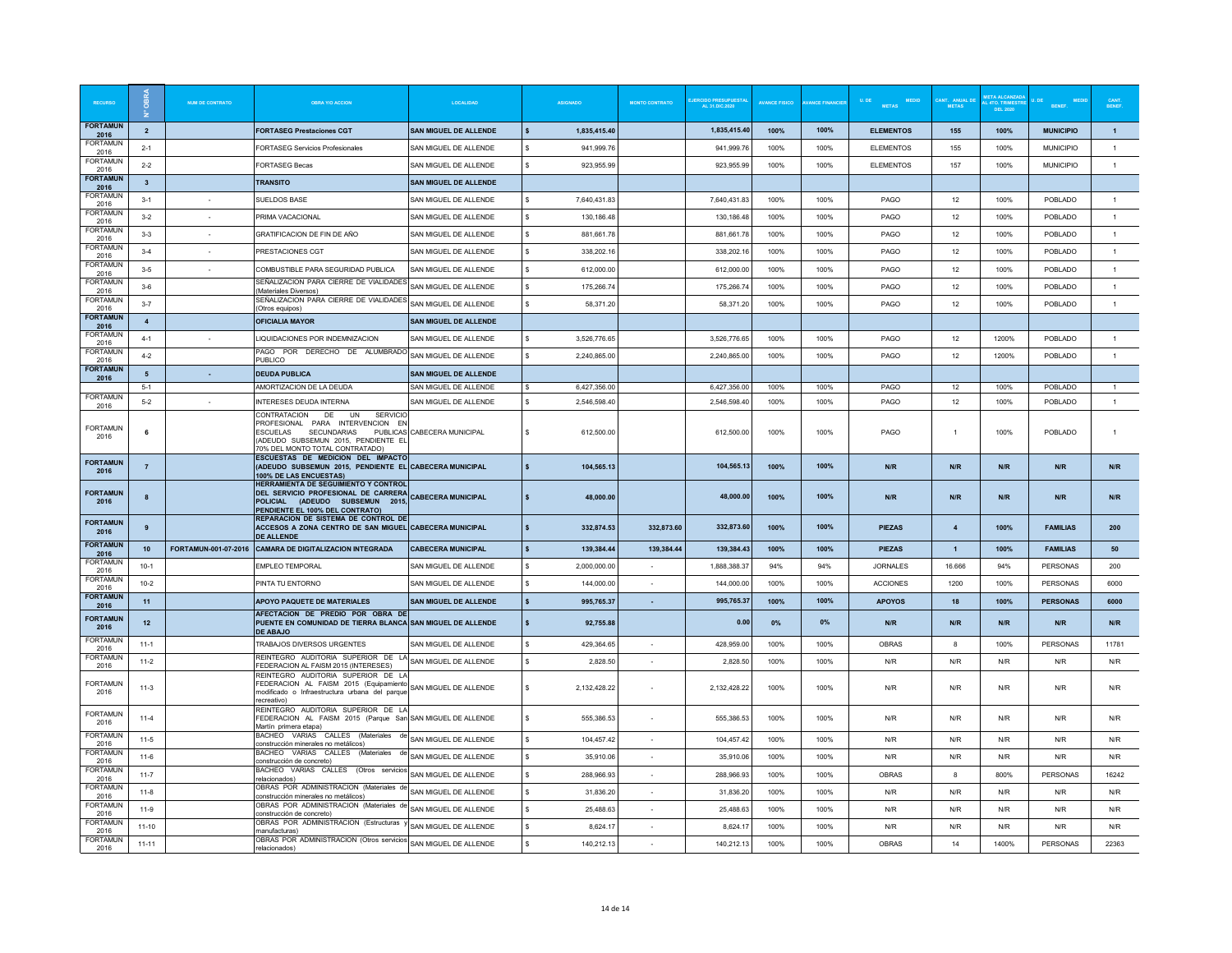| <b>RECURSO</b>          |           | NUM DE CONTRATO                         | <b>OBRA Y/O ACCION</b>                                                                                                               | <b>LOCALIDAD</b>      | <b>ASIGNADO</b> | <b>MONTO CONTRATO</b> | <b>EJERCIDO PRESUPUESTAL</b><br>AL 31.DIC.2020 | <b>AVANCE FISICO</b> | <b>NVANCE EINANCIER</b> | U. DE<br><b>MEDID</b><br><b>METAS</b> | CANT. ANUAL DE<br><b>METAS</b> | <b>META ALCANZADA</b><br><b>L 4TO, TRIMESTRE</b><br><b>DEL 2020</b> | <b>MEDID</b><br><b>RENEE</b> | CANT.<br><b>RENEE</b> |
|-------------------------|-----------|-----------------------------------------|--------------------------------------------------------------------------------------------------------------------------------------|-----------------------|-----------------|-----------------------|------------------------------------------------|----------------------|-------------------------|---------------------------------------|--------------------------------|---------------------------------------------------------------------|------------------------------|-----------------------|
| <b>FORTAMUN</b><br>2016 | $11 - 12$ |                                         | ALUMBRADO PUBLICO Material eléctrico<br>electrónico                                                                                  | SAN MIGUEL DE ALLENDE | 75,829.20       | ٠.                    | 75,829.20                                      | 100%                 | 100%                    | OBRA                                  |                                | 100%                                                                | PERSONAS                     | 431                   |
| <b>FORTAMUN</b><br>2016 | $11 - 13$ |                                         | PUBLICO<br>ALUMBRADO<br>(Materiales<br>construcción de concreto)                                                                     | SAN MIGUEL DE ALLENDE | 77,720.00       |                       | 77,720.00                                      | 100%                 | 100%                    | OBRA                                  |                                | 100%                                                                | PERSONAS                     | 431                   |
| <b>FORTAMUN</b><br>2016 | $11 - 14$ |                                         | ALUMBRADO PUBLICO (Fletes y maniobras)                                                                                               | SAN MIGUEL DE ALLENDE | 8,700.00        |                       | 8,700.00                                       | 100%                 | 100%                    | <b>OBRA</b>                           |                                | 100%                                                                | PERSONAS                     | 431                   |
| <b>FORTAMUN</b><br>2016 | 11-15     |                                         | ALUMBRADO PUBLICO (Servicios profesionales,<br>científicos y técnicos integrales)                                                    | SAN MIGUEL DE ALLENDE | 16,588.00       | ٠                     | 16,588.00                                      | 100%                 | 100%                    | OBRA                                  |                                | 100%                                                                | PERSONAS                     | 431                   |
| <b>FORTAMUN</b><br>2016 | $11 - 16$ | DOPM-<br>OC/FORTAMUN2016/102-<br>112017 | RECONVERSION Y EFICIENTIZACIÓN DE<br>ALUMBRADO PÚBLICO A LUMINARIA TIPO LED<br>EN AVENIDA PRINCIPAL, FRACCIONAMIENTO<br>LA PARROQUIA | SAN MIGUEL DE ALLENDE | 224,059.80      | 224,059.80            | 224,059.80                                     | 100%                 | 100%                    | <b>I UMINARIA</b>                     |                                | 100%                                                                | <b>MUNICIPIO</b>             |                       |
| <b>FORTAMUN</b><br>2016 | $11 - 17$ | DOPM-<br>OC/FORTAMUN2016/103-<br>112017 | RECONVERSION Y EFICIENTIZACIÓN DE<br>ALUMBRADO PÚBLICO A LUMINARIA TIPO LED SAN MIGUEL DE ALLENDE<br>EN EL PUENTE BICENTENARIO       |                       | 961,872.00      | 961,872.00            | 961,872.00                                     | 100%                 | 100%                    | <b>LUMINARIA</b>                      |                                | 100%                                                                | <b>MUNICIPIO</b>             |                       |
| <b>FORTAMUN</b><br>2016 | $11 - 18$ | DOPM-<br>OC/FORTAMUN2016/104-<br>112017 | RECONVERSION Y EFICIENTIZACIÓN DE<br>ALUMBRADO PÚBLICO A LUMINARIA TIPO LED SAN MIGUEL DE ALLENDE<br>EN LA COLONIA MIGUEL HIDALGO    |                       | 157.223.50      | 157,223.50            | 157,223.50                                     | 100%                 | 100%                    | <b>I UMINARIA</b>                     |                                | 100%                                                                | <b>MUNICIPIO</b>             |                       |
| <b>FORTAMUN</b><br>2016 | $11 - 19$ |                                         | PAGO DE SERVICIO DE ENERGIA ELECTRICA<br>(INTERESES FORTAMUN) INTERESES A SEP SAN MIGUEL DE ALLENDE<br>2017                          |                       | 341,771.27      | $\sim$                | 341.771.27                                     | 100%                 | 100%                    | N/R                                   | N/R                            | N/R                                                                 | N/R                          | N/R                   |
|                         |           | <b>TOTAL FORTAMUN 2016</b>              |                                                                                                                                      |                       | 86,493,290.00   | 139,384.44            | 84,916,708.59                                  | 100%                 | 100%                    | <b>VARIOS</b>                         | 1.997                          | 141%                                                                | <b>VARIOS</b>                |                       |

# MUNICIPIO DE SAN MIGUEL DE ALLENDE, GTO. **PROGRAMA APOYO A LAS CIUDADES MEXICANAS PATRIMONIO MUNDIAL - FEDERAL 2020 CUARTO REPORTE TRIMESTRAL 2020**

| <b>RECURSO</b>         | <b>CONTRATO</b>      | <b>OBRA Y/O ACCION</b>                                                                                          | LOCALIDAD            | <b>ASIGNADO</b> | <b>MONTO CONTRATADO</b> | <b>EJERCIDO PRESUPUESTAL</b><br><b>ACUMULADO AL 30 SEP 2020</b> | <b>AVANCE FISICO</b> | AVANCE<br><b>FINANCIERO</b> | <b>MEDID</b><br><b>ULDE</b><br><b>METAS</b> | <b>CANT. ANUAL DE</b><br><b>METAS</b> | <b>META ALCANZADA</b><br><b>AL 4TO TRIMESTRE</b><br>DEL 2020 | <b>BENEF</b>  | <b>CANT</b><br>BENEF. |
|------------------------|----------------------|-----------------------------------------------------------------------------------------------------------------|----------------------|-----------------|-------------------------|-----------------------------------------------------------------|----------------------|-----------------------------|---------------------------------------------|---------------------------------------|--------------------------------------------------------------|---------------|-----------------------|
| <b>FEDERAL</b><br>2020 | DIOP-<br>/068-092020 | FED/SC/DGSMPC/COLAB/   IMAGEN URBANA EN EL CENTRO HISTORICO<br>RECURSOMUNICIPAL2019 DE SAN MIGUEL DE ALLENDE    | CENTRO HISTORICO SMA | 5,000,000.00    | 3,466,937.10            | 3.466.937.10                                                    | 100%                 | 100%                        | M <sub>2</sub>                              | 8560                                  | 100%                                                         | PERSONA       | 64548                 |
| <b>FEDERAL</b><br>2020 | DIOP-<br>/070-092020 | FED/SC/DGSMPC/COLAB/ INTERVENCION Y RESTAURACION EN LA<br>RECURSOMUNICIPAL2019 PARROQUIA DE SAN MIGUEL ARCANGEL | CENTRO HISTORICO SMA | 5.000.000.00    | 1.485.830.19            | 1.485.830.19                                                    | 100%                 | 100%                        | M <sup>2</sup>                              | 1050                                  | 100%                                                         | PERSONA       | 64548                 |
|                        | <b>ACMPM 2020</b>    |                                                                                                                 |                      | 10.000.000.00   | 4.952.767.29            | 4.952.767.29                                                    | 100%                 | 100%                        | <b>VARIOS</b>                               | 13.507                                | 100%                                                         | <b>VARIOS</b> | 129096                |

# MUNICIPIO DE SAN MIGUEL DE ALLENDE, GTO. **FORTASEG - FEDERAL 2020 CUARTO REPORTE TRIMESTRAL 2020**

| <b>RECURSO</b> | <b>CONTRATO</b>                              | <b>OBRA Y/O ACCION</b>                     | <b>LOCALIDAD</b>      | <b>ASIGNADO RAMO 33</b> | <b>MONTO CONTRATADO</b> | <b>JERCIDO PRESUPUESTADO</b><br><b>ACUMULADO AL 30 DE DIC</b><br>2020 | <b>AVANCE FISICO</b> | <b>AVANCE</b><br><b>FINANCIERO</b> | U. DE<br><b>MEDIDA</b><br><b>METAS</b> | <b>CANT. ANUAL DE</b><br><b>METAS</b> | <b>META ALCANZADA</b><br>AL 4to TRIM DEL<br>2020 (%) | <b>MEDID</b><br>BENEF. | CANT.<br>BENEF. |
|----------------|----------------------------------------------|--------------------------------------------|-----------------------|-------------------------|-------------------------|-----------------------------------------------------------------------|----------------------|------------------------------------|----------------------------------------|---------------------------------------|------------------------------------------------------|------------------------|-----------------|
| FEDERAL 2020   | ADQ-SSP-FORTASEG-002-08-<br>2020/CP          | CAMISOLA Y/O CAMISA                        | SAN MIGUEL DE ALLENDE | 214.484.00              | 214.484.00              | 214,484.00                                                            | 100%                 | 100%                               | PIEZAS                                 | 200                                   | 100%                                                 | <b>ELEMENTOS</b>       | 200             |
| FEDERAL 2020   | ADQ-SSP-FORTASEG-002-08-<br>2020/CP          | CHAMARRA                                   | SAN MIGUEL DE ALLENDE | 182.010.76              | 182.010.76              | 182.010.76                                                            | 100%                 | 100%                               | PIEZAS                                 | 50                                    | 100%                                                 | <b>ELEMENTOS</b>       | 50              |
| FEDERAL 2020   | ADQ-SSP-FORTASEG-002-08-<br>2020/CP          | <b>PANTALÓN</b>                            | SAN MIGUEL DE ALLENDE | 134,676.00              | 134.676.00              | 134.676.00                                                            | 100%                 | 100%                               | PIEZAS                                 | 200                                   | 100%                                                 | <b>ELEMENTOS</b>       | 200             |
| FEDERAL 2020   | ADQ-SSP-FORTASEG-002-08-<br>2020/CP          | PI AYERA                                   | SAN MIGUEL DE ALLENDE | 36,888.00               | 36,888.00               | 36,888.00                                                             | 100%                 | 100%                               | PIEZAS                                 | 200                                   | 100%                                                 | <b>ELEMENTOS</b>       | 200             |
| FEDERAL 2020   | ADO-SSP-ADM-FORTASEG-<br>106-12-2020         | CARGADOR CON ARMA CORTA                    | SAN MIGUEL DE ALLENDE | 10.249.62               | 10.249.62               | 10.249.62                                                             | 100%                 | 100%                               | PIEZAS                                 | 20                                    | 100%                                                 | <b>ELEMENTOS</b>       | $\Omega$        |
| FEDERAL 2020   | ADQ-SSP-ADM-FORTASEG-<br>106-12-2020         | CODERA TÁCTICA                             | SAN MIGUEL DE ALLENDE | 17,589.00               | 17.462.64               | 17,462.54                                                             | 100%                 | 99%                                | PIEZAS                                 | 39                                    | 100%                                                 | <b>ELEMENTOS</b>       | 39              |
| FEDERAL 2020   | ADQ-SSP-ADM-FORTASEG-<br>106-12-2020         | <b>GUANTES TÁCTICOS</b>                    | SAN MIGUEL DE ALLENDE | 14.025.00               | 14.025.00               | 14.025.00                                                             | 100%                 | 100%                               | PIEZAS                                 | 25                                    | 100%                                                 | <b>ELEMENTOS</b>       | 25              |
| FEDERAL 2020   | ADQ-SSP-ADM-FORTASEG-<br>106-12-2020         | RODILLERAS TÁCTICAS                        | SAN MIGUEL DE ALLENDE | 9.575.00                | 9.575.00                | 9.575.00                                                              | 100%                 | 100%                               | PIEZAS                                 | 25                                    | 100%                                                 | <b>ELEMENTOS</b>       | 25              |
| FEDERAL 2020   | ADQ-SSP-ADM-FORTASEG-<br>110-12-2020         | CÁMARRA DE SOLAPA                          | SAN MIGUEL DE ALLENDE | 297.540.00              | 284.973.20              | 284.973.20                                                            | 100%                 | 96%                                | PIEZAS                                 | 45                                    | 100%                                                 | <b>ELEMENTOS</b>       | 45              |
| FEDERAL 2020   | ADQ-SSP-ADM-FORTASEG-<br>110-12-2020         | SISTEMA DE GRABACIÓN PORTÁTIL EN PATRULLLA | SAN MIGUEL DE ALLENDE | 556,800.00              | 538,708.64              | 538,708.64                                                            | 100%                 | 97%                                | PIEZAS                                 | 40                                    | 100%                                                 | <b>ELEMENTOS</b>       | 40              |
| FEDERAL 2020   | SEDENA                                       | <b>ARMA LARGA</b>                          | SAN MIGUEL DE ALLENDE | 914.789.74              | 914,789.74              | 914,789.74                                                            | 100%                 | 100%                               | PIEZAS                                 | 18                                    | 100%                                                 | <b>ELEMENTOS</b>       | 18              |
| FEDERAL 2020   | ADQ-SSP-ADM-FORTASEG-<br>106-12-2020         | <b>ESCUDO BALÍSTCO</b>                     | SAN MIGUEL DE ALLENDE | 241.280.00              | 241,280.00              | 241,280.00                                                            | 100%                 | 100%                               | PIEZAS                                 |                                       | 100%                                                 | <b>ELEMENTOS</b>       |                 |
| FEDERAL 2020   | ADQ-SSP-FORTASEG-002-08-<br>2020/CP          | PLAYERA                                    | SAN MIGUEL DE ALLENDE | 97.440.00               | 97,440.00               | 97,440.00                                                             | 100%                 | 100%                               | PIEZAS                                 | 200                                   | 100%                                                 | <b>ELEMENTOS</b>       | 200             |
| FEDERAL 2020   | ADQ-SSP-FORTASEG-002-08-<br>2020/CP          | ZAPATO TIPO CHOCLO                         | SAN MIGUEL DE ALLENDE | 255.200.00              | 255,200.00              | 255,200.00                                                            | 100%                 | 100%                               | PIEZAS                                 | 200                                   | 100%                                                 | <b>ELEMENTOS</b>       | 200             |
| FEDERAL 2020   | <b>SEDENA</b>                                | CARGADOR DE ARMA LARGA                     | SAN MIGUEL DE ALLENDE | 11.212.73               | 11.212.73               | 11.212.73                                                             | 100%                 | 100%                               | PIEZAS                                 | 20                                    | 100%                                                 | <b>ELEMENTOS</b>       |                 |
| FEDERAL 2020   | ADO-SSP-ADM-FORTASEG-<br>106-12-2020         | GOOGLE TÁCTICO                             | SAN MIGUEL DE ALLENDE | 22,850.00               | 22.765.00               | 22,765.00                                                             | 100%                 | 100%                               | PIEZAS                                 | 25                                    | 100%                                                 | <b>ELEMENTOS</b>       | 25              |
| FEDERAL 2020   | ADQ-SSP-FORTASEG-002-08- PANTALÓN<br>2020/CP |                                            | SAN MIGUEL DE ALLENDE | 124,753.80              | 124.753.80              | 124,753.80                                                            | 100%                 | 100%                               | PIEZAS                                 | 25                                    | 100%                                                 | <b>ELEMENTOS</b>       | 25              |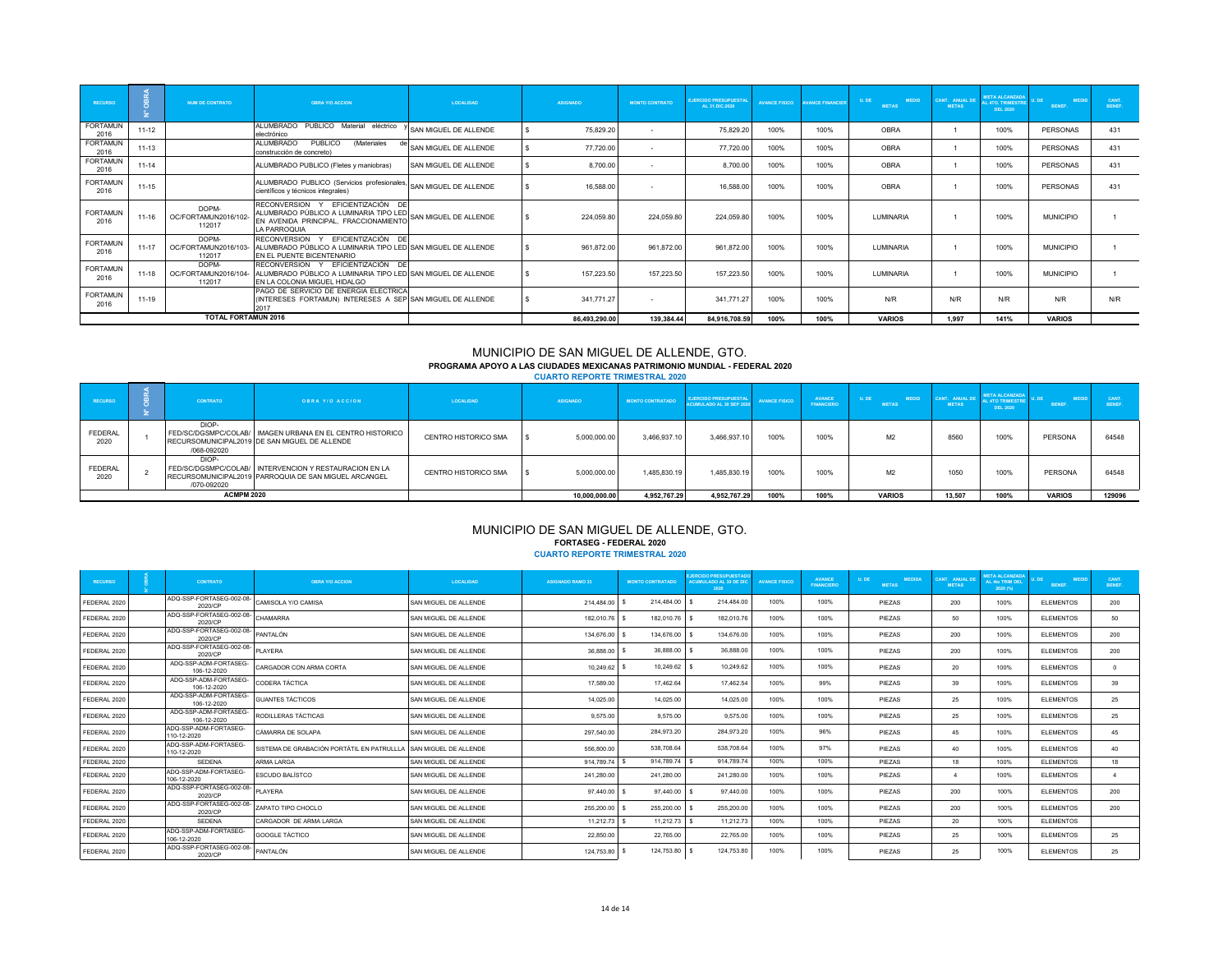|                              | <b>NUM DE CONTRATO</b>                                        | <b>ORRA Y/O ACCION</b>                                                                                                 | <b>OCALIDAD</b>                                | <b>ASIGNADO</b>            | <b>MONTO CONTRATO</b>      | RCIDO PRESUPUESTA:<br>AL 31.DIC.2020 | <b>AVANCE FISICO</b> | <b>ANCE FINANCIE</b> | U.DE<br>MEDIC<br><b>METAS</b>      | <b>METAS</b>   | <b>4TO, TRIME!</b><br><b>DEL 2020</b> |                                      |                 |
|------------------------------|---------------------------------------------------------------|------------------------------------------------------------------------------------------------------------------------|------------------------------------------------|----------------------------|----------------------------|--------------------------------------|----------------------|----------------------|------------------------------------|----------------|---------------------------------------|--------------------------------------|-----------------|
| FEDERAL 2020                 | ADQ-SSP-FORTASEG-002-08-<br>2020/CP                           | CAMISOLA Y/O CAMISA                                                                                                    | SAN MIGUEL DE ALLENDE                          | 112,728.80                 | 112,728.80<br>s            | 112,728.80<br>$\mathbf{s}$           | 100%                 | 100%                 | PIEZAS                             | 25             | 100%                                  | <b>ELEMENTOS</b>                     | 25              |
| FEDERAL 2020                 | ADQ-SSP-ADM-FORTASEG-<br>108-12-2020                          | <b>GORRA</b>                                                                                                           | SAN MIGUEL DE ALLENDE                          | 15.428.00                  | 15,428.00                  | 15,428.00                            | 100%                 | 100%                 | PIEZAS                             | 70             | 100%                                  | <b>ELEMENTOS</b>                     | 70              |
| FEDERAL 2020                 | ADQ-SSP-ADM-FORTASEG-                                         | <b>BOTAS</b>                                                                                                           | SAN MIGUEL DE ALLENDE                          | 61.944.00                  | 61.944.00                  | 61.944.00                            | 100%                 | 100%                 | PIEZAS                             | 60             | 100%                                  | <b>ELEMENTOS</b>                     | 60              |
| FEDERAL 2020                 | 108-12-2020<br>ADQ-SSP-ADM-FORTASEG-                          | <b>CUARTELERA</b>                                                                                                      | SAN MIGUEL DE ALLENDE                          | 8,037.93                   | 8,037.93                   | 8,037.93                             | 100%                 | 100%                 | PIEZAS                             | 40             | 100%                                  | <b>ELEMENTOS</b>                     | 40              |
|                              | 108-12-2020<br>ADQ-SSP-ADM-FORTASEG                           |                                                                                                                        |                                                |                            | 12.992.00                  | 12,992.00                            | 100%                 | 100%                 |                                    |                | 100%                                  |                                      |                 |
| FEDERAL 2020                 | 108-12-2020<br>ADQ-SSP-ADM-FORTASEG-                          | CINTÚRON TÁCTICO                                                                                                       | SAN MIGUEL DE ALLENDE                          | 12.992.00                  |                            |                                      |                      |                      | PIEZAS                             | 40             |                                       | <b>ELEMENTOS</b>                     | 40              |
| FEDERAL 2020                 | 05-12-2020                                                    | TABLETA ELECTRÓNICA                                                                                                    | SAN MIGUEL DE ALLENDE                          | 373,611.77                 | 241 267 24                 | 241 267 24                           | 100%                 | 65%                  | PIEZAS                             | 23             | 100%                                  | <b>ELEMENTOS</b>                     | 23              |
| FEDERAL 2020<br>FEDERAL 2020 | ADQ-SSP-ADM-080-06-2020<br>ADQ-SSP-ADM-080-06-2020            | FORMACIÓN INICIAL (ASPIRANTES)<br>ORMACIÓN INICIAL (ACTIVO)                                                            | SAN MIGUEL DE ALLENDE<br>SAN MIGUEL DE ALLENDE | 1,037,725.00<br>575,000.00 | 1,037,725.00<br>575,000.00 | 1.037.725.00<br>575,000.00           | 100%<br>100%         | 100%<br>100%         | CAPAC ITACIONES<br>CAPAC ITACIONES | 25<br>25       | 100%<br>100%                          | <b>ELEMENTOS</b><br><b>ELEMENTOS</b> | 25<br>25        |
| FEDERAL 2020                 | ADO-SSP-ADM-080-06-2020                                       | VALUACIÓN DE COMPETENCIA BÁSICA DE LA                                                                                  | SAN MIGUEL DE ALLENDE                          | 89,268.00                  | 89.268.00                  | 89,268.00                            | 100%                 | 100%                 | <b>CAPAC ITACIONES</b>             | 86             | 100%                                  | <b>FI EMENTOS</b>                    | 86              |
|                              |                                                               | UNCION PARA POLÍCIAS MUNICIPALES<br>ORMACION CONTINUA (FORMATO DE MANDOS)                                              |                                                |                            | 58,070.00                  | 58.070.00                            | 100%                 | 100%                 |                                    | 5              | 100%                                  |                                      | 5               |
| FEDERAL 2020                 | ADQ-SSP-ADM-080-06-2020                                       | 25% ESTADO DE FUERZA MANDOS)<br>ORMACION CONTINUA (CADENA DE CUSTODIA)                                                 | SAN MIGUEL DE ALLENDE                          | 58,070.00                  |                            |                                      |                      |                      | CAPAC ITACIONES                    |                |                                       | <b>ELEMENTOS</b>                     |                 |
| FEDERAL 2020                 | ADQ-SSP-ADM-080-06-2020                                       | 10% ESTADO DE FUERZA OPERATIVOS)                                                                                       | SAN MIGUEL DE ALLENDE                          | 54,480.00                  | 54,480.00                  | 54,480.00                            | 100%                 | 100%                 | <b>CAPAC ITACIONES</b>             | 15             | 100%                                  | <b>ELEMENTOS</b>                     | 15              |
| FEDERAL 2020                 | ADQ-SSP-ADM-080-06-2020                                       | ORMACION CONTINUA (JUSTICIA CIVICA) (10%<br>DEL ESTADO DE FUERZA OPERATIVO)                                            | SAN MIGUEL DE ALLENDE                          | 75,000.00                  | 75,000.00                  | 75,000.00                            | 100%                 | 100%                 | <b>CAPAC ITACIONES</b>             | 15             | 100%                                  | <b>ELEMENTOS</b>                     | 15              |
| FEDERAL 2020                 | ADQ-SSP-ADM-080-06-2020                                       | FORMACIÓN CONTINUA GRUPO TÁCTICO<br><b>INTERMEDIO</b>                                                                  | SAN MIGUEL DE ALLENDE                          | 108,900.00 \$              | 108,900.00                 | 108,900.00                           | 100%                 | 100%                 | CAPAC ITACIONES                    | 15             | 100%                                  | <b>ELEMENTOS</b>                     | 15              |
| FEDERAL 2020                 | ACADEMIA DE POLICIA                                           | BECAS PARA ASPIRANTES A POLICÍA MUNICIPAL                                                                              | SAN MIGUEL DE ALLENDE                          | 420.270.00                 | 420,270.00                 | 420.270.00                           | 100%                 | 100%                 | <b>BECA</b>                        | 15             | 100%                                  | <b>ELEMENTOS</b>                     | 15              |
| FEDERAL 2020                 | ADO-SSP-ADM-080-06-2020                                       | ORMACIÓN CONTINUA (ANÁLISIS CRIMINAL Y<br>PRODUCTOS DE INVESTIGACIÓN)                                                  | SAN MIGUEL DE ALLENDE                          | 32,000.00                  | 32,000.00                  | 32,000.00                            | 100%                 | 100%                 | CAPAC ITACIONES                    | $\mathbf{R}$   | 100%                                  | <b>FI EMENTOS</b>                    | 8               |
| FEDERAL 2020                 | ADO-SSP-ADM-080-06-2020                                       | FORMACIÓN CONTINUA EQUIDAD DE GENERO                                                                                   | SAN MIGUEL DE ALLENDE                          | 54 480 00                  | 54 480 00                  | 54 480 00                            | 100%                 | 100%                 | CAPAC ITACIONES                    | 15             | 100%                                  | <b>ELEMENTOS</b>                     | 15              |
| FEDERAL 2020                 | ADQ-SSP-ADM-080-06-2020                                       | FORMACIÓN CONTINUA (CBFP)<br>ORMACIÓN CONTINUA ACONDICIONAMIENTO                                                       | SAN MIGUEL DE ALLENDE                          | 312,352.00                 | 312,352.00                 | 312,352.00                           | 100%                 | 100%                 | CAPAC ITACIONES                    | 86             | 100%                                  | <b>ELEMENTOS</b>                     | 86              |
| FEDERAL 2020                 | ADQ-SSP-ADM-080-06-2020                                       | FISICO Y USO DE FUERZA Y LEGÍTIMA DEFENSA                                                                              | SAN MIGUEL DE ALLENDE                          | 36,592.00                  | 36,592.00                  | 36,592.00                            | 100%                 | 100%                 | CAPAC ITACIONES                    | 10             | 100%                                  | <b>ELEMENTOS</b>                     | 10              |
| FEDERAL 2020                 | ADQ-SSP-ADM-080-06-2020                                       | ORMACIÓN CONTINUA (DERECHOS HUMANOS)<br>0% ESTADO DE FUERZA OPERATIVO)                                                 | SAN MIGUEL DE ALLENDE                          | 60,000.00                  | 60,000.00                  | 60,000.00                            | 100%                 | 100%                 | <b>CAPAC ITACIONES</b>             | 15             | 100%                                  | <b>ELEMENTOS</b>                     | 15              |
| FEDERAL 2020                 | CONVENIO/CECCEG-SAN<br><b>IIGUEL DE ALLENDE/16/2020</b>       | APLICACIONES DE EVALUACIONES A PERSONAS DE<br>NUEVO INGRESO                                                            | SAN MIGUEL DE ALLENDE                          | 195,000.00                 | 195.000.00<br>-S           | 195,000.00                           | 100%                 | 100%                 | <b>EVALUACIONES</b>                | 30             | 100%                                  | <b>ELEMENTOS</b>                     | 30              |
| FEDERAL 2020                 | CONVENIO/CECCEG-SAN                                           | EVALUACIÓN DE PERSONAL EN ACTIVO<br>MIGUEL DE ALLENDE/16/2020 (PERMANENCIAS ASCENSOS Y PROMOCIONES)                    | SAN MIGUEL DE ALLENDE                          | 494.000.00                 | 494.000.00                 | 494.000.00                           | 100%                 | 100%                 | <b>EVALUACIONES</b>                | 76             | 100%                                  | <b>ELEMENTOS</b>                     | 76              |
| FEDERAL 2020                 | SSP-ADM-FORTASEG-094-08-<br>2020                              | PROYECTO (SERVICIOS PROFESONALES,<br>CIENTIFICOS Y TÉCNICOS INTEGRALES)                                                | SAN MIGUEL DE ALLENDE                          | 530,000.00                 | 530,000.00                 | 530,000.00                           | 100%                 | 100%                 | PROYCTO                            |                | 100%                                  | <b>ELEMENTOS</b>                     |                 |
| FEDERAL 2020                 | ADQ-SSP-ADM-FORTASEG-<br>104-12-2020                          | SEGUIMIENTO Y EVALUACIÓN                                                                                               | SAN MIGUEL DE ALLENDE                          | 70,000.00                  | 70,000.00                  | 70,000.00                            | 100%                 | 100%                 | EVALUACIONES                       | $\overline{1}$ | 100%                                  | <b>ELEMENTOS</b>                     |                 |
| FEDERAL 2020                 |                                                               | <b>PROYECTO</b>                                                                                                        | SAN MIGUEL DE ALLENDE                          |                            |                            |                                      |                      | #¡DIV/0!             |                                    |                |                                       |                                      |                 |
| FEDERAL 2020                 |                                                               | SEGUIMIENTO Y EVALUACIÓN                                                                                               | SAN MIGUEL DE ALLENDE                          |                            |                            |                                      |                      | #¡DIV/0!             |                                    |                |                                       |                                      |                 |
| FEDERAL 2020                 | ADQ-SSP-ADM-FORTASEG-<br>104-12-2020                          | MATERIALES PARA INTERVENCIÓN                                                                                           | SAN MIGUEL DE ALLENDE                          | 10,000.00                  | 10,000.00                  | 10,000.00                            | 100%                 | 100%                 | PIEZAS                             | $\overline{1}$ | 100%                                  | <b>JOVENES</b>                       | 100             |
| FEDERAL 2020                 | ADQ-SSP-ADM-FORTASEG-<br>104-12-2020                          | MATERIALES PARA INTERVENCIÓN                                                                                           | SAN MIGUEL DE ALLENDE                          | 4,000.00                   | 4.000.00                   | 4.000.00                             | 100%                 | 100%                 | <b>PIFZAS</b>                      | $\overline{1}$ | 100%                                  | JOVENES                              | 100             |
| FEDERAL 2020                 | ADQ-SSP-ADM-FORTASEG-<br>104-12-2020                          | MATERIALES PARA INTERVENCIÓN (MATERIALES Y<br>UTILES DE ENSEÑANZA)                                                     | SAN MIGUEL DE ALLENDE                          | 8,500.00                   | 8,500.00                   | 8,500.00                             | 100%                 | 100%                 | PIEZAS                             | $\overline{1}$ | 100%                                  | <b>JOVENES</b>                       | 100             |
| FEDERAL 2020                 | ADQ-SSP-ADM-FORTASEG                                          | MEJORAMIENTO (MATERIAL ELECTRICO Y                                                                                     | AN MIGUEL DE ALLENDE                           | 13,000.00                  | 13,000.00                  | 13,000.00                            | 100%                 | 100%                 | PIEZAS                             | $\overline{1}$ | 100%                                  | <b>JOVENES</b>                       | 100             |
| FEDERAL 2020                 | 104-12-2020<br>ADQ-SSP-ADM-FORTASEG-                          | <b>FLECTRONICO)</b><br>MEJORAMIENTO (ARTICULOS METALICOS PARA                                                          | SAN MIGUEL DE ALLENDE                          | 1,000.00                   | 1,000.00                   | 1,000.00                             | 100%                 | 100%                 | <b>PIFZAS</b>                      | $\overline{1}$ | 100%                                  | <b>JOVENES</b>                       | 100             |
| FEDERAL 2020                 | ADQ-SSP-ADM-FORTASEG-                                         | MEJORAMIENTO (OTROS MATERIALES Y                                                                                       | SAN MIGUEL DE ALLENDE                          | 30,000.00                  | 30,000.00                  | 30,000.00                            | 100%                 | 100%                 | PIEZAS                             | $\overline{1}$ | 100%                                  | <b>JOVENES</b>                       | 100             |
| FEDERAL 2020                 | 104-12-2020<br>ADQ-SSP-ADM-FORTASEG-                          | ARTICULOS DE CONSTRUCCION Y REPARACIÓN)<br><b>VESTUARIO Y UNIFORMES</b>                                                | SAN MIGUEL DE ALLENDE                          | 25,000.00                  | 25,000.00                  | 25,000.00                            | 100%                 | 100%                 | PIEZAS                             | $\overline{1}$ | 100%                                  | <b>JOVENES</b>                       | 100             |
|                              | 104-12-2020<br>ADQ-SSP-ADM-FORTASEG-                          |                                                                                                                        |                                                |                            | 53 998 58                  | 53 998 58                            | 100%                 | 100%                 |                                    | $\overline{1}$ | 100%                                  |                                      |                 |
| FEDERAL 202                  | 104-12-2020<br>ADQ-SSP-ADM-FORTASEG-                          | ARTICULOS DEPORTIVOS                                                                                                   | SAN MIGUEL DE ALLENDE                          | 54,000.00                  |                            |                                      |                      |                      | PIEZAS                             |                |                                       | <b>JOVENES</b>                       | 100             |
| FEDERAL 2020                 | 104-12-2020                                                   | <b>HERRAMIENTAS MENORES</b>                                                                                            | SAN MIGUEL DE ALLENDE                          | 15,000.00                  | 15,000.00                  | 15,000.00                            | 100%                 | 100%                 | PIEZAS                             | $\overline{1}$ | 100%                                  | <b>JOVENES</b>                       | 100             |
| FEDERAL 2020                 | SSP-ADM-FORTASEG-101-12-<br>2020                              | SERVICIOS DE INTEGRACION CIENTFICA Y<br>DESARROLLO                                                                     | SAN MIGUEL DE ALLENDE                          | 91.500.00                  | 91,499.64                  | 91,499.64                            | 100%                 | 100%                 | CAPACITACIONES                     | 1              | 100%                                  | <b>PREVENCION</b>                    | 1               |
| FEDERAL 2020                 |                                                               | SERVICIOS PROFESIONALES, CIENTOFICOS Y<br><b>TÉCNICOS INTEGRALES</b>                                                   | SAN MIGUEL DE ALLENDE                          | 61.000.00                  | 60,999.99                  | 60.999.99                            | 100%                 | 100%                 | CAPACITACIONES                     | $\overline{1}$ | 100%                                  | <b>FAMILIAS</b>                      | 30 <sub>o</sub> |
| FEDERAL 2020                 | SSP-FORTASEG-002-06-<br>2020/CP                               | SERVICIOS PROFESIONALES, CIENTOFICOS Y<br>TÉCNICOS INTEGRALES                                                          | SAN MIGUEL DE ALLENDE                          | 91.500.00                  | 91.500.00                  | 91.500.00                            | 100%                 | 100%                 | CAPACITACIONES                     | $\overline{1}$ | 100%                                  | <b>PREVENCION</b>                    | $\mathbf{1}$    |
| FEDERAL 2020                 | SSP-FORTASEG-002-06-<br>2020/CP                               | ACTIVIDADES DE DIFUSIÓN ( DIFUSIÓN DE RADIO,<br>TELEVISIÓN Y OTROS MEDIOS DE MENSAJES<br>SOBRE PROGRAMAS Y ACTIVIDADES | SAN MIGUEL DE ALLENDE                          | 183,000.00 \$              | 182.999.28                 | 182.999.28                           | 100%                 | 100%                 | CAMPAÑAS                           |                | 100%                                  | <b>JOVENES</b>                       | 100             |
| FEDERAL 202                  | ADQ-SSP-ADM-FORTASEG-                                         | GUBERNAMENTALES)<br>EQUIPAMIENTO PARA INTERVENCIÓN (MUEBLES                                                            | SAN MIGUEL DE ALLENDE                          | 25,000.00                  | 25,000.00                  | 25,000.00                            | 100%                 | 100%                 | PIEZAS                             |                | 100%                                  | <b>JOVENES</b>                       | 100             |
|                              | 104-12-2020                                                   | DE OFICINA Y ESTANTERÍA)<br>EQUIPAMIENTO PARA INTERVENCIÓN (EQUIPO DE                                                  |                                                |                            |                            |                                      |                      |                      |                                    |                |                                       |                                      |                 |
| FEDERAL 2020                 | ADQ-SSP-ADM-FORTASEG-<br>104-12-2020<br>ADQ-SSP-ADM-FORTASEG- | COMPUTO Y DE TECNOLOGIA DE LA<br>INFORMACIÓN)<br>EQUIPAMIENTO PARA INTERVENCIÓN (EQUIPOS Y                             | SAN MIGUEL DE ALLENDE                          | 19,000.00                  | 19,000.00                  | 19,000.00                            | 100%                 | 100%                 | PIEZAS                             |                | 100%                                  | <b>JOVENES</b>                       | 100             |
| FEDERAL 2020                 | 104-12-2020                                                   | APARATOS AUDIOVISUALES)                                                                                                | SAN MIGUEL DE ALLENDE                          | 40,000.00                  | 40,000.00                  | 40,000.00                            | 100%                 | 100%                 | PIEZAS                             | $\overline{1}$ | 100%                                  | <b>JOVENES</b>                       | 100             |
| FEDERAL 2020                 | ADQ-SSP-ADM-FORTASEG-<br>104-12-2020                          | EQUIPAMIENTO PARA INTERVENCIÓN (APARATOS<br>DEPORTIVOS)                                                                | SAN MIGUEL DE ALLENDE                          | 40.500.00                  | 40.499.66                  | 40.499.66                            | 100%                 | 100%                 | <b>PIFZAS</b>                      | $\overline{1}$ | 100%                                  | <b>JOVENES</b>                       | 100             |
| FEDERAL 2020                 | ADQ-SSP-ADM-FORTASEG-<br>104-12-2020                          | EQUIPAMIENTO PARA INTERVENCIÓN (OTRO<br>MOBILIARIO Y EQUIPO EDUCACIONAL Y<br>RECREATIVO!                               | SAN MIGUEL DE ALLENDE                          | 10,000.00                  | 10.000.00                  | 10,000.00                            | 100%                 | 100%                 | PIEZAS                             |                | 100%                                  | <b>JOVENES</b>                       | 100             |
| FEDERAL 2020                 | ADQ-SSP-ADM-FORTASEG-<br>104-12-2020                          | MATERIALES PARA INTERVENCIÓN (MATERIALES,<br>ÚTILES Y EQUIPO MENOR DE OFICINA                                          | SAN MIGUEL DE ALLENDE                          | 12.000.00                  | 11.999.28                  | 11.999.28                            | 100%                 | 100%                 | PIEZAS                             |                | 100%                                  | <b>FAMILIAS</b>                      | 30              |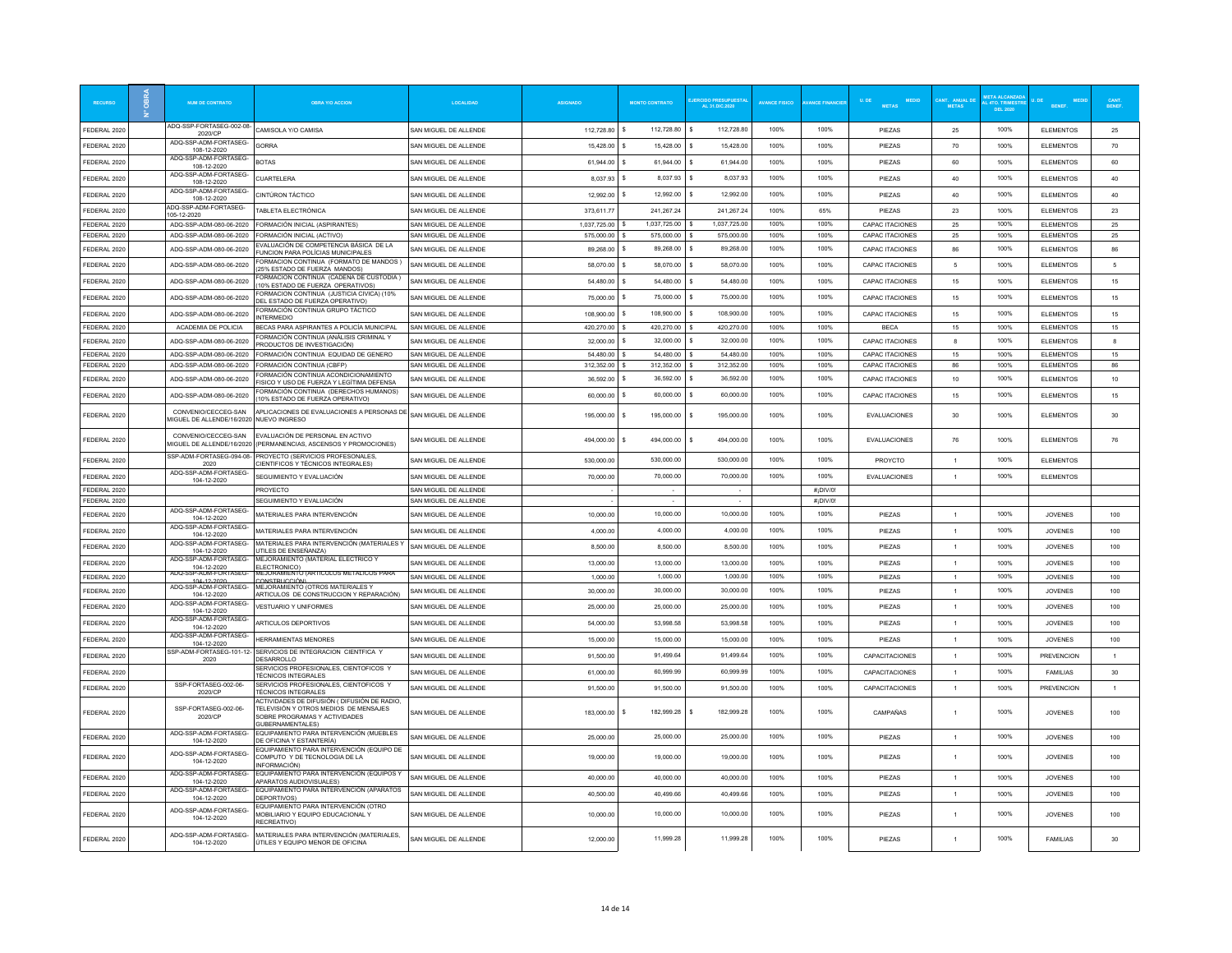| <b>RECURSO</b> | <b>NUM DE CONTRATO</b>               | <b>OBRA Y/O ACCION</b>                                                                                                                              | <b>LOCALIDAD</b>      | <b>ASIGNADO</b> | <b>MONTO CONTRATO</b> | <b>JERCIDO PRESUPUESTA</b><br>AL 31.DIC.2020 | <b>AVANCE FISICO</b> | <b>VANCE FINANCIEF</b> | <b>MEDID</b><br>U.DE<br><b>METAS</b> | CANT. ANUAL D<br><b>METAS</b> | <b>META ALCANZADA</b><br><b>L 4TO. TRIMESTRE</b><br><b>DEL 2020</b> | <b>MEDID</b><br>BENEF. | CANT.<br>BENEF. |
|----------------|--------------------------------------|-----------------------------------------------------------------------------------------------------------------------------------------------------|-----------------------|-----------------|-----------------------|----------------------------------------------|----------------------|------------------------|--------------------------------------|-------------------------------|---------------------------------------------------------------------|------------------------|-----------------|
| FEDERAL 2020   | ADQ-SSP-ADM-FORTASEG-<br>104-12-2020 | MATERIALES PARA INTERVENCIÓN (MATERIALES,<br>ÚTILES Y EQUIPO MENOR DE TECNOLOGIAS DE LA SAN MIGUEL DE ALLENDE<br>INFORMACION Y COMUNICACIÓN         |                       | 8.000.00        | 7.999.52              | 7,999.52                                     | 100%                 | 100%                   | PIEZAS                               |                               | 100%                                                                | <b>FAMILIAS</b>        | 30              |
| FEDERAL 2020   | ADQ-SSP-ADM-FORTASEG-<br>104-12-2020 | MATERIALES PARA INTERVENCION (MATERIAL Y<br>UTILES DE ENSEÑANZA)                                                                                    | SAN MIGUEL DE ALLENDE | 30,000.00       | 29.999.85             | 29.999.85                                    | 100%                 | 100%                   | PIEZAS                               | $\overline{1}$                | 100%                                                                | <b>FAMILIAS</b>        | 30              |
| FEDERAL 2020   | ADQ-SSP-ADM-FORTASEG-<br>104-12-2020 | MEJORAMIENTO (MATERIAL ELECTRICO Y<br>ELECTRONICO)                                                                                                  | SAN MIGUEL DE ALLENDE | 70,000.00       | 69,999.81             | 69,999.81                                    | 100%                 | 100%                   | PIEZAS                               | $\mathbf{1}$                  | 100%                                                                | <b>FAMILIAS</b>        | 30              |
| FEDERAL 2020   | ADQ-SSP-ADM-FORTASEG-<br>104-12-2020 | MEJORAMIENTO (OTROS MATERIALES Y<br>ARTICULOS DE CONSTRUCCION Y REPARACIÓN)                                                                         | SAN MIGUEL DE ALLENDE | 64,000.00       | 63,996.21             | 63,996.21                                    | 100%                 | 100%                   | PIEZAS                               | $\overline{1}$                | 100%                                                                | <b>FAMILIAS</b>        | 30              |
| FEDERAL 2020   | ADQ-SSP-ADM-FORTASEG-<br>104-12-2020 | MATERIALES PARA INTERVENCION (VESTUARIO Y<br><b>UNIFORMES</b>                                                                                       | SAN MIGUEL DE ALLENDE | 31,000.00       | 30,993.10             | 30,993.10                                    | 100%                 | 100%                   | PIEZAS                               | $\overline{1}$                | 100%                                                                | <b>FAMILIAS</b>        | 30              |
| FEDERAL 2020   | ADQ-SSP-ADM-FORTASEG-<br>104-12-2020 | MEJORAMIENTO ( HERRAMIENTAS MENORES)                                                                                                                | SAN MIGUEL DE ALLENDE | 15,000.00       | 14,999.24             | 14,999.24                                    | 100%                 | 100%                   | PIEZAS                               | $\mathbf{1}$                  | 100%                                                                | <b>FAMILIAS</b>        | 30              |
| FEDERAL 2020   | ADQ-SSP-ADM-FORTASEG-<br>104-12-2020 | SEGUIMIENTO Y EVALUACIÓN (SERVICIOS<br>PROFESIONALES, CIENTIFICOS Y TÉCNICOS<br>INTEGRALES)                                                         | SAN MIGUEL DE ALLENDE | 61,000.00       | 60.999.99             | 60.999.99                                    | 100%                 | 100%                   | CAPACITACIONES                       |                               | 100%                                                                | <b>PREVENCION</b>      |                 |
| FEDERAL 2020   | ADQ-SSP-ADM-FORTASEG-<br>104-12-2020 | DIAGNÓSTICO SOBRE VIOLENCIA FAMILIAR Y DE<br>GENERO Y ESTRATEGIA INTEGRAL (SERVICIOS<br>PROFESIONALES, CIENTÍFICOS Y TÉCNICOS<br><b>INTEGRALES)</b> | SAN MIGUEL DE ALLENDE | 240.000.00      | 240.000.00            | 240.000.00                                   | 100%                 | 100%                   | CAPACITACIONES                       |                               | 100%                                                                | <b>PREVENCION</b>      |                 |
| FEDERAL 2020   | ADQ-SSP-ADM-FORTASEG-<br>104-12-2020 | ACTIVIDADES DE DIFUSIÓN ( DIFUSIÓN DE RADIO,<br>TELEVISIÓN Y OTROS MEDIOS DE MENSAJES<br>SOBRE PROGRAMAS Y ACTIVIDADES<br>GUBERNAMENTALES)          | SAN MIGUEL DE ALLENDE | 91,500.00       | 91,499.64             | 91,499.64                                    | 100%                 | 100%                   | CAMPAÑAS                             |                               | 100%                                                                | <b>FAMILIAS</b>        | 30              |
| FEDERAL 2020   | ADQ-SSP-ADM-FORTASEG-<br>104-12-2020 | APOYO A PROYECTOS PRODUCTIVOS (AYUDAS<br>SOCIALES A PERSONAS)                                                                                       | SAN MIGUEL DE ALLENDE | 320,000.00      | 320,000.00            | 320,000.00                                   | 100%                 | 100%                   | <b>APOYOS</b>                        | $\overline{1}$                | 100%                                                                | <b>MUJERES</b>         | 30              |
| FEDERAL 2020   | ADQ-SSP-ADM-FORTASEG-<br>104-12-2020 | EQUIPAMIENTO PARA INTERVENCIÓN (MUEBLES<br>DE OFICINA Y ESTANTERIA)                                                                                 | SAN MIGUEL DE ALLENDE | 15,500.00       | 15,499.61             | 15,499.61                                    | 100%                 | 100%                   | PIEZAS                               | $\overline{1}$                | 100%                                                                | <b>FAMILIAS</b>        | 30              |
| FEDERAL 2020   | ADQ-SSP-ADM-FORTASEG-<br>104-12-2020 | EQUIPAMIENTO PARA INTERVENCIÓN (EQUIPO DE<br>COMPUTO Y DE TECNOLOGIAS DE LA<br>INFORMACIÓN)                                                         | SAN MIGUEL DE ALLENDE | 76,886.00       | 76,886.00             | 76,886.00                                    | 100%                 | 100%                   | PIEZAS                               |                               | 100%                                                                | <b>FAMILIAS</b>        | 30              |
| FEDERAL 2020   | ADQ-SSP-ADM-FORTASEG-<br>104-12-2020 | EQUIPAMIENTO PARA INTERVENCIÓN (EQUIPO Y<br>APARATOS AUDIOVISUALES)                                                                                 | SAN MIGUEL DE ALLENDE | 16,000.00       | 15,999.00             | 15.999.00                                    | 100%                 | 100%                   | PIEZAS                               |                               | 100%                                                                | <b>FAMILIAS</b>        | 30              |
| FEDERAL 2020   | ADQ-SSP-ADM-FORTASEG-<br>104-12-2020 | EQUIPAMIENTO PARA INTERVENCIÓN (OTRO<br>MOBILIARIO Y EQUIPO EDUCACIONAL Y<br>RECREATIVO)                                                            | SAN MIGUEL DE ALLENDE | 55,500.00       | 55,499.39             | 55.499.39                                    | 100%                 | 100%                   | PIEZAS                               |                               | 100%                                                                | <b>FAMILIAS</b>        | 30              |
|                | <b>TOTAL FORTASEG 2020</b>           |                                                                                                                                                     |                       | 9,757,629.15    | 9.594.396.89          | 9.594.396.79                                 | 100%                 | 98%                    | <b>VARIOS</b>                        | 2.070                         | 100%                                                                | <b>VARIOS</b>          | 3.919           |

### MUNICIPIO DE SAN MIGUEL DE ALLENDE, GTO. **FORTASEG - COPARTICIPACIÓN 2020**

|                                        |                                            |                                                                                 |                       | <b>CUARTO REPORTE TRIMESTRAL 2020</b> |                         |                                                                     |                      |                                    |                               |                                       |                                                               |                  |                       |
|----------------------------------------|--------------------------------------------|---------------------------------------------------------------------------------|-----------------------|---------------------------------------|-------------------------|---------------------------------------------------------------------|----------------------|------------------------------------|-------------------------------|---------------------------------------|---------------------------------------------------------------|------------------|-----------------------|
| <b>RECURSO</b>                         | <b>CONTRATO</b>                            | <b>OBRA Y/O ACCION</b>                                                          | LOCALIDAD             | <b>ASIGNADO RAMO 33</b>               | <b>MONTO CONTRATADO</b> | <b>EJERCIDO PRESUPUESTADO</b><br>ACUMULADO AL 30<br>SEPTIEMBRE 2020 | <b>AVANCE FISICO</b> | <b>AVANCE</b><br><b>FINANCIERO</b> | <b>MEDIDA</b><br><b>METAS</b> | <b>CANT. ANUAL DE</b><br><b>METAS</b> | <b>META ALCANZADA</b><br><b>L CUARTO TRIM</b><br>DEL 2020 (%) | BENEF.           | <b>CANT</b><br>BENEF. |
| <b>COPARTICIPAC</b><br><b>ION 2020</b> |                                            | GASTOS DE OPERACIÓN                                                             | SAN MIGUEL DE ALLENDE | 52,500.00                             | 22.993.39               | 22.993.39                                                           | 100%                 | 100%                               | <b>VIATICOS</b>               |                                       | 100%                                                          | <b>ELEMENTOS</b> | 161                   |
| <b>COPARTICIPAC</b><br><b>ION 2020</b> |                                            | PROGRAMA DE MEJORA DE LAS CONDICIONES SAN MIGUEL DE ALLENDE<br><b>LABORALES</b> |                       | 1,899,025.80                          | 1.899.025.59            | 1,899,025.59                                                        | 100%                 | 100%                               | <b>DESPENSA</b>               |                                       | 100%                                                          | <b>ELEMENTOS</b> | 161                   |
|                                        | <b>TOTAL FORTASEG COPARTICIPACION 2020</b> |                                                                                 |                       | 1.951.525.80                          | 1.922.018.98            | 1.922.018.98                                                        | 100%                 | 100%                               | <b>VARIOS</b>                 |                                       | 200%                                                          | <b>VARIOS</b>    | 322                   |

# MUNICIPIO DE SAN MIGUEL DE ALLENDE, GTO.

PROGRAMA SERVICIOS BASICOS ZONAS INDIGENAS 2019 (PSBZI) 2019

|                                 |                                                        |                                                                                                                                                                                                                                                                                                                                            |                |                 |                    | 4TO REPORTE TRIMESTRAL 2020 | <b>PRUGRAMA SERVICIUS BASICUS ZUINAS INDIGENAS ZUT9 (PSBZT) ZUT9</b>   |     |                             |                                        |                                |                                                              |                    |                 |
|---------------------------------|--------------------------------------------------------|--------------------------------------------------------------------------------------------------------------------------------------------------------------------------------------------------------------------------------------------------------------------------------------------------------------------------------------------|----------------|-----------------|--------------------|-----------------------------|------------------------------------------------------------------------|-----|-----------------------------|----------------------------------------|--------------------------------|--------------------------------------------------------------|--------------------|-----------------|
| <b>RECURSO</b>                  | <b>CONTRATO</b>                                        | <b>OBRA Y/O ACCION</b>                                                                                                                                                                                                                                                                                                                     | LOCALIDAD      | <b>ASIGNADO</b> | RAMO <sub>33</sub> | <b>MONTO CONTRATADO</b>     | EJERCIDO PRESUPUESTAL AVANCE FISICO<br><b>ACUMULADO AL 30 SEP 2020</b> |     | AVANCE<br><b>FINANCIERO</b> | U. DE<br>MEDID<br><b>METAS</b>         | CANT. ANUAL DE<br><b>METAS</b> | <b>META ALCANZADA</b><br>AL 4TO TRIMESTRE<br><b>DEL 2020</b> | <b>BENEF</b>       | CANT.<br>BENEF. |
| PSBZI<br><b>ESTATAL</b><br>2019 | DIOP-<br>OC/SEDESHU/GTO/PSBZI/<br>FAISM2019/038-102019 | SISTEMA<br><b>CONSTRUCCION</b><br>DE<br><b>DE</b><br>ALCANTARILLADO SANITARIO 2DA ETAPA<br>(PLANTA DE TRATAMIENTO DE AGUAS<br>RESIDUALES) PARA BENEFICIAR A LAS<br>LOS<br>CUADRILLA.<br>LOCALIDADES<br>$\overline{A}$<br>GUERREROS, EL SALTO, CAPILLA BLANCA,<br>LOS BARRONES Y BORDO COLORADO EN EL<br>MUNICIPIO DE SAN MIGUEL DE ALLENDE | BORDO COLORADO |                 | 7,896,170.98 \$    | 7,835,169.66 \$             | 6,715,859.72                                                           | 86% | 86%                         | CONSTRUCCION Y<br><b>EQUIPO</b>        |                                |                                                              | <b>LOCALIDADES</b> |                 |
|                                 | <b>TOTAL FORTASEG COPARTICIPACION 2020</b>             |                                                                                                                                                                                                                                                                                                                                            |                |                 | 7,896,170.98       | 7,835,169.66                | 6,715,859.72                                                           | 86% | 86%                         | <b>CONSTRUCCION Y</b><br><b>EQUIPO</b> |                                | 0%                                                           | <b>LOCALIDADES</b> |                 |

### MUNICIPIO DE SAN MIGUEL DE ALLENDE, GTO. PROGRAMA SERVICIOS BASICOS MI COLOINIA 2020 (PSBMC) 2020

4TO REPORTE TRIMESTRAL 2020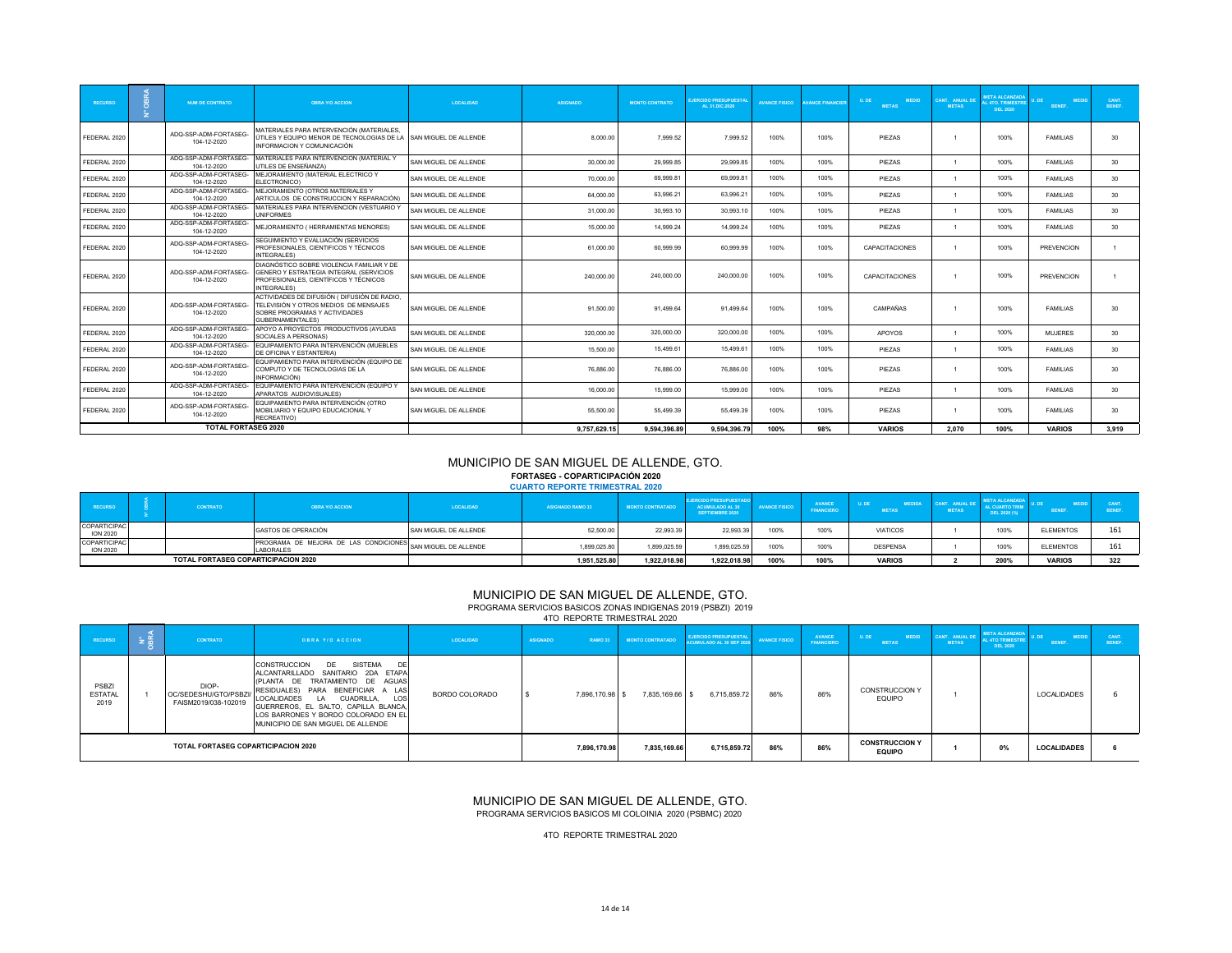| <b>RECURSO</b>    | $\sqrt{2}$        | <b>NUM DE CONTRATO</b>                                     | <b>OBRA Y/O ACCION</b>                                                                                                                                                                                                                                                                                                                                                                              | <b>LOCALIDAD</b>                        | <b>ASIGNADO</b>            | <b>MONTO CONTRATO</b>   | <b>EJERCIDO PRESUPUESTAL</b><br>AL 31.DIC.2020              | <b>AVANCE FISICO</b> | <b>AVANCE FINANCIER</b>            | <b>MEDID</b><br>U.DE<br><b>METAS</b> | CANT. ANUAL DE<br><b>METAS</b> | <b>META ALCANZADA</b><br><b>L 4TO, TRIMESTRI</b><br><b>DEL 2020</b> | <b>MEDID</b><br><b>DF</b><br>BENEF. | CANT.<br>BENEF. |
|-------------------|-------------------|------------------------------------------------------------|-----------------------------------------------------------------------------------------------------------------------------------------------------------------------------------------------------------------------------------------------------------------------------------------------------------------------------------------------------------------------------------------------------|-----------------------------------------|----------------------------|-------------------------|-------------------------------------------------------------|----------------------|------------------------------------|--------------------------------------|--------------------------------|---------------------------------------------------------------------|-------------------------------------|-----------------|
| <b>RECURSO</b>    | <b>Pa</b><br>OBRA | <b>CONTRATO</b>                                            | <b>OBRA Y/O ACCION</b>                                                                                                                                                                                                                                                                                                                                                                              | <b>LOCALIDAD</b>                        | <b>ASIGNADO ESTATAL</b>    | <b>MONTO CONTRATADO</b> | <b>EJERCIDO PRESUPUESTAL</b><br><b>ACUMULADO A DIC 2020</b> | <b>AVANCE FISICO</b> | <b>AVANCE</b><br><b>FINANCIERO</b> | <b>MEDID</b><br>U.DE<br><b>METAS</b> | CANT. ANUAL DE<br><b>METAS</b> | <b>META ALCANZADA</b><br><b>L 4TO TRIMESTRE</b><br><b>DEL 2020</b>  | <b>MEDID</b><br>I. DE<br>BENEF.     | CANT.<br>BENEF. |
| <b>PSBMC 2020</b> |                   | DIOP-<br>OC/SEDESHU/GTO/PSBM<br>C/FAISM2020/046-<br>072020 | AMPLIACION DE LINEA ELECTRICA Y RED DE<br>DISTRIBUCION EN LA PRIVADA CABALLOS<br>JOSE ALFREDO JIMENEZ, CALLE DEL POZO<br>CALLE JAVIER SOLIS. PRIVIVADA JAVIER<br>SOLIS, CALLE SAN FRANCISCO, CALLE DAVIID<br>SAIZAR, CALLE AGUSTIN LARA, PRIV.<br>AGUSTIN LARA CALLE PEDRO ARMENDARIZ<br>CALLE SOR JUANA INES DE LA CRUZ. LUIS<br>PEREZ MEZA, PRIVADA LUIS PEREZ MEZA, EN<br>LA LOCALIDAD LAS CAÑAS | <b>LAS CAÑAS</b>                        | 1,362,955.66               | 1,353,367.84            | 1.352.241.82                                                | 99%                  | 99%                                | <b>POSTES</b>                        | 40                             | 100%                                                                | PERSONAS                            | 210             |
| <b>PSBMC 2020</b> |                   | DIOP-<br>OC/SEDESHU/GTO/PSBM<br>C/FAISM2020/047-<br>072020 | AMPLIACION DE LINEA ELECTRICA Y RED DE<br>DISTRIBUCION EN LAS CALLES PRINCIPAL<br>CALLE POTRERO Y CALLE PINO EN LA<br>LOCALIDAD DE LOS TORILES                                                                                                                                                                                                                                                      | LOS TORILES                             | s<br>339.660.52            | 335.786.71              | 335.786.71                                                  | 99%                  | 99%                                | <b>POSTES</b>                        | ĥ                              | 100%                                                                | <b>PERSONAS</b>                     | 35              |
| <b>PSBMC 2020</b> |                   | DIOP-<br>OC/SEDESHU/GTO/PSBM<br>C/FAISM2020/048-<br>072020 | AMPLIACION DE ELECTRIFICACION EN CALLE<br>SAN ISIDRO Y 3 DE MAYO EN LA LOCALIDAD<br>LOMA DE COCINAS (SAN ANDRES)                                                                                                                                                                                                                                                                                    | LOMA DE COCINAS (SAN $_{\$}$<br>ANDRES) | 439.922.88                 | 433.881.80              | 432.978.28                                                  | 98%                  | 98%                                | <b>POSTES</b>                        | 18                             | 100%                                                                | <b>PERSONAS</b>                     | 90              |
| <b>PSBMC 2020</b> |                   | DIOP-<br>OC/SEDESHU/GTO/PSBM<br>C/FAISM2020/051-<br>072020 | AMPLIACION DE RED DE DISTRIBUCION DE<br>ENERGIA ELECTRICA EN AVENIDA PRINCIPAL<br>Y CALLE SANTA CECILIA EN LA COMUNIDAD<br><b>SAN LUCAS</b>                                                                                                                                                                                                                                                         | <b>SAN LUCAS</b>                        | 316,573.12<br><sub>S</sub> | 313.334.06              | 293.656.79                                                  | 93%                  | 93%                                | <b>POSTES</b>                        |                                | 100%                                                                | PERSONAS                            | 6               |
| <b>PSBMC 2020</b> | -5                |                                                            | AMPLIACION DE ELECTRIFICACION EN CALLE<br>PRINCIPAL (TRAMO INICIO DE TUNEL) Y CALLE EL BATAN<br>PRINCIPAL EN LA LOCALIDAD EL BATAN                                                                                                                                                                                                                                                                  |                                         | 834.018.80<br><b>s</b>     | 0.00                    | 793.467.70                                                  | 95%                  | 95%                                | <b>POSTES</b>                        |                                | 100%                                                                | <b>FAMILIAS</b>                     | 6               |
| <b>PSBMC 2020</b> |                   | DIOP-<br>OC/SEDESHU/GTO/PSBM<br>C/056-082020               | AMPLIACION DE RED DE DISTRIBUCION DE<br>ENERGIA ELECTRICA EN CALLES. SOR JUANA<br>INES DE LA CRUZ. SAN FRANCISCO.<br>CALLEJON SIN NOMBRE EN LA COMUNIDAD<br><b>LAGUNA ESCONDIDA</b>                                                                                                                                                                                                                 | LAGUNA ESCONDIDA                        | 709.387.70<br><b>s</b>     | 702.033.94              | 675,608.04                                                  | 95%                  | 95%                                | <b>POSTES</b>                        | 9                              | 100%                                                                | <b>PERSONAS</b>                     | 235             |
|                   |                   | <b>TOTAL PSBMC 2020</b>                                    |                                                                                                                                                                                                                                                                                                                                                                                                     |                                         | 4.002.518.68               | 3.138.404.35            | 3,883,739.34                                                | 97%                  | 97%                                | <b>POSTES</b>                        | 74                             | 100%                                                                | <b>PERSONAS</b>                     | 235             |

### PROGRAMA VIVO LOS ESPACIOS EN MI COLONIA A DICIEMBRE 2020 4TO REPORTE TRIMESTRAL 2020 MUNICIPIO DE SAN MIGUEL DE ALLENDE, GTO

| <b>RECURSO</b>                      | <b>CONTRATO</b>                              | <b>OBRA Y/O ACCION</b>                                                                                                           | LOCALIDAD                    | <b>ASIGNADO</b> | <b>MONTO CONTRATADO</b> | <b>EJERCIDO PRESUPUESTAL</b><br><b>ACUMULADO</b><br>30.SEPTIEMBRE.2019 | <b>AVANCE FISICO</b> | <b>AVANCE</b><br><b>FINANCIERO</b> | U. DE<br><b>MEDID</b><br><b>METAS</b> | <b>METAS</b> | <b>META ALCANZADA</b><br>CANT. ANUAL DE AL 4TO TRIMESTRE<br>del 2020 | <b>MEDID</b><br><b>BENEF.</b> | CANT<br><b>BENEF</b> |
|-------------------------------------|----------------------------------------------|----------------------------------------------------------------------------------------------------------------------------------|------------------------------|-----------------|-------------------------|------------------------------------------------------------------------|----------------------|------------------------------------|---------------------------------------|--------------|----------------------------------------------------------------------|-------------------------------|----------------------|
| <b>ESTATAL</b><br><b>PVEMC 2020</b> | DIOP-<br>OC/SEDESHU/GTO/PVEM<br>C/044-072020 | CONSTRUCCION DEL PARQUE DEL OBRAJE SAN MIGUEL DE ALLENDE<br>4TA ETAPA (ACCESO)                                                   |                              | 3,000,000.00    | 2.942.929.69            | 0.00                                                                   | 45%                  | 0%                                 | PARQUE                                |              | 45%                                                                  | PERSONAS                      | 69811                |
| <b>ESTATAL</b><br><b>PVEMC 2020</b> |                                              | CONSTRUCCION DE PLAZA PUBLICA EN SAN MIGUEL DE ALLENDE<br><b>NUEVO PANTOJA</b>                                                   |                              | 2.779.258.68    | 2.654.908.23            | 0.00                                                                   | 55%                  | 0%                                 | PLAZA                                 |              | 55%                                                                  | POBLACION                     |                      |
| <b>ESTATAL</b><br><b>PVEMC 2019</b> | DIOP-<br>C/010-062019                        | RESTAURACION DE PARQUE BENITO JUAREZ.<br>OC/SEDESHU/GTO/PVEM PRIMERA ETAPA, SAN MIGUEL DE ALLENDE, SAN MIGUEL DE ALLENDE<br>GTO. |                              | 7.608.265.25    | 5.972.732.22            | 7.443.432.95                                                           | 100%                 | 100%                               | PARQUE                                |              | 100%                                                                 | POBLACION                     |                      |
|                                     |                                              |                                                                                                                                  |                              |                 |                         |                                                                        |                      |                                    |                                       |              |                                                                      |                               |                      |
|                                     | <b>TOTAL PVEMC</b>                           |                                                                                                                                  | <b>SAN MIGUEL DE ALLENDE</b> | 5.779.258.68    | 2.942.929.69            | 7,443,432.95                                                           | 100%                 | 100%                               | <b>PARQUE</b>                         |              | 100%                                                                 | <b>PERSONAS</b>               | 69811                |

#### MUNICIPIO DE SAN MIGUEL DE ALLENDE, GTO. **PROGRAMA SERVICIOS BASICO GTO (PSBGTO) 4TO REPORTE TRIMESTRAL 2020**

| RECURSO       | <b>CONTRATO</b> | <b>OBRA Y/O ACCION</b>                                                                                                                                                                                              | LOCALIDAD | <b>ASIGNADO RAMO 33</b> |              | <b>EJERCIDO PRESUPUESTADO</b><br>MONTO CONTRATADO ACUMULADO A DICIEMBRE AVANCE FISICO (%) |      | <b>AVANCE</b><br><b>FINANCIERO</b> | <b>MEDIDA</b><br>U. DE<br><b>METAS</b> | <b>METAS</b> | <b>META ALCANZADA</b><br>AL 4TO TRIM DEL<br>2020 (%) | MEDID.<br><b>BENER</b> | <b>CANT</b><br><b>BENEF</b> |
|---------------|-----------------|---------------------------------------------------------------------------------------------------------------------------------------------------------------------------------------------------------------------|-----------|-------------------------|--------------|-------------------------------------------------------------------------------------------|------|------------------------------------|----------------------------------------|--------------|------------------------------------------------------|------------------------|-----------------------------|
| <b>ESTADO</b> |                 | AMPLIACION DE RED DE DISTRIBUCION ELECTRICA<br>EN LAS CALLES 5 DE MAYO. EMILIANO ZAPATA.<br>VENUSTIANO CARRANZA, MADERO, GUADALUPE LOS RODRIGUEZ<br>SOLIDARIDAD EN LA LOCALIDAD DE LOS<br>RODRIGUEZ (PRIMER ETAPA). |           | 1.341.277.18            | 1.308.728.08 | 747.545.33                                                                                | 100% | 57%                                | ELECTRIFICACIONES                      |              | 100%                                                 | <b>FAMILIAS</b>        |                             |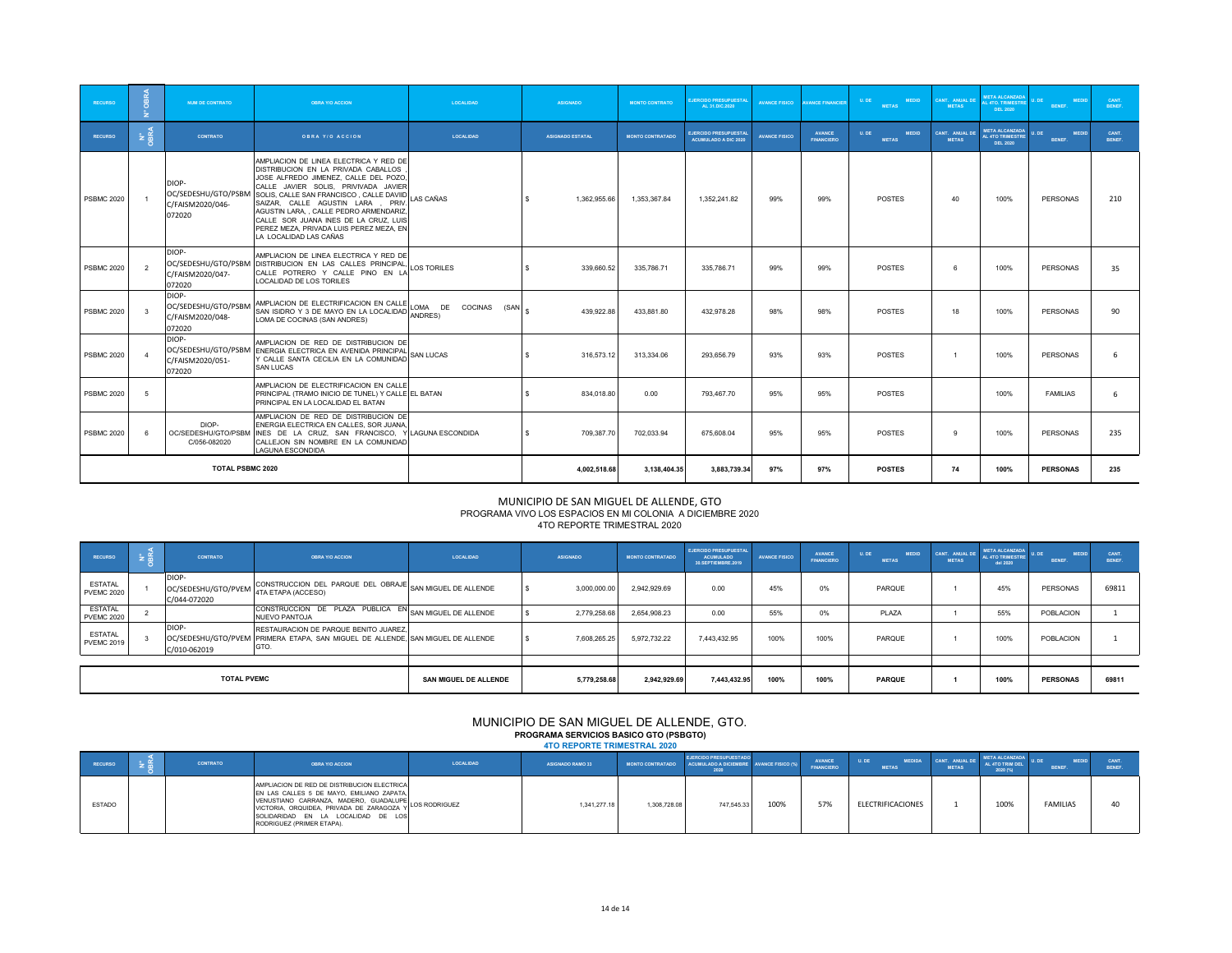| <b>RECURSO</b> | NUM DE CONTRATO                                                | <b>OBRA Y/O ACCION</b>                                                                                                                                                                        | <b>LOCALIDAD</b> | <b>ASIGNADO</b> | <b>MONTO CONTRATO</b> | <b>EJERCIDO PRESUPUESTAL</b><br>AL 31.DIC.2020 | <b>AVANCE FISICO</b> | <b>AVANCE FINANCIER</b> | U. DE<br><b>MEDID</b><br><b>METAS</b> | <b>METAS</b> | <b>META ALCANZADA</b><br>CANT. ANUAL DE AL 4TO. TRIMESTRE L'ON<br><b>DEL 2020</b> | <b>MEDID</b><br><b>BENEF</b> | CANT<br><b>RENEE</b> |
|----------------|----------------------------------------------------------------|-----------------------------------------------------------------------------------------------------------------------------------------------------------------------------------------------|------------------|-----------------|-----------------------|------------------------------------------------|----------------------|-------------------------|---------------------------------------|--------------|-----------------------------------------------------------------------------------|------------------------------|----------------------|
| <b>ESTADO</b>  |                                                                | AMPLIACION DE RED DE DISTRIBUCION DE<br>ENERGIA ELECTRICA EN CALLES HERCULANO.<br>ALAMO. AZUCENA. LUIS FERRO. CLAVEL. SAN MIGUEL DE ALLENDE<br>AGUASCALIENTES EN LA COLONIA NUEVO<br>PANTOJA. |                  | 770.643.05      | 756.821.24            | 426,012.96                                     | 100%                 | 56%                     | ELECTRIFICACIONES                     |              | 100%                                                                              | <b>FAMILIAS</b>              |                      |
| <b>ESTADO</b>  | <b>DIOP</b><br>OC/SEDESHU/GTO/PSBGTO/F<br>AISM2020/050/07/2020 | AMPLIACION DE RED DE DISTRIBUCION DE<br>ENERGIA ELECTRICA EN CALLEJON DE LOS<br>" JUAREZ Y CERRADA DE LIBERTAD EN LA COLONIA SAN MIGUEL DE ALLENDE<br>NUEVO PANTOJA (PRIMER ETAPA)            |                  | 179.255.25      | 177,489.29            | 153,484.75                                     | 100%                 | 86%                     | ELECTRIFICACIONES                     |              | 100%                                                                              | <b>FAMILIAS</b>              |                      |
|                | <b>TOTAL PSBGTO</b>                                            |                                                                                                                                                                                               |                  | 2,291,175.48    | 2,243,038.61          | 1,327,043.04                                   | 100%                 | 67%                     | <b>ELECTRIFICACIONES</b>              |              | 100%                                                                              | <b>FAMILIAS</b>              |                      |

#### PROGRAMA EMBELLECIENDO MI COLONIA 2020 MUNICIPIO DE SAN MIGUEL DE ALLENDE, GTO. 4TO REPORTE TRIMESTRAL

| <b>FUENTE</b> | 호흡        | <b>CONTRATO</b>                                             | <b>OBRA Y/O ACCION</b>                                                                                                                                      | <b>LOCALIDAD</b>      | <b>ASIGNADO (CONVENIDO)</b> | <b>TOTAL</b><br><b>CONTRATO</b> | <b>EJERCIDO PRESUPUESTAL</b><br><b>ACUMULADO AL 31.DIC.2020</b> | <b>AVANCE FISICO</b> | <b>AVANCE</b><br><b>FINANCIERO</b> | U. DE<br><b>MEDID</b><br><b>METAS</b> | CANT ANIIAI DE<br><b>METAS</b> | <b>META ALCANZADA</b><br>AL 4TO, TRIMESTRE<br>2020 | <b>MEDID</b><br><b>BENEF.</b> | CANT.<br>BENEF. |
|---------------|-----------|-------------------------------------------------------------|-------------------------------------------------------------------------------------------------------------------------------------------------------------|-----------------------|-----------------------------|---------------------------------|-----------------------------------------------------------------|----------------------|------------------------------------|---------------------------------------|--------------------------------|----------------------------------------------------|-------------------------------|-----------------|
| ESTADO 2020   | $12-1$    | DIOP-<br>OC/SEDESHU/GTO/PEMC/FAI<br>SM2020/036-062020       | CONSTRUCCION DE CONCRETO ESTAMPADO DE<br>CALLE GLADIOLA EN LA COLONIA LINDA VISTA.                                                                          | SAN MIGUEL DE ALLENDE | 1,464,933.50                | 1,464,933.50                    | 1,464,933.50                                                    | 100%                 | 100%                               | CALLE                                 | -1                             | 100%                                               | PERSONAS                      | 45              |
| ESTADO 2020   | $12 - 2$  |                                                             | CONSTRUCCIÓN DE PAVIMENTO DE CONCRETO<br>HIDRAULICO EN LA CALLE FRAY JOSÉ SÁNCHEZ SAN MIGUEL DE ALLENDE<br>PRIMO FRACC. INSURGENTES.                        |                       |                             |                                 |                                                                 |                      |                                    |                                       |                                |                                                    |                               |                 |
| ESTADO 2020   | $12-3$    | <b>DIOP</b><br>OC/SEDESHU/GTO/PEMC/FAI<br>SM2020/024-062020 | PAVIMENTACION CON CONCRETO HIDRAHULICO<br>ESTAMPADO EN LAS CALLES VENUSTIANO<br>CARRANZA Y APATZINGAN EN LA COLONIA SAN<br>LUIS. SAN MIGUEL DE ALLENDE      | SAN MIGUEL DE ALLENDE | 14,000,000.00               | 13,774,333.31                   | 13.774.333.31                                                   | 100%                 | 100%                               | CALLE                                 | -1                             | 100%                                               | PERSONAS                      | 3261            |
| ESTADO 2020   | $12-4$    |                                                             | PAVIMENTACION DE CONCRETO ESTAMPADO EN<br>AVENIDA PRINCIPAL DE LA LUZ FRACCIONAMIENTO SAN MIGUEL DE ALLENDE<br><b>INSURGENTES</b>                           |                       | 49,903,202.27               |                                 |                                                                 | 0%                   | 0%                                 | CALLE                                 | -1                             | 0%                                                 | N/R                           | $\Omega$        |
| ESTADO 2020   | $12 - 5$  | DIOP-<br>OC/SEDESHU/GTO/PEMC/FAI<br>SM2020/025-062020       | PAVIMENTACION DE PIEDRA BOLA AHOGADA EN<br>MORTERO EN LA CALLE DEL TESORO, EN LA<br>COLONIA SAN ANTONIO, EN SAN MIGUEL DE<br>ALLENDE.                       | SAN MIGUEL DE ALLENDE | 5.896.702.31                | 6.032.075.75                    | 5,896,702.31                                                    | 42%                  | 98%                                | CALLE                                 | -1                             | 100%                                               | PERSONAS                      | 238             |
| ESTADO 2020   | $12-6$    | DIOP-<br>OC/SEDESHU/GTO/PEMC/FAI<br>SM2020/034-062020       | PAVIMENTACION DE PIEDRA BOLA ASENTADA EN<br>MORTERO EN LA CALLE VICENTE GUERRERO DE CORRAL DE PIEDRAS DE ARRIBA<br>LA LOCALIDAD CORRAL DE PIEDRAS DE ARRIBA |                       | 4,804,883.66                | 4,804,883.66                    | 4,804,883.66                                                    | 100%                 | 100%                               | CALLE                                 | -1                             | 100%                                               | PERSONAS                      | 102             |
| ESTADO 2020   | $12 - 7$  | DIOP-<br>OC/SEDESHU/GTO/PEMC/FAI<br>SM2020/032-062020       | PAVIMENTACION EN CONCRETO HIDRAULICO EN<br>LA AVENIDA SANTA ROSA, COLONIA PROVIDENCIA                                                                       | SAN MIGUEL DE ALLENDE | 3,272,381.62                | 3,272,381.62                    | 3,272,381.62                                                    | 100%                 | 100%                               | CALLE                                 |                                | 100%                                               | PERSONAS                      | 78              |
| ESTADO 2020   | $12 - 8$  | DIOP-<br>OC/SEDESHU/GTO/PEMC/FAI<br>SM2020/028-062020       | PAVIMENTACION EN CONCRETO HIDRAULICO EN<br>LA CALLE DEL FRAY JUAN DE SAN MIGUEL, SAN MIGUEL DE ALLENDE<br>COLONIA INDEPENDENCIA.                            |                       | 3,073,635.39                | 3,073,635.39                    | 3,073,635.39                                                    | 100%                 | 100%                               | CALLE                                 | -1                             | 100%                                               | LOCALIDAD                     | $\mathbf{1}$    |
| ESTADO 2020   | $12-9$    | DIOP-<br>SM2020/035-062020                                  | PAVIMENTACION EN PIEDRA BOLA EN MORTERO<br>OC/SEDESHU/GTO/PEMC/FAI EN LA CALLE DEL CERRITO, COLONIA SAN LUIS SAN MIGUEL DE ALLENDE<br><b>RFY</b>            |                       | 710,803.82                  | 703,508.81                      | 703,508.81                                                      | 100%                 | 100%                               | CALLE                                 | -1                             | 100%                                               | PERSONAS                      | 100             |
| ESTADO 2020   | $12 - 10$ | DIOP-<br>OC/SEDESHU/GTO/PEMC/FAI<br>SM2020/026-062020       | PAVIMENTO DE ADOQUÍN TIPO SAN LUIS DE LA<br>CALLE JOSE MERCADILLO EN LA COLONIA SAN SAN MIGUEL DE ALLENDE<br>RAFAEL                                         |                       | 2.314.591.86                | 2.310.960.05                    | 2.310.960.05                                                    | 100%                 | 100%                               | CALLE                                 | -1                             | 100%                                               | PERSONAS                      | 200             |
| ESTADO 2020   | $12 - 11$ | DIOP-<br>OC/SEDESHU/GTO/PEMC/FAI<br>SM2020/023-062020       | PAVIMENTO DE ADOQUÍN TIPO SAN LUIS DEL<br>ANDADOR<br>ALMENAS EN EL INFONAVIT SAN MIGUEL DE ALLENDE<br><b>MALANQUIN</b>                                      |                       | 5,145,982.66                | 5,099,819.02                    | 5,099,819.02                                                    | 100%                 | 100%                               | CALLE                                 | -1                             | 92%                                                | PERSONAS                      | 252             |
| ESTADO 2020   | $12 - 12$ | DIOP-<br>OC/SEDESHU/GTO/PEMC/FAI<br>SM2020/033-062020       | PAVIMENTO DE CONCRETO EN CALLE ZAMORA SAN MIGUEL DE ALLENDE<br>RIOS COLONIA ALLENDE.                                                                        |                       | 2,436,872.33                | 2,435,754.20                    | 2,435,754.20                                                    | 100%                 | 100%                               | CALLE                                 | -1                             | 100%                                               | PERSONAS                      | 320             |
| ESTADO 2020   | $12 - 13$ | DIOP-<br>OC/SEDESHU/GTO/PEMC/FAI<br>SM2020/022-062020       | PAVIMENTO DE CONCRETO EN LA CALLE GATILLAL SAN MIGUEL DE ALLENDE<br>COLONIA PALMITA DE LANDETA.                                                             |                       | 951,405.54                  | 948.424.62                      | 948.424.62                                                      | 100%                 | 100%                               | CALLE                                 | -1                             | 100%                                               | POBLADO                       | $\mathbf{1}$    |
| ESTADO 2020   | $12 - 14$ | DIOP-<br>OC/SEDESHU/GTO/PEMC/FAI<br>SM2020/029-062020       | PAVIMENTO DE PIEDRA AHOGADA EN MORTERO<br>DE CALLE OLIMPO COLONIA OLIMPO                                                                                    | SAN MIGUEL DE ALLENDE | 994,871.17                  | 993.742.60                      | 993.742.60                                                      | 100%                 | 100%                               | CALLE                                 | -1                             | 100%                                               | LOCALIDAD                     | $\mathbf{1}$    |
| ESTADO 2020   | $12 - 15$ | DIOP-<br>SM2020/031-062020                                  | PAVIMENTO DE PIEDRA AHOGADA EN MORTERO<br>OC/SEDESHU/GTO/PEMC/FAI DE CALLE PRINCIPAL EN SANTA TERESITA DE DON SANTA TERESITA DE DON DIEGO.<br>DIEGO.        |                       | 4,638,684.11                | 4,638,684.11                    | 4,638,684.1                                                     | 100%                 | 100%                               | CALLE                                 | $\overline{1}$                 | 100%                                               | PERSONAS                      | 244             |
| ESTADO 2020   | $12 - 16$ | DIOP-<br>OC/SEDESHU/GTO/PEMC/FAI<br>SM2020/027-062020       | REHABILITACIÓN EN ADOQUÍN TIPO SAN LUIS DE<br>LA CALLE JOSEFA ORTIZ DE DOMINGUEZ EN LA SAN MIGUEL DE ALLENDE<br>COLONIA SAN RAFAEL                          |                       | 3,564,509.60                | 3,535,330.47                    | 3,535,330.47                                                    | 100%                 | 100%                               | CALLE                                 | -1                             | 100%                                               | PERSONAS                      | 211             |
| ESTADO 2020   | $12 - 17$ | DIOP-<br>OC/SEDESHU/GTO/PEMC/FAI<br>SM2020/030-062020       | REHABILITACIÓN EN ADOQUÍN TIPO SAN LUIS DE<br>LA CALLE RAFAEL ACOSTA EN LA COLONIA SAN SAN MIGUEL DE ALLENDE<br>RAFAFI                                      |                       | 1,263,054.59                | 1,261,954.04                    | 1,261,954.04                                                    | 100%                 | 100%                               | CALLE                                 | -1                             | 1.00                                               | PERSONAS                      | 125             |
|               |           | ESTADO 2020 TOTAL PEMC 2020                                 |                                                                                                                                                             |                       | 104.436.514.43              | 54.350.421.15                   | 54.215.047.71                                                   | 42%                  | 100%                               | <b>VARIOS</b>                         | $\overline{1}$                 | $\mathbf{r}$                                       | <b>PERSONAS</b>               | 589             |

MUNICIPIO DE SAN MIGUEL DE ALLENDE, GTO. **PROGRAMA AMPLIACIONES PARA LA INFRAESTRUCTURA DEPORTIVA CUARTO REPORTE TRIMESTRAL 2020**